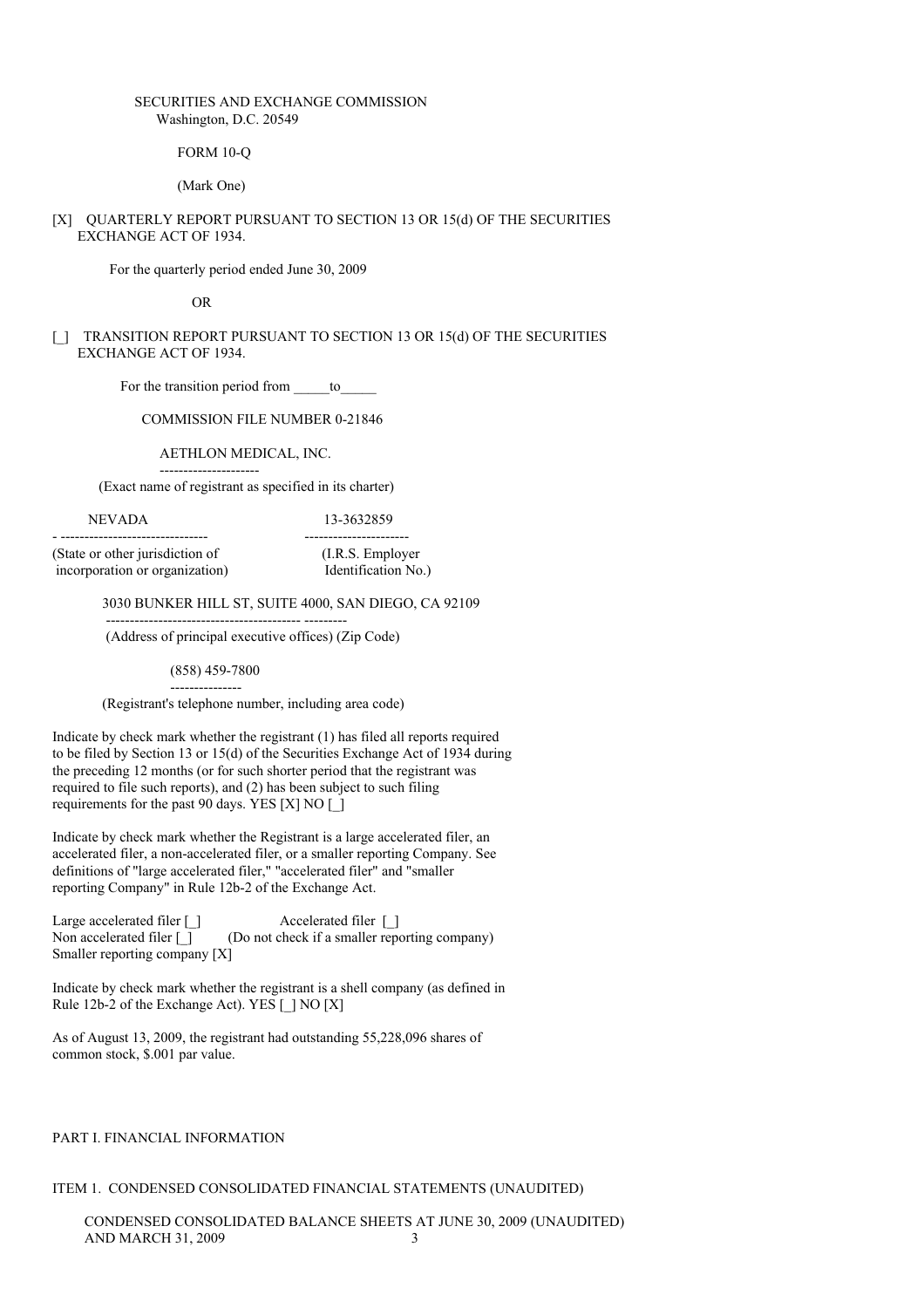| CONDENSED CONSOLIDATED STATEMENTS OF OPERATIONS FOR THE<br>THREE MONTHS ENDED JUNE 30, 2009 AND 2008 AND FOR THE<br>PERIOD JANUARY 31, 1984 (INCEPTION) THROUGH                           | $\overline{\mathcal{L}}$ |    |    |        |
|-------------------------------------------------------------------------------------------------------------------------------------------------------------------------------------------|--------------------------|----|----|--------|
| JUNE 30, 2009 (UNAUDITED)                                                                                                                                                                 |                          |    |    |        |
| CONDENSED CONSOLIDATED STATEMENTS OF CASH FLOWS FOR THE THREE<br>MONTHS ENDED JUNE 30, 2009 AND 2008 AND FOR THE PERIOD<br>JANUARY 31, 1984 (INCEPTION) THROUGH JUNE 30, 2009 (UNAUDITED) |                          |    | 5  |        |
| NOTES TO CONDENSED CONSOLIDATED FINANCIAL STATEMENTS (UNAUDITED)                                                                                                                          |                          |    |    | $\tau$ |
| ITEM 2. MANAGEMENT'S DISCUSSION AND ANALYSIS                                                                                                                                              |                          | 19 |    |        |
| ITEM 3. QUANTITATIVE AND QUALITATIVE DISCLOSURES ABOUT MARKET RISK                                                                                                                        |                          |    |    | 23     |
| <b>ITEM 4T. CONTROLS AND PROCEDURES</b>                                                                                                                                                   |                          | 23 |    |        |
| PART II. OTHER INFORMATION                                                                                                                                                                | 24                       |    |    |        |
| <b>ITEM 1. LEGAL PROCEEDINGS</b>                                                                                                                                                          | 24                       |    |    |        |
| ITEM 1A. RISK FACTORS                                                                                                                                                                     | 24                       |    |    |        |
| ITEM 2. UNREGISTERED SALES OF EQUITY SECURITIES AND USE OF PROCEEDS                                                                                                                       |                          |    |    | 24     |
| ITEM 3. DEFAULTS UPON SENIOR SECURITIES                                                                                                                                                   |                          | 24 |    |        |
| ITEM 4. SUBMISSION OF MATTERS TO A VOTE OF SECURITY HOLDERS                                                                                                                               |                          |    | 25 |        |
| ITEM 5. OTHER INFORMATION                                                                                                                                                                 | 25                       |    |    |        |
| ITEM 6. EXHIBITS                                                                                                                                                                          | 26                       |    |    |        |
|                                                                                                                                                                                           |                          |    |    |        |

2

 $<$ TABLE> $<$ S>  $\langle C \rangle$ PART I. FINANCIAL INFORMATION

# ITEM 1. CONDENSED CONSOLIDATED FINANCIAL STATEMENTS

## AETHLON MEDICAL, INC. (A Development Stage Company) CONDENSED CONSOLIDATED BALANCE SHEETS

|                                           | June $30$ ,<br>2009<br>--------- |                 | 2009                 | March 31,          |                 |
|-------------------------------------------|----------------------------------|-----------------|----------------------|--------------------|-----------------|
|                                           |                                  | (Unaudited)     |                      |                    |                 |
| <b>ASSETS</b>                             |                                  |                 |                      |                    |                 |
| Current assets                            |                                  |                 |                      |                    |                 |
| Cash                                      | \$                               | 90,317 \$ 6,157 |                      |                    |                 |
| Prepaid expenses and other current assets |                                  |                 |                      | 52,680             | 37,011          |
| Total current assets                      |                                  |                 | ---------<br>142,997 |                    | 43.168          |
| Property and equipment, net               |                                  |                 |                      | 1,751              | 2,603           |
| Patents and patents pending, net          |                                  |                 |                      |                    | 136,126 138,417 |
| Deposits                                  |                                  | 13,200          |                      | 13,200             |                 |
| Total assets                              | ----------<br>S                  |                 | ------------         | 294,074 \$ 197,388 |                 |

# LIABILITIES AND STOCKHOLDERS' DEFICIT

Current Liabilities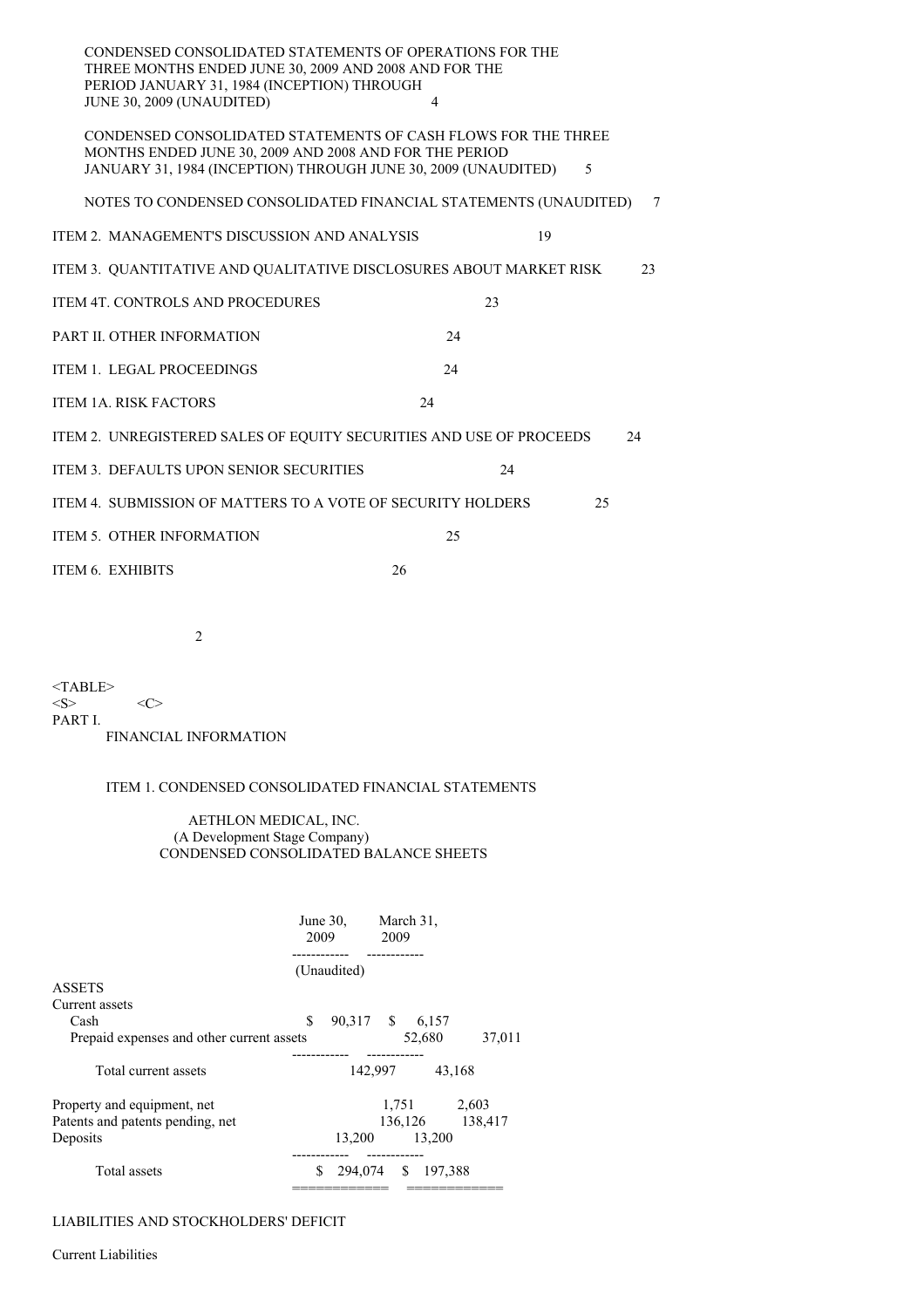| Accounts payable<br>Due to related parties<br>Notes payable, net of discounts<br>Convertible notes payable, net of discounts<br>Derivative liability<br>Other current liabilities                                                                                                                                                   | 316,635                                                 | \$ 414,514 \$ 460,074<br>609,438 634,896<br>322,501 302,500<br>1,652,100 2,069,720 |  |
|-------------------------------------------------------------------------------------------------------------------------------------------------------------------------------------------------------------------------------------------------------------------------------------------------------------------------------------|---------------------------------------------------------|------------------------------------------------------------------------------------|--|
|                                                                                                                                                                                                                                                                                                                                     |                                                         | 701,013 679,498                                                                    |  |
| Total current liabilities                                                                                                                                                                                                                                                                                                           |                                                         | 4,016,201 4,146,688                                                                |  |
| <b>Commitments and Contingencies</b>                                                                                                                                                                                                                                                                                                |                                                         |                                                                                    |  |
| Stockholders' Deficit<br>Common stock, par value \$0.001 per share;<br>100,000,000 shares authorized;<br>54,586,699 and 49,454,131 shares issued<br>and outstanding as of June 30, 2009 and<br>March 31, 2009, respectively<br>Additional paid-in capital<br>Deficit accumulated during development stage (39,365,915) (38,311,414) |                                                         | 54,587 49,455<br>35,589,201 34,312,659                                             |  |
|                                                                                                                                                                                                                                                                                                                                     | ---------           ----<br>$(3,722,127)$ $(3,949,300)$ |                                                                                    |  |
| Total liabilities and stockholders' deficit                                                                                                                                                                                                                                                                                         |                                                         | \$ 294,074 \$ 197,388                                                              |  |

The accompanying notes are an integral part of these unaudited condensed consolidated financial statements.

# 3

AETHLON MEDICAL, INC. (A Development Stage Company) CONDENSED CONSOLIDATED STATEMENTS OF OPERATIONS For the Three Months Ended June 30, 2009 and 2008 and For the Period January 31, 1984 (Inception) Through June 30, 2009 (Unaudited)

|              |          | January 31, 1984 |                          |  |  |  |  |  |
|--------------|----------|------------------|--------------------------|--|--|--|--|--|
| Three Months |          |                  | Three Months (Inception) |  |  |  |  |  |
| Ended        | Ended    | through          |                          |  |  |  |  |  |
| June 30,     | June 30, | June 30,         |                          |  |  |  |  |  |
| 2009         | 2008     | 2009             |                          |  |  |  |  |  |
|              |          |                  |                          |  |  |  |  |  |

-- -- 1,533,568

## REVENUES

| Grant income                     | $-$ S |       |       | $-$ \$ 1,424,012 |        |
|----------------------------------|-------|-------|-------|------------------|--------|
| Subcontract income               | --    |       | $- -$ | 73.746           |        |
| Sale of research and development |       | $- -$ |       | $- -$            | 35,810 |
|                                  |       |       |       |                  |        |

## EXPENSES

| Professional Fees          |         | 235,853   | 160,275    | 8,028,312                     |  |
|----------------------------|---------|-----------|------------|-------------------------------|--|
| Payroll and related        |         | 327,074   | 352,763    | 11,452,800                    |  |
| General and administrative |         | 79,028    | 110,621    | 5,977,110                     |  |
| Impairment                 |         |           | 1,313,253  |                               |  |
|                            |         |           |            |                               |  |
|                            | 641,955 | 623,659   | 26,771,475 |                               |  |
|                            |         |           |            |                               |  |
| OPERATING LOSS             |         | (641.955) |            | $(623, 659)$ $(25, 237, 907)$ |  |
|                            |         |           |            |                               |  |
|                            |         |           |            |                               |  |

# OTHER EXPENSE (INCOME)

| Loss on extinguishment of debt | -- | $\qquad \qquad -$ | 3,368,582 |
|--------------------------------|----|-------------------|-----------|
| Change in fair value of        |    |                   |           |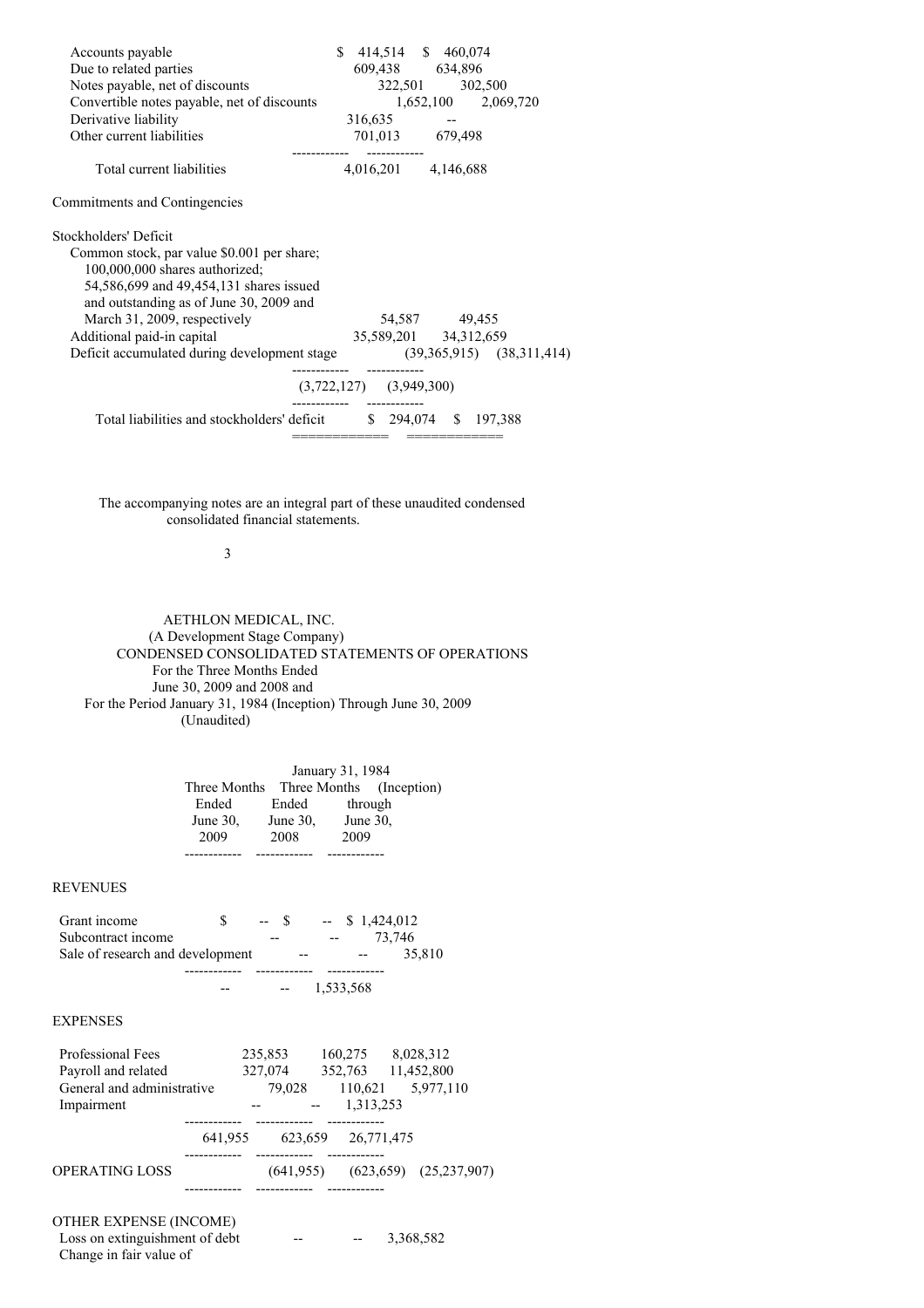| derivative liability<br>Interest and other debt expenses<br>Interest income<br>Other | 37,434 (187,692) 1,659,052<br>316,657 562,848 8,671,427<br>(20, 293)<br>(107)<br><b>Contract Contract State</b><br>390,678 |
|--------------------------------------------------------------------------------------|----------------------------------------------------------------------------------------------------------------------------|
|                                                                                      | 353,984 375,156 14,069,446                                                                                                 |
| <b>NET LOSS</b>                                                                      | $(995,939)$ \$ $(998,815)$ \$ $(39,307,353)$                                                                               |
| <b>BASIC AND DILUTED LOSS PER</b><br><b>COMMON SHARE</b>                             | \$<br>$(0.02)$ \$<br>(0.03)                                                                                                |
|                                                                                      | WEIGHTED AVERAGE NUMBER OF COMMON                                                                                          |
| <b>SHARES OUTSTANDING</b>                                                            | 52,728,612 39,633,952                                                                                                      |

The accompanying notes are an integral part of these unaudited condensed consolidated financial statements.

4

# AETHLON MEDICAL, INC. (A DEVELOPMENT STAGE COMPANY) CONDENSED CONSOLIDATED STATEMENTS OF CASH FLOWS FOR THE THREE MONTHS ENDED JUNE 30, 2009 AND 2008 AND FOR THE PERIOD JANUARY 31, 1984 (INCEPTION) THROUGH JUNE 30, 2009 (Unaudited)

|                                                                                                                    | Ended<br>June $30$ , | une 30, June 30, Through<br>2009 2008 June 30, | Ended (Inception)<br>2009                                           | Three Months Three Months January 31, 1984 |  |
|--------------------------------------------------------------------------------------------------------------------|----------------------|------------------------------------------------|---------------------------------------------------------------------|--------------------------------------------|--|
| Cash flows from operating activities:                                                                              |                      |                                                |                                                                     |                                            |  |
| Net loss<br>Adjustments to reconcile net loss to net cash used in<br>operating activities:                         |                      | \$ (995,939) \$ (998,815) \$ (39,307,353)      |                                                                     |                                            |  |
| Depreciation and amortization<br>Amortization of deferred consulting fees                                          |                      |                                                |                                                                     | 3,143 4,735 1,048,367<br>109,000           |  |
| Loss on issuance of units for accrued<br>interest and penalties                                                    |                      |                                                | $-627.264$                                                          |                                            |  |
| Gain on sale of property and equipment<br>Gain on settlement of debt                                               |                      |                                                | <b>Contract Contract</b><br>$  (131,175)$                           | (13,065)                                   |  |
| Loss on settlement of accrued legal liabilities                                                                    |                      |                                                |                                                                     | $-142,245$                                 |  |
| Stock based compensation                                                                                           |                      |                                                |                                                                     | 194,223 69,496 1,876,999                   |  |
| Loss on debt extinguishment                                                                                        |                      |                                                | $-2,741,318$                                                        |                                            |  |
| Fair market value of warrants issued in                                                                            |                      |                                                |                                                                     |                                            |  |
| connection with accounts payable and debt                                                                          |                      |                                                |                                                                     | $-2,715,736$                               |  |
| Fair market value of common stock, warrants                                                                        |                      |                                                |                                                                     |                                            |  |
| and options issued for services                                                                                    |                      |                                                |                                                                     | 129,020 25,250 4,275,963                   |  |
| Change in fair value of derivative liability $37,434$ $(187,692)$ $1,659,052$<br>Amortization of debt discount and |                      |                                                |                                                                     |                                            |  |
| deferred financing costs                                                                                           |                      | 233,000 501,437 4,231,782                      |                                                                     |                                            |  |
| Impairment of patents and patents pending                                                                          |                      |                                                | $\frac{1}{2}$ and $\frac{1}{2}$ are $\frac{1}{2}$ and $\frac{1}{2}$ | 416,026                                    |  |
| Impairment of goodwill                                                                                             |                      |                                                | $-897,227$                                                          |                                            |  |
| Deferred compensation forgiven                                                                                     |                      |                                                |                                                                     | 217,223                                    |  |
| Changes in operating assets and liabilities:                                                                       |                      |                                                |                                                                     |                                            |  |
| Prepaid expenses                                                                                                   |                      | 28,331 - 182,816                               |                                                                     |                                            |  |
| Other assets                                                                                                       |                      | $  (13,200)$                                   |                                                                     |                                            |  |
| Accounts payable and other current                                                                                 |                      |                                                |                                                                     |                                            |  |
| liabilities                                                                                                        |                      | 30,206 15,802 2,529,372                        |                                                                     |                                            |  |
| Due to related parties                                                                                             |                      | $(25,458)$ $(28,000)$ $1,260,249$              |                                                                     |                                            |  |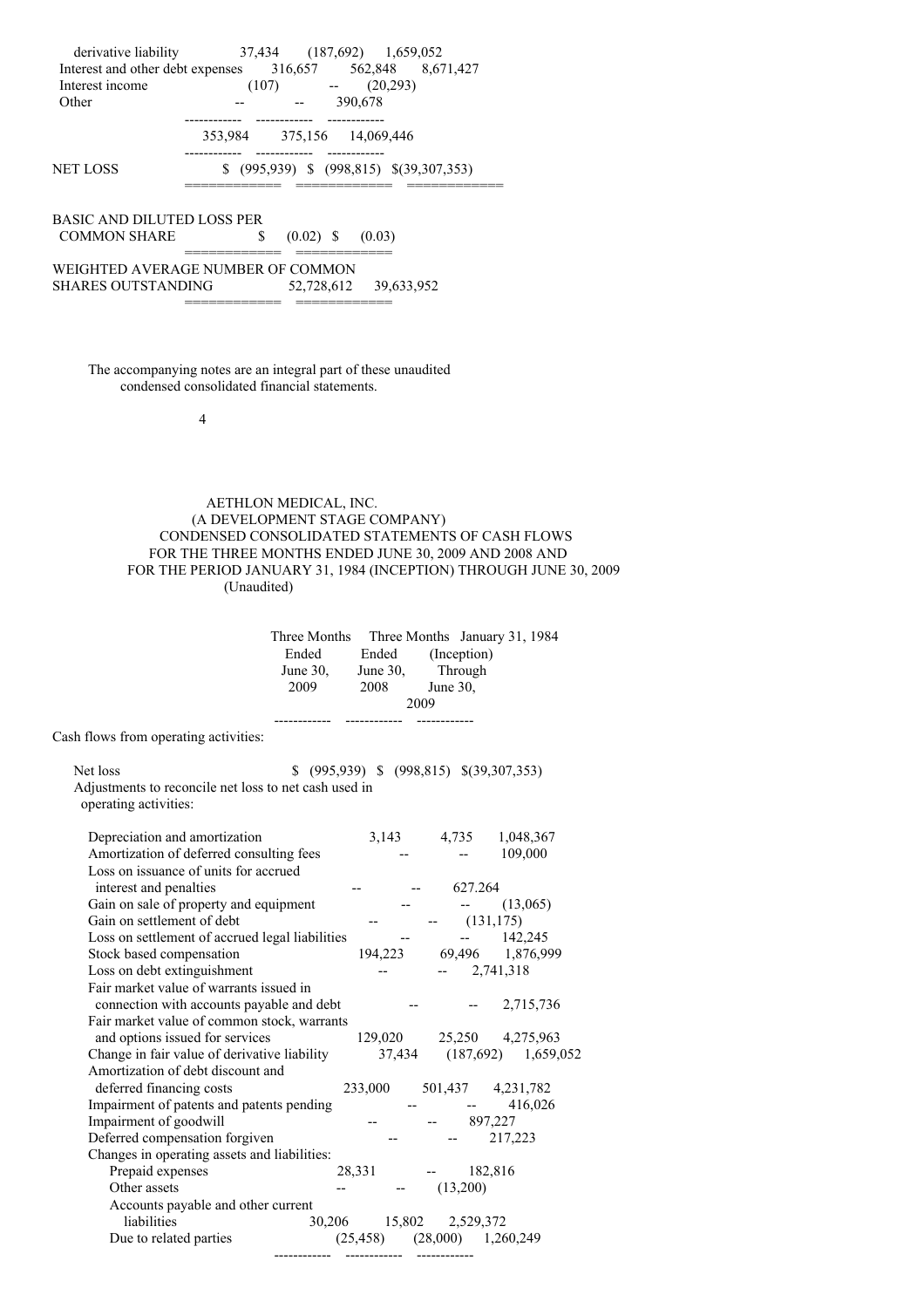| Cash flows from investing activities:<br>Purchases of property and equipment<br>Additions to patents and patents pending<br>Proceeds from the sale of property and equipment<br>Cash of acquired company                                                                                                                                               | $  (272,850)$<br>$ (387,343)$<br>$  17,065$<br>$  10,728$                                                                                                              |
|--------------------------------------------------------------------------------------------------------------------------------------------------------------------------------------------------------------------------------------------------------------------------------------------------------------------------------------------------------|------------------------------------------------------------------------------------------------------------------------------------------------------------------------|
| Net cash used in investing activities -- - - - (632,400)                                                                                                                                                                                                                                                                                               |                                                                                                                                                                        |
| Cash flows from financing activities:<br>Proceeds from the issuance of notes payable<br>Principal repayments of notes payable<br>Net proceeds from the issuance of convertible notes<br>payable<br>Professional fees related to registration statement -- - - - (76,731)<br>Net cash provided by financing activities $450,200$ $500,000$ $15,256,871$ | $-2,350,000$<br>$  (352,500)$<br>$335,000$ -- 2,903,000<br>Proceeds from the issuance of common stock 115,200 500,000 10,433,102<br>--------  ------------  ---------- |
| Net (decrease) increase in cash                                                                                                                                                                                                                                                                                                                        | 84,160 (97,787) 90,317                                                                                                                                                 |
| Cash at beginning of period                                                                                                                                                                                                                                                                                                                            | 6,157 254,691                                                                                                                                                          |
| Cash at end of period                                                                                                                                                                                                                                                                                                                                  | $$90,317$ \$ 156,904 \$ 90,317<br>_____________                                                                                                                        |

------------ ------------ ------------

The accompanying notes are an integral part of these unaudited condensed consolidated financial statements.

5

## AETHLON MEDICAL, INC. (A DEVELOPMENT STAGE COMPANY) CONDENSED CONSOLIDATED STATEMENTS OF CASH FLOWS (CONTINUED) FOR THE THREE MONTHS ENDED JUNE 30, 2009 AND 2008 AND FOR THE PERIOD JANUARY 31, 1984 (INCEPTION) THROUGH JUNE 30, 2009 (Unaudited)

|             |             |             | Three Months Three Months January 31, 1984 |  |  |  |
|-------------|-------------|-------------|--------------------------------------------|--|--|--|
| Ended       | Ended       |             | (Inception)                                |  |  |  |
| June $30$ . | June $30$ , |             | Through                                    |  |  |  |
| 2009        | 2008        | June $30$ , |                                            |  |  |  |
| 2009        |             |             |                                            |  |  |  |
|             |             |             |                                            |  |  |  |

Supplemental disclosures of non-cash investing and financing information:

| Reclassification of accounts payable to notes payable                                                          | S       | 24,001     |  | \$.       | 24,001      |  |
|----------------------------------------------------------------------------------------------------------------|---------|------------|--|-----------|-------------|--|
| Debt and accrued interest converted to common stock                                                            |         | 546,246 \$ |  | 39,325    | \$4,065,438 |  |
| Stock option exercise by director for accrued expenses                                                         |         |            |  |           | 95,000      |  |
| Debt discount on convertible notes payable associated with<br>Beneficial conversion feature                    | 233.735 |            |  | 1,538,690 |             |  |
| Debt discount on notes payable associated with detachable<br>warrants                                          |         | 1,154,860  |  |           |             |  |
| Issuance of common stock, warrants and options in<br>settlement of accrued expenses and due to related parties |         |            |  |           | 1,003,273   |  |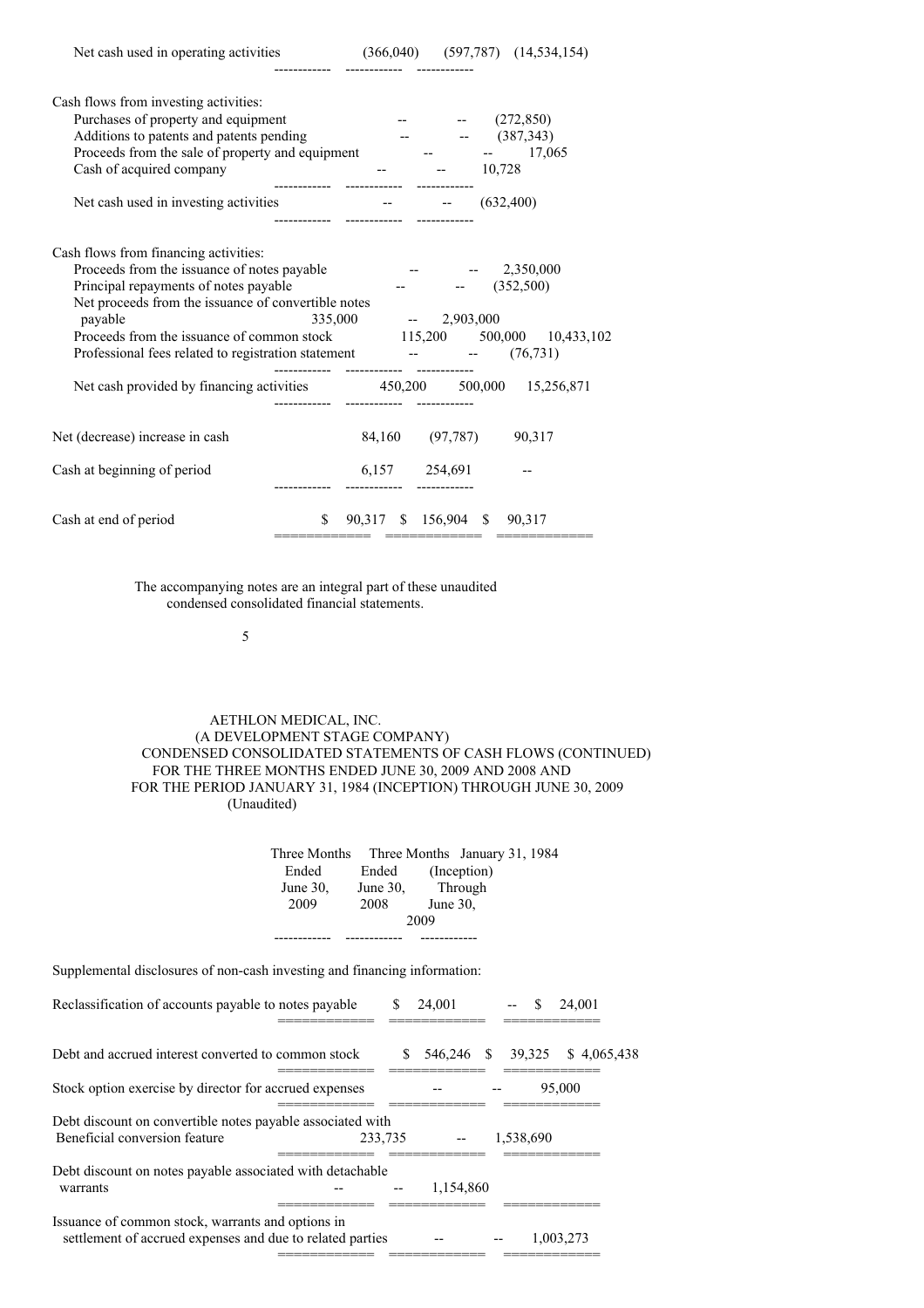| Issuance of common stock in connection with license agreements       |  |           |         | 18.000  |
|----------------------------------------------------------------------|--|-----------|---------|---------|
| Net assets of entities acquired in exchange for equity<br>securities |  | 1.597.867 |         |         |
| Debt placement fees paid by issuance of warrants                     |  |           |         | 856,845 |
| Patent pending acquired for 12,500 shares of common stock            |  |           |         | 100,000 |
| Common stock issued for prepaid expenses                             |  |           | 161,537 |         |

The accompanying notes are an integral part of these unaudited condensed consolidated financial statements.

</TABLE>

# AETHLON MEDICAL, INC. (A Development Stage Company) NOTES TO CONDENSED CONSOLIDATED FINANCIAL STATEMENTS (UNAUDITED) June 30, 2009

# NOTE 1. NATURE OF BUSINESS AND BASIS OF PRESENTATION

6

Aethlon Medical, Inc. ("Aethlon", "We" or the "Company") is a development stage medical device company focused on expanding the applications of our Hemopurifier (R) platform technology, which is designed to rapidly reduce the presence of infectious viruses and other toxins from human blood. In this regard, our core focus is the development of therapeutic devices that treat acute viral conditions, chronic viral diseases and pathogens targeted as potential biological warfare agents. The Hemopurifier(R) combines the established scientific principles of affinity chromatography and hemodialysis as a means to mimic the immune system's response of clearing viruses and toxins from the blood before cell and organ infection can occur. The Hemopurifier(R) cannot cure viral conditions but can prevent virus and toxins from infecting unaffected tissues and cells. We have completed pre-clinical blood testing of the Hemopurifier(R) to treat HIV and Hepatitis-C, and have completed human safety trials on Hepatitis-C infected patients in India and are in the process of obtaining regulatory approval from the U.S. Food and Drug Administration ("FDA") to initiate clinical trials in the United States.

The commercialization of the Hemopurifier(R) will require the completion of human efficacy clinical trials. The approval of any application of the Hemopurifier(R) in the United States will necessitate the approval of the FDA to initiate human studies. Such studies could take years to demonstrate safety and effectiveness in humans and there is no assurance that the Hemopurifier(R) will be cleared by the FDA as a device we can market to the medical community. We also expect to face similar regulatory challenges from foreign regulatory agencies, should we attempt to commercialize and market the Hemopurifier(R) outside of the United States. As a result, we have not generated revenues from the sale of any Hemopurifier(R) application. Additionally, there have been no independent validation studies of our Hemopurifiers(R) to treat infectious disease. We manufacture our products on a small scale for testing purposes but have yet to manufacture our products on a large scale for commercial purposes. All of our pre-clinical human blood studies have been conducted in our laboratories under the direction of Dr. Richard Tullis, our Chief Science Officer.

We are classified as a development stage enterprise under accounting principles generally accepted in the United States of America ("GAAP"), and have not generated revenues from our principal operations.

Our common stock is quoted on the Over-the-Counter Bulletin Board administered by the Financial Industry Regulatory Authority ("OTCBB") under the symbol "AEMD.OB".

The accompanying unaudited condensed consolidated financial statements have been prepared in accordance with GAAP for interim financial information. Accordingly,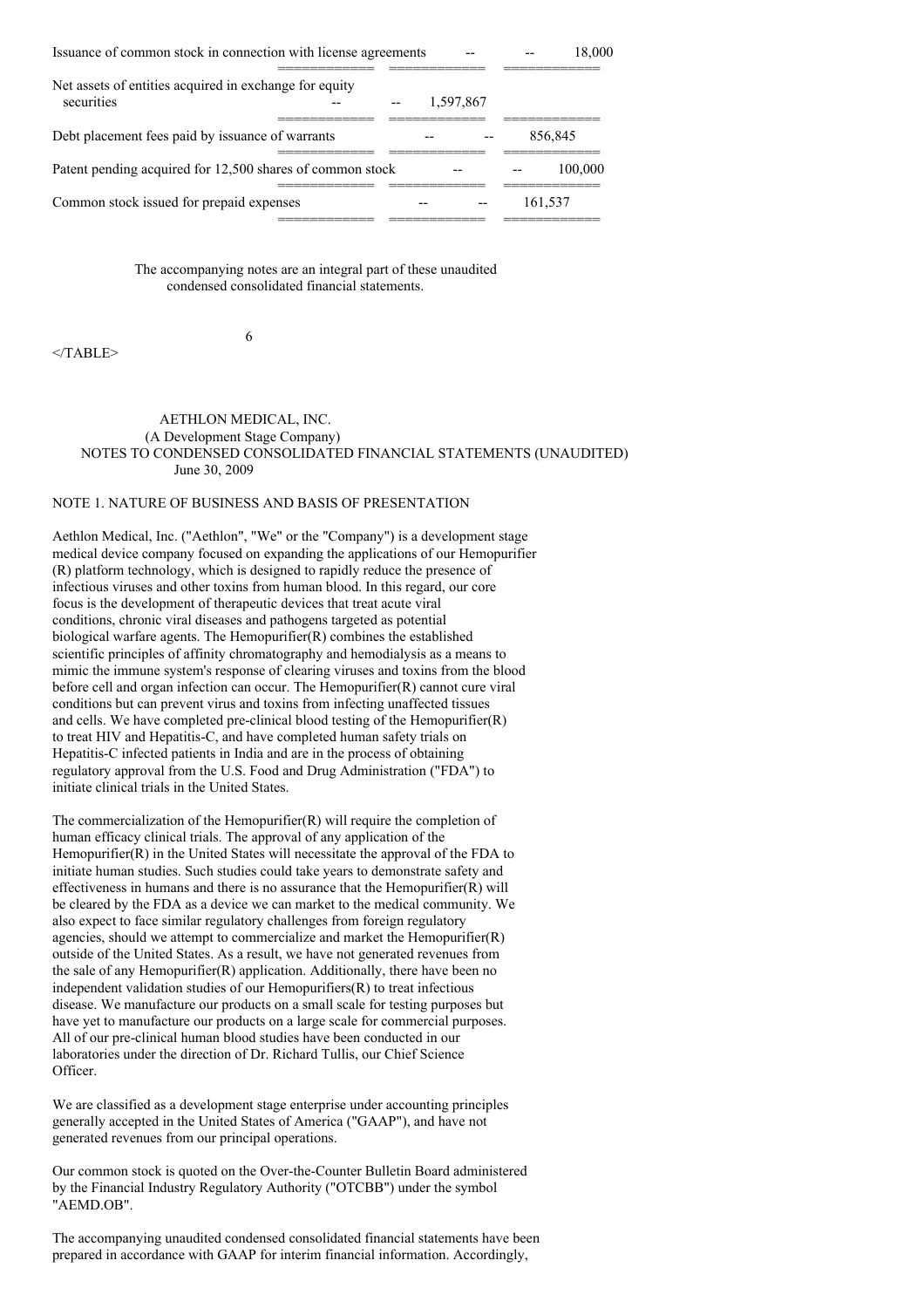they do not include all of the information and footnotes required by GAAP for complete financial statements. In the opinion of management, all adjustments (consisting of normal recurring adjustments) considered necessary for a fair presentation have been included. We have evaluated subsequent events through August 13, 2009, the day before our condensed consolidated financial statements were issued. The condensed consolidated balance sheet as of March 31, 2009 was derived from our audited financial statements. Operating results for the three month period ended June 30, 2009 are not necessarily indicative of the results that may be expected for the year ending March 31, 2010. For further information, refer to our Annual Report on Form 10-K for the year ended March 31, 2009, which includes audited financial statements and footnotes as of March 31, 2009 and for the years ended March 31, 2009 and 2008 and the period January 31, 1984 (Inception) through March 31, 2009.

## NOTE 2. GOING CONCERN AND LIQUIDITY CONSIDERATIONS

The accompanying unaudited condensed consolidated financial statements have been prepared on a going concern basis, which contemplates, among other things, the realization of assets and the satisfaction of liabilities in the ordinary course of business. We have experienced continuing losses from operations, are in default on certain debt, have negative working capital of approximately (\$3,873,000) recurring losses from operations and a deficit accumulated during the development stage of approximately (\$39,366,000) at June 30, 2009, which among other matters, raises significant doubt about our ability to continue as a going concern. We have not generated significant revenue or any profit from operations since inception. A significant amount of additional capital will be necessary to advance the development of our products to the point at which they may become commercially viable. Our current financial resources are insufficient to fund our capital expenditures, working capital and other cash requirements (consisting of accounts payable, accrued liabilities, amounts due to related parties and amounts due under various notes payable) for the fiscal year ending March 31, 2010. Therefore we will be required to seek additional funds through debt and/or equity financing arrangements to finance our current and long-term operations.

7

We are currently addressing our liquidity issue by exploring investment capital opportunities through the private placement of common stock or issuance of additional debt. We believe that our access to additional capital, together with existing cash resources, will be sufficient to meet our liquidity needs for fiscal 2010. However, no assurance can be given that we will receive any funds in connection with our capital raising efforts.

The unaudited consolidated financial statements do not include any adjustments relating to the recoverability of assets that might be necessary should we be unable to continue as a going concern.

## NOTE 3. SUMMARY OF SIGNIFICANT ACCOUNTING POLICIES

The summary of our significant accounting policies presented below is designed to assist the reader in understanding our consolidated financial statements. Such financial statements and related notes are the representations of our management, who are responsible for their integrity and objectivity. These accounting policies conform to GAAP in all material respects, and have been consistently applied in preparing the accompanying consolidated financial statements.

## PRINCIPLES OF CONSOLIDATION

The accompanying condensed consolidated financial statements include the accounts of Aethlon Medical, Inc. and its wholly-owned subsidiaries Aethlon, Inc., Hemex, Inc. and Cell Activation, Inc. (collectively hereinafter referred to as the "Company" or "Aethlon"). These subsidiaries are dormant and there exist no material intercompany transactions or balances.

## LOSS PER COMMON SHARE

Basic loss per share is computed by dividing net loss available to common stockholders by the weighted average number of common shares assumed to be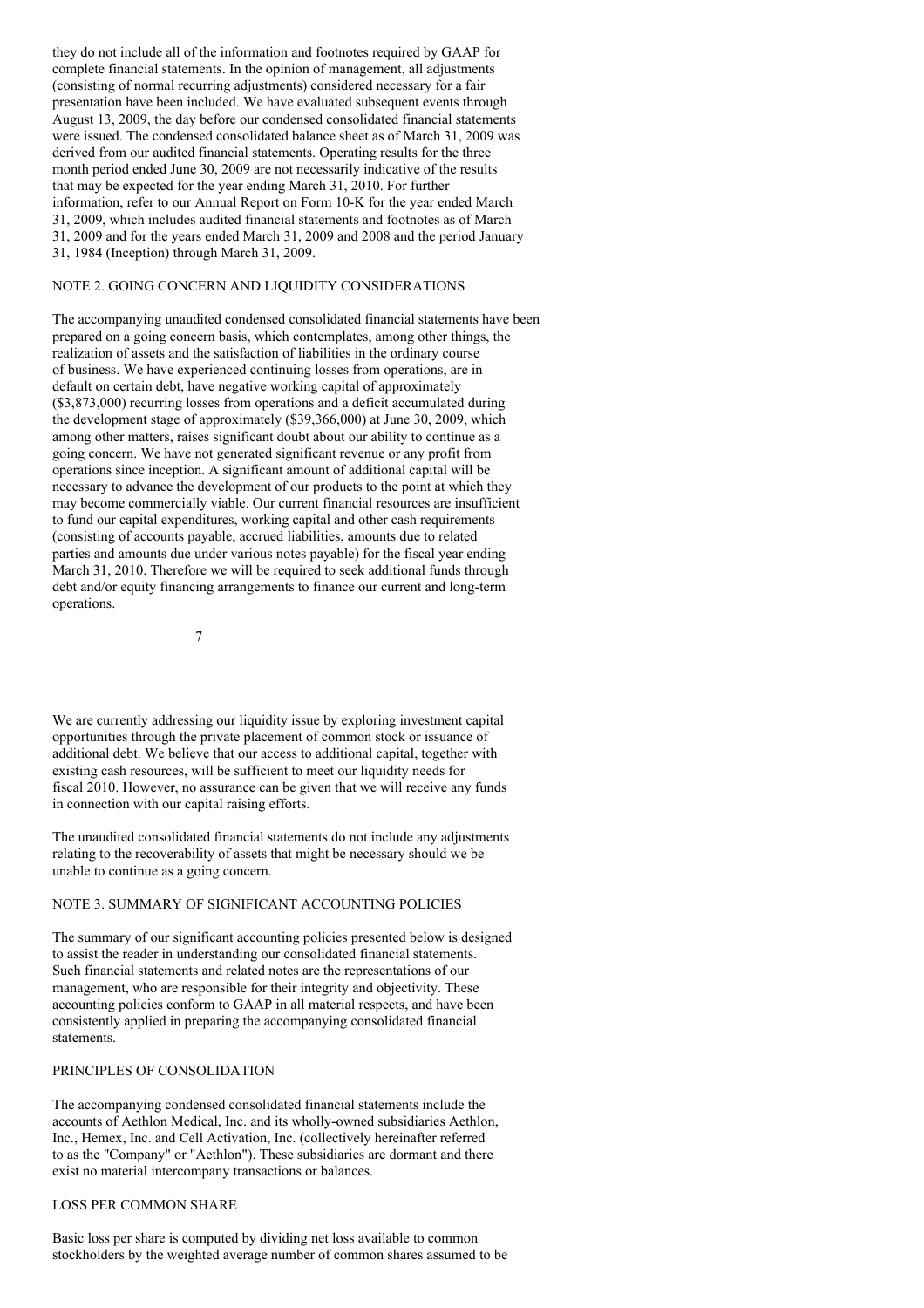outstanding during the period of computation. Diluted loss per share is computed similar to basic loss per share except that the denominator is increased to include the number of additional common shares that would have been outstanding if the potential common shares had been issued, and if the additional common shares were dilutive. As the Company had net losses for all periods presented, basic and diluted loss per share are the same, and additional common stock equivalents have been excluded as their effect would be antidilutive.

The potentially dilutive common shares outstanding for the quarters ended June 30, 2009 and 2008, which include shares underlying outstanding stock options, warrants and convertible debentures were 38,837,862 and 31,575,690, respectively.

## PATENTS

We capitalize the cost of patents, some of which were acquired, and amortize such costs over the shorter of the remaining legal life or their estimated economic life, upon issuance of the patent.

### RESEARCH AND DEVELOPMENT EXPENSES

We incurred approximately \$77,000 and \$163,000 of research and development expenses during the three months ended June 30, 2009 and 2008, respectively, which are included in various operating expense line items in the accompanying consolidated statements of operations.

# EQUITY INSTRUMENTS FOR SERVICES PROVIDED BY OTHER THAN EMPLOYEES

We follow SFAS No. 123-R (as interpreted by Emerging Issues Task Force ("EITF") Issue No. 96-18, "ACCOUNTING FOR EQUITY INSTRUMENTS THAT ARE ISSUED TO OTHER THAN EMPLOYEES FOR ACQUIRING, OR IN CONJUNCTION WITH SELLING, GOODS OR SERVICES") ("EITF No. 96-18") to account for transactions involving goods and services provided by third parties where we issue equity instruments as part of the total consideration. Pursuant to paragraph 7 of SFAS No. 123-R, we account for such transactions using the fair value of the consideration received (i.e. the value of the goods or services) or the fair value of the equity instruments issued, whichever is more reliably measurable.

We apply EITF No. 96-18, in transactions, when the value of the goods and/or services are not readily determinable and (1) the fair value of the equity instruments is more reliably measurable and (2) the counterparty receives equity instruments in full or partial settlement of the transactions, using the following methodology:

- (a) For transactions where goods have already been delivered or services rendered, the equity instruments are issued on or about the date the performance is complete (and valued on the date of issuance).
- (b) For transactions where the instruments are issued on a fully vested, non-forfeitable basis, the equity instruments are valued on or about the date of the contract.
- (c) For any transactions not meeting the criteria in (a) or (b) above, we re-measure the consideration at each reporting date based on its then current stock value.

# 8

# IMPAIRMENT OR DISPOSAL OF LONG-LIVED ASSETS

SFAS No.144 ("SFAS 144"), "ACCOUNTING FOR THE IMPAIRMENT OF LONG-LIVED ASSETS AND FOR LONG-LIVED ASSETS TO BE DISPOSED OF" addresses financial accounting and reporting for the impairment or disposal of long-lived assets. SFAS 144 requires that long-lived assets be reviewed for impairment whenever events or changes in circumstances indicate that their carrying amounts may not be recoverable. If the cost basis of a long-lived asset is greater than the projected future undiscounted net cash flows from such asset (excluding interest), an impairment loss is recognized. Impairment losses are calculated as the difference between the cost basis of an asset and its estimated fair value. SFAS 144 also requires companies to separately report discontinued operations and extends that reporting requirement to a component of an entity that either has been disposed of (by sale, abandonment or in a distribution to owners) or is classified as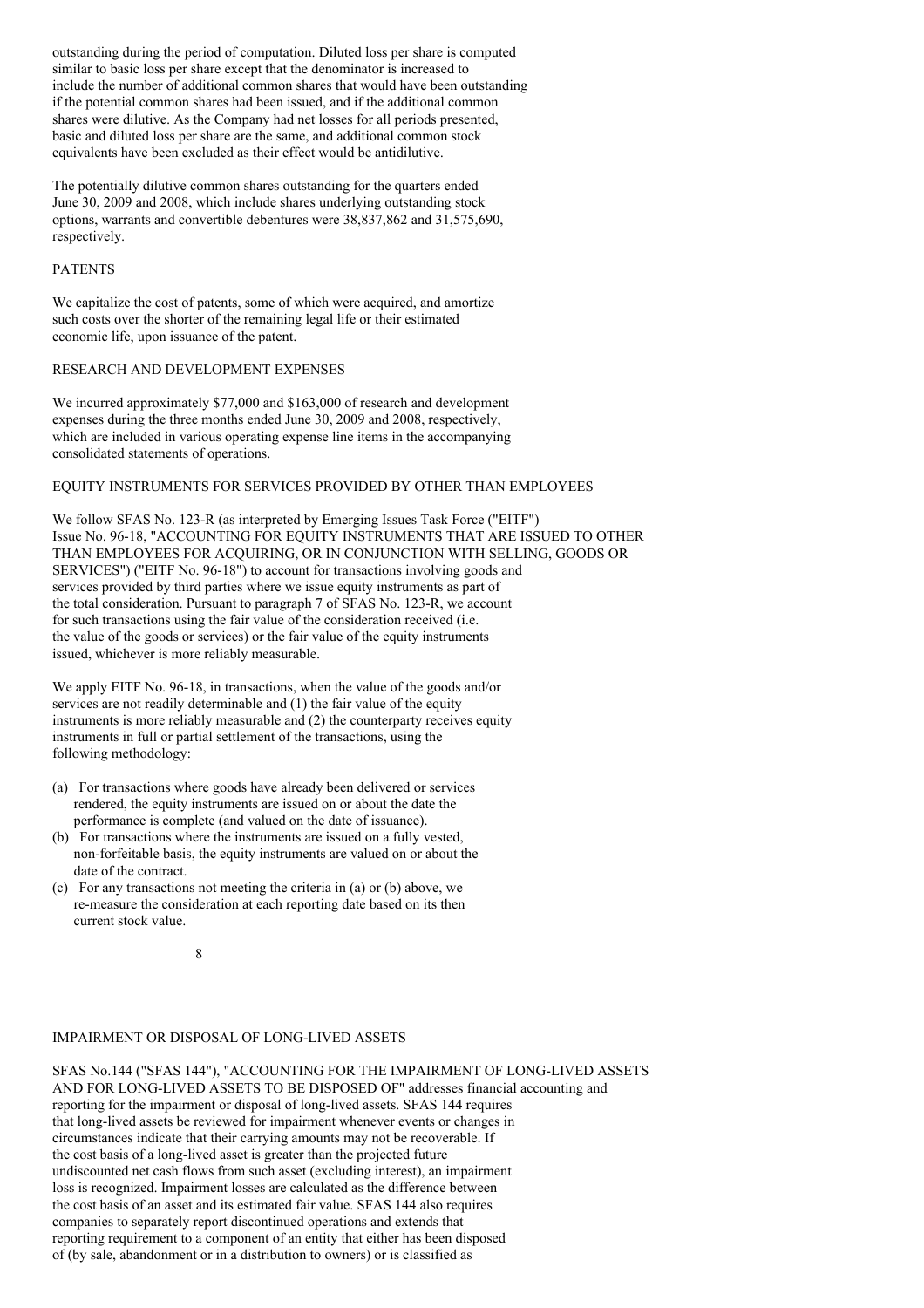held for sale. Assets to be disposed of are reported at the lower of the carrying amount or the estimated fair value less costs to sell. We believe that no impairment existed at or during the three months ended June 30, 2009.

# BENEFICIAL CONVERSION FEATURE OF CONVERTIBLE NOTES PAYABLE

The convertible feature of certain notes payable provides for a rate of conversion that is below the market value of our common stock. Such feature is normally characterized as a "Beneficial Conversion Feature" ("BCF"). Pursuant to EITF Issue No. 98-5, "ACCOUNTING FOR CONVERTIBLE SECURITIES WITH BENEFICIAL CONVERSION FEATURES OR CONTINGENTLY ADJUSTABLE CONVERSION RATIO" and EITF No. 00-27, "APPLICATION OF EITF ISSUE NO. 98-5 TO CERTAIN CONVERTIBLE INSTRUMENTS," the estimated fair value of the BCF is recorded, when applicable, in the consolidated financial statements as a discount from the face amount of the notes. Such discounts are accreted to interest expense over the term of the notes using the effective interest method.

# DERIVATIVE LIABILITIES AND CLASSIFICATION

We evaluate free-standing instruments (or embedded derivatives) indexed to its common stock to properly classify such instruments within equity or as liabilities in our financial statements, pursuant to the requirements of the EITF Issue No. 00-19, "ACCOUNTING FOR DERIVATIVE FINANCIAL INSTRUMENTS INDEXED TO AND POTENTIALLY SETTLED IN, A COMPANY'S OWN STOCK," EITF Issue No. 07-5 "DETERMINING WHETHER AN INSTRUMENT (OR EMBEDDED FEATURE) IS INDEXED TO AN ENTITY'S OWN STOCK," EITF Issue No. 01-06, "THE MEANING OF INDEXED TO A COMPANY'S OWN STOCK, " FSP EITF Issue No. 00-19-2, "ACCOUNTING FOR REGISTRATION PAYMENT ARRANGEMENTS," and SFAS No. 133, "ACCOUNTING FOR DERIVATIVE INSTRUMENTS AND HEDGING ACTIVITIES," as amended. Our policy is to settle instruments indexed to our common shares on a first-in-first-out basis.

Pursuant to EITF Issue No. 00-19, the classification of an instrument indexed to our stock, which is carried as a liability, must be reassessed at each balance sheet date. If the classification required under this Consensus changes as a result of events during a reporting period, the instrument is reclassified as of the date of the event that caused the reclassification. There is no limit on the number of times a contract may be reclassified.

EITF 07-5, "Determining whether an Instrument (or Embedded Feature) is indexed to an Entity's own Stock" ("EITF 07-5") provides a new two-step model to be applied in determining whether a financial instrument or an embedded feature is indexed to an issuer's own stock and thus able to qualify for the SFAS No. 133 paragraph 11(a) scope exception. We have identified one convertible debt agreement in which the embedded conversion feature contains certain provisions that may result in an adjustment of the conversion price, which under EITF 07-5 results in the failure of the embedded conversion feature to be considered to be indexed to our stock. Accordingly, under EITF 07-5 we are required to separate the embedded feature from the host instrument and to record the estimated fair value of the embedded feature as a derivative liability As a result, the estimated fair value of the embedded feature,(See SIGNIFICANT RECENT ACCOUNTING PRONUNCEMENTS below) was recorded as a derivative liability (at the date of issuance), and a cumulative effect adjustment to our accumulated deficit, was recorded based on the difference between amounts recognized at the date of issuance and April 1, 2009, the initial adoption of EITF 07-5. In addition, we have re-measured such derivative liability at estimated fair value as of June 30, 2009 and have recorded the change in the estimated fair value in operating results for the three months ended June 30, 2009.

## REGISTRATION PAYMENT ARRANGEMENTS

We account for contingent obligations to make future payments or otherwise transfer consideration under a registration payment arrangement separately from any related financing transaction agreements, and any such contingent obligations are recognized only when it is determined that it is probable that the Company will become obligated for future payments and the amount, or range of amounts, of such future payments can be reasonably estimated. On October 2008, the SEC declared effective a registration statement that covered all of the shares and warrants that had previously been generating liquidated damages pursuant to registration rights agreements and as a result, we ceased recording such liquidated damages at that time.

As of June 30, 2009, we did not owe any liquidated damages.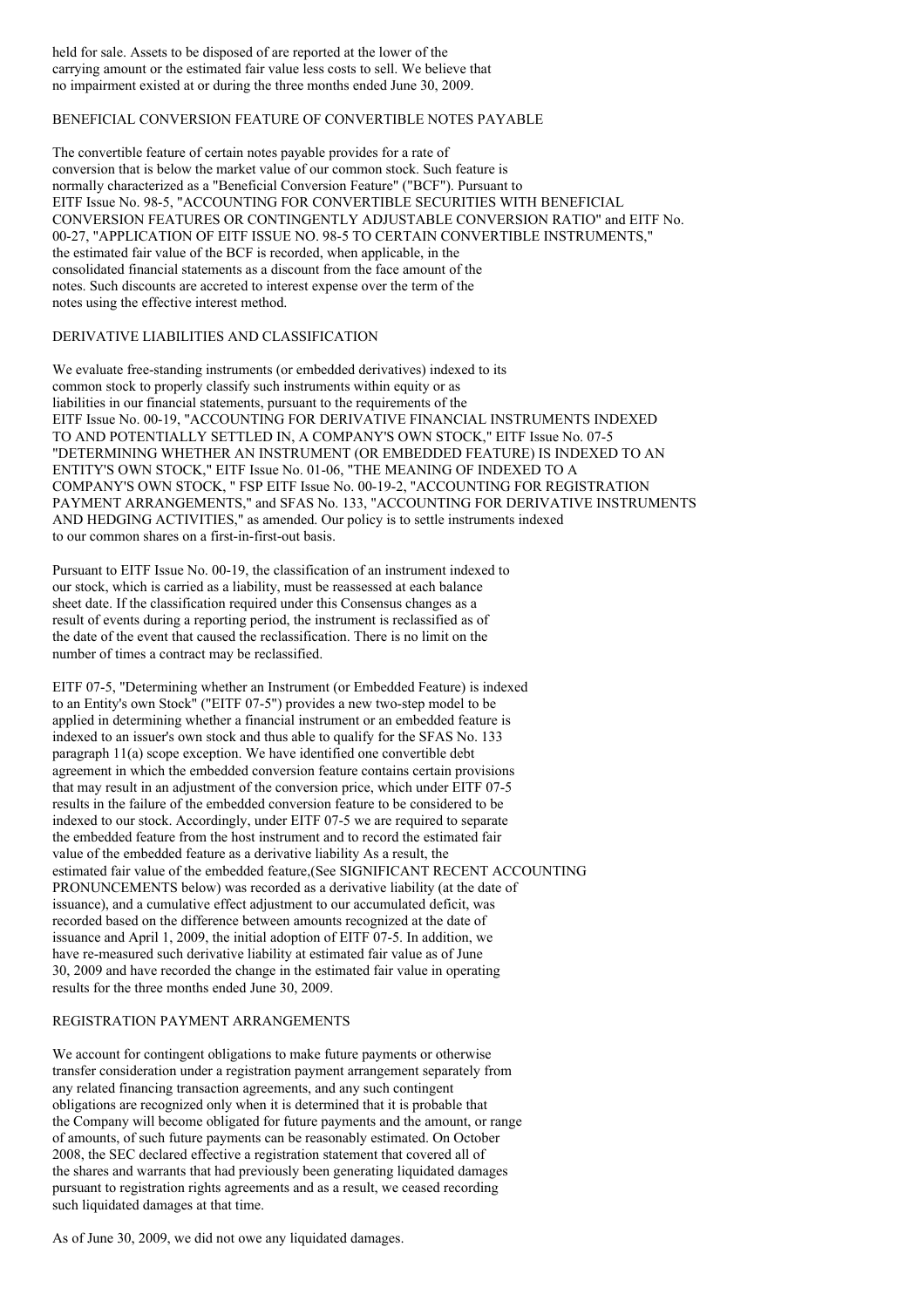#### STOCK BASED COMPENSATION

Employee stock options and rights to purchase shares under stock participation plans are accounted for under the fair value method. Accordingly, share-based compensation is measured when all granting activities have been completed, generally the grant date, based on the fair value of the award. The exercise price of options is generally equal to the market price of the Company's common stock (defined as the closing price as quoted on the Over-the-Counter Bulletin Board) on the date of grant. Compensation cost recognized by the Company includes (a) compensation cost for all equity incentive awards granted prior to, but not yet vested as of April 1, 2006, based on the grant-date fair value estimated in accordance with the original provisions of SFAS No. 123, and (b) compensation cost for all equity incentive awards granted subsequent to April 1, 2006, based on the grant-date fair value estimated in accordance with the provisions of SFAS No. 123-R. We use a Binomial Lattice option pricing model for estimating fair value of options granted.

The following table summarizes the effect of share-based compensation recorded during the quarters ended June 30, 2009 and 2008:

| June 30, 2009                                                       |        |         | June 30, 2008 |       |        |        |
|---------------------------------------------------------------------|--------|---------|---------------|-------|--------|--------|
| --------<br><b>Stock Option Expense</b><br>S<br>Direct Stock Grants | 60,363 | 133,860 | - S           | 4,800 | 64,696 |        |
| <b>Total Stock-Based Compensation Expense</b>                       |        |         | 194,223       |       |        | 69.496 |
| Basic and diluted loss per common share                             |        |         | (0.00)        |       |        | (0.00) |

We account for transactions involving services provided by third parties where we issue equity instruments as part of the total consideration using the fair value of the consideration received (i.e. the value of the goods or services) or the fair value of the equity instruments issued, whichever is more reliably measurable. In transactions, when the value of the goods and/or services are not readily determinable and (1) the fair value of the equity instruments is more reliably measurable and (2) the counterparty receives equity instruments in full or partial settlement of the transactions, we use the following methodology:

a) For transactions where goods have already been delivered or services rendered, the equity instruments are issued on or about the date the performance is complete (and valued on the date of issuance).

b) For transactions where the instruments are issued on a fully vested, non-forfeitable basis, the equity instruments are valued on or about the date of the contract.

c) For any transactions not meeting the criteria in (a) or (b) above, the Company re-measures the consideration at each reporting date based on its then current stock value.

We review share-based compensation on a quarterly basis for changes to the estimate of expected award forfeitures based on actual forfeiture experience. The effect of adjusting the forfeiture rate for all expense amortization after March 31, 2006 is recognized in the period the forfeiture estimate is changed. The effect of forfeiture adjustments for the quarter ended June 30, 2009 was insignificant.

The expected volatility is based on the historic volatility. The expected life of options granted is based on the "simplified method" described in the SEC's Staff Accounting Bulletin No. 107 due to changes in the vesting terms and contractual life of current option grants compared to our historical grants.

We did not issue any stock option grants in either the June 2009 period or in the June 2008 period. Direct stock grants in each period were valued based upon the amount of compensation and the stock price at the time of grant.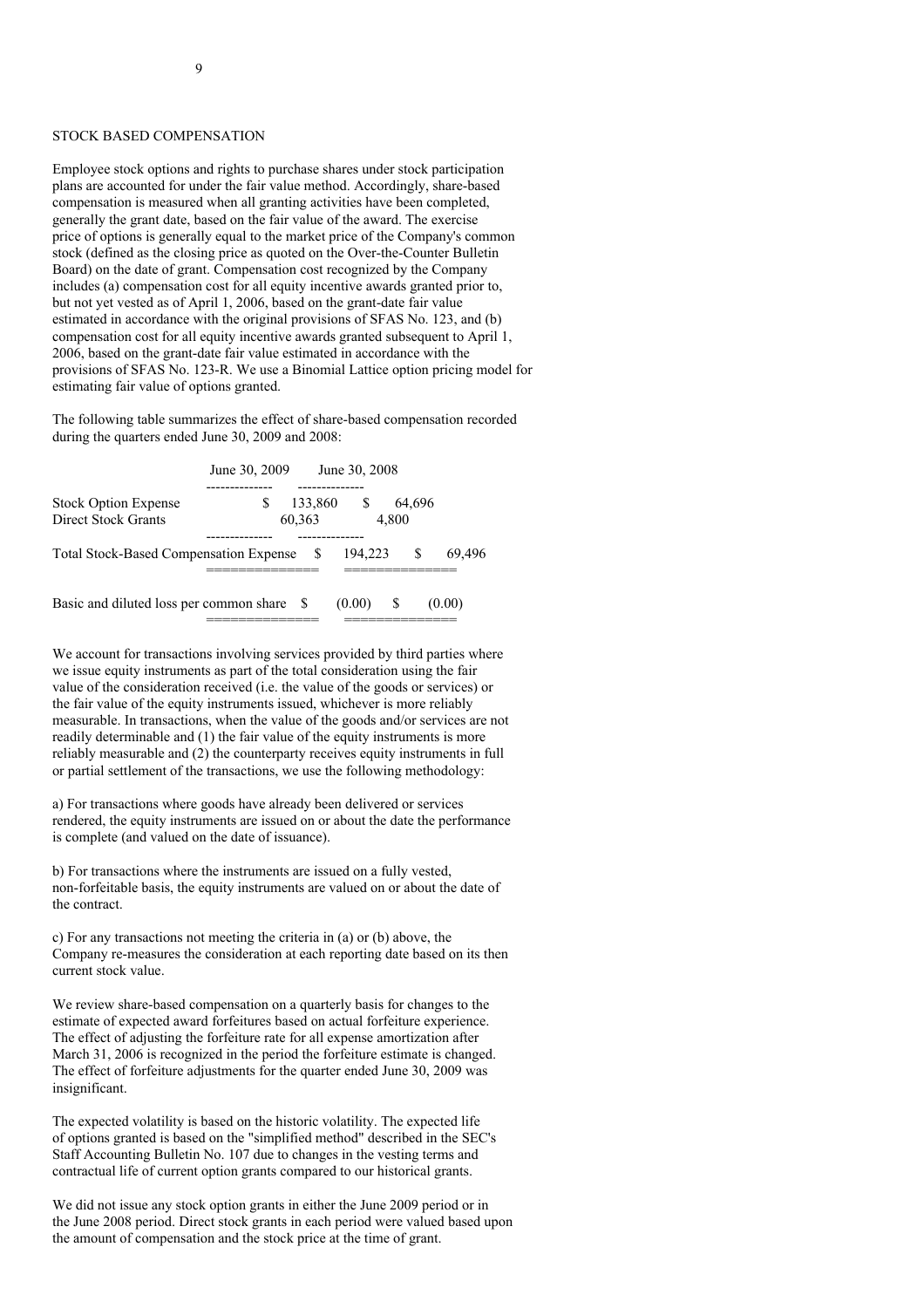Options outstanding that have vested and are expected to vest as of June 30, 2009 are as follows:

|                            | Weighted<br>Weighted Average<br>Average Remaining            |  |                |              |  |
|----------------------------|--------------------------------------------------------------|--|----------------|--------------|--|
|                            | Number of Exercise Contractual<br>Shares Price Term in Years |  |                |              |  |
| Vested<br>Expected to vest | 12,289,060 \$ 0.38                                           |  | 2,200,000 0.36 | 5.11<br>6.50 |  |
| Total                      | --------<br>14,489,060                                       |  |                |              |  |

Additional information with respect to stock option activity is as follows:

|                                          | <b>Outstanding Options</b>                             |  |  |  |  |
|------------------------------------------|--------------------------------------------------------|--|--|--|--|
|                                          | Weighted<br>Number of Average<br>Shares Exercise Price |  |  |  |  |
| March 31, 2009                           | ------------<br>14,489,060<br>\$0.37                   |  |  |  |  |
| Grants<br>Exercises<br>Cancellations     |                                                        |  |  |  |  |
| June 30, 2009                            | 14,489,060<br>\$ 0.37                                  |  |  |  |  |
| Options exercisable at:<br>June 30, 2009 | 12,289,060<br>\$0.38                                   |  |  |  |  |

At June 30, 2009, there was approximately \$544,000 of unrecognized compensation cost related to share-based payments which is expected to be recognized over a weighted average period of 1.37 years.

On June 30, 2009, our stock options had a negative intrinsic value since the closing price on that date of \$0.36 per share was below the weighted average exercise price of our stock options.

#### INCOME TAXES

Under SFAS 109, "ACCOUNTING FOR INCOME TAXES," deferred tax assets and liabilities are recognized for the future tax consequences attributable to the difference between the consolidated financial statements and their respective tax basis. Deferred income taxes reflect the net tax effects of (a) temporary differences between the carrying amounts of assets and liabilities for financial reporting purposes and the amounts reported for income tax purposes, and (b) tax credit carryforwards. We record a valuation allowance for deferred tax assets when, based on our best estimate of taxable income (if any) in the foreseeable future, it is more likely than not that some portion of the deferred tax assets may not be realized.

# SIGNIFICANT RECENT ACCOUNTING PRONOUNCEMENTS

In December 2006, the FASB issued SFAS No. 157, "FAIR VALUE MEASUREMENTS," ("SFAS No. 157") which defines fair value, establishes a framework for measuring fair value in accordance with GAAP, and expands disclosures about fair value measurements. SFAS No. 157 simplifies and codifies related guidance within GAAP, but does not require any new fair value measurements. The guidance in SFAS No. 157 applies to derivatives and other financial instruments measured at estimated fair value under SFAS No. 133 and related pronouncements. SFAS No. 157 is effective for financial statements issued for fiscal years beginning after November 15, 2007, and interim periods within those fiscal years. SFAS No. 157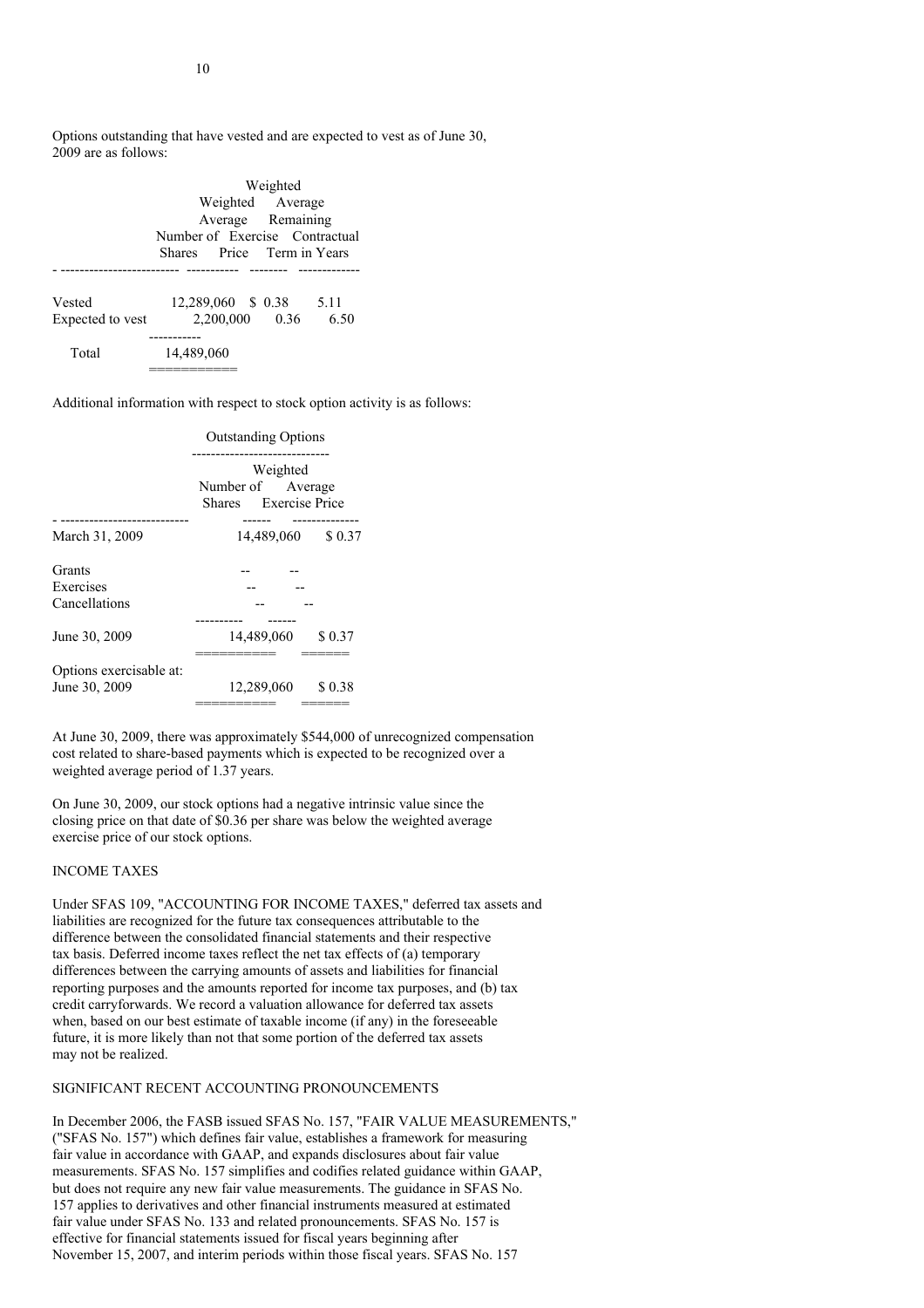applies to certain assets and liabilities that are being measured and reported on a fair value basis. SFAS No. 157 defines fair value, establishes a framework for measuring fair value in accordance with generally accepted accounting principles, and expands disclosure about fair value measurements. This Statement enables the reader of the financial statements to assess the inputs used to develop those measurements by establishing a hierarchy for ranking the quality and reliability of the information used to determine fair values. We adopted SFAS 157 on April 1, 2008 without material impact to our financial statements.

SFAS No. 157 requires that assets and liabilities carried at fair value will be classified and disclosed in one of the following three categories:

Level 1: Quoted market prices in active markets for identical assets or liabilities.

Level 2: Observable market based inputs or unobservable inputs that are corroborated by market data.

Level 3: Unobservable inputs that are not corroborated by market data.

#### 11

In May 2008, the FASB issued FSP APB 14-1, "Accounting for Convertible Debt Instruments That May Be Settled in Cash upon Conversion (Including Partial Cash Settlement)" ("FSB APB 14-1"). FSP APB 14-1 requires recognition of both the liability and equity components of convertible debt instruments with cash settlement features. The debt component is required to be recognized at the fair value of a similar instrument that does not have an associated equity component. The equity component is recognized as the difference between the proceeds from the issuance of the note and the fair value of the liability. FSP APB 14-1 also requires an accretion of the resulting debt discount over the expected life of the debt. Retrospective application to all periods presented is required and a cumulative-effect adjustment is recognized as of the beginning of the first period presented. This standard is effective for us in the first quarter of fiscal year 2010. The adoption of FSP APB 14-1 did not have a material impact on our financial statements.

In June 2008, the FASB ratified the Emerging Issues Task Force ("EITF") Issue No. 07-5, "Determining whether an Instrument (or Embedded Feature) is indexed to an Entity's own Stock" ("EITF 07-5"). EITF 07-5 is effective for financial statements issued for fiscal years beginning after December 15, 2008, and interim periods within those fiscal years. Early application is not permitted. Paragraph 11(a) of SFAS No. 133 - specifies that a contract that would otherwise meet the definition of a derivative but is both (a) indexed to our own stock and (b) classified in stockholders' equity in the statement of financial position would not be consider a derivative financial instrument. EITF 07-5 provides a new two-step model to be applied in determining whether a financial instrument or an embedded feature is indexed to an issuer's own stock and thus able to qualify for the SFAS No. 133 paragraph 11(a) scope exception.

We adopted EITF 07-5 effective April 1, 2009. The adoption of EITF 07-5's requirements can affect the accounting for warrants or convertible debt that contain provisions that protect holders from a decline in the stock price (or "down-round" protection). For example, warrants with such provisions will no longer be recorded in equity. Down-round protection provisions reduce the exercise price of a warrant or convertible instrument if a company either issues equity shares for a price that is lower than the exercise price of those instruments or issues new warrants or convertible instruments that have a lower exercise price. We evaluated whether convertible debt or warrants to acquire stock of the Company contain provisions that protect holders from declines in the stock price or otherwise could result in modification of the exercise price and/or shares to be issued under the respective warrant agreements based on a variable that is not an input to the fair value of a "fixed-for-fixed" option. We determined tha t we have one convertible debt agreement in which the terms provide for a possible adjustment to the conversion price, and as such, the embedded conversion feature fails to be indexed solely to our stock under this pronouncement.

As a result, we classified the estimated fair value of the embedded conversion feature of the convertible debt agreement described above as a derivative liability on April 1, 2009 and have re-measured at estimated fair value as of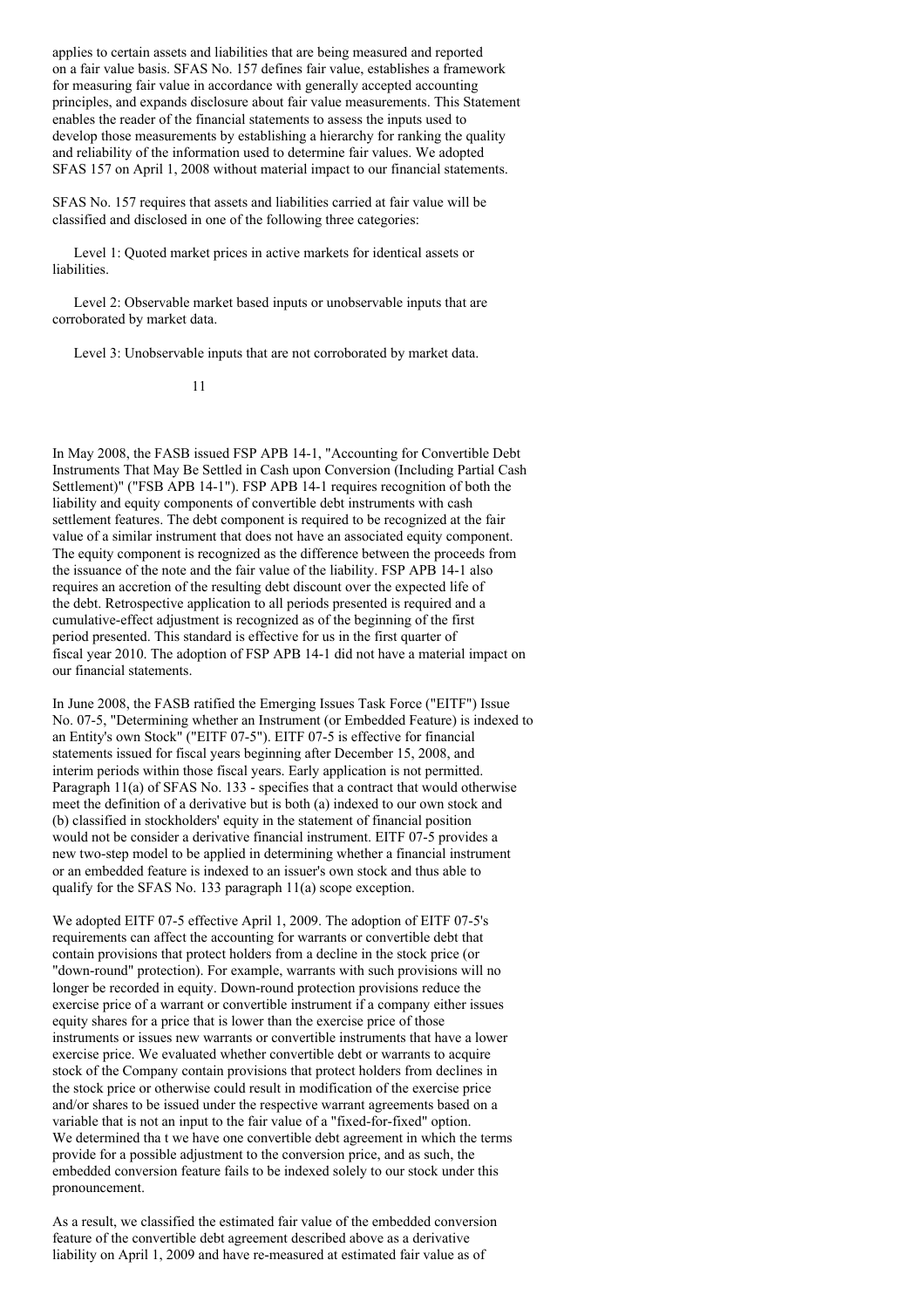June 30, 2009 with change in the estimated fair value recognized in operating results. The change in the estimated fair value of the derivative liability from the date of issuance to initial date of adoption was charged to accumulated deficit and totaled \$279,201. The embedded derivatives were valued using Level 3 inputs because there are significant unobservable inputs associated with them.

The table below sets forth a summary of changes in the fair value of our Level 3 derivative liability for the quarter ended June 30, 2009:

> Recorded Change in Initial fair estimated fair Value on value recognized<br>April 1, in results June 30, April 1, in results 2009 of operations 2009 ----------- ------------ ---------

Derivative Liability \$ 279,201 \$ 37,434 \$ 316,635

In April 2009, the FASB issued FSP FAS 107-1/APB 28-1 ("FSP 107-1"), which is entitled "Interim Disclosures about Fair Value of Financial Instruments." This pronouncement amended SFAS No 107, Disclosures about Fair Value of Financial Instruments, to require disclosure of the carrying amount and the fair value of all financial instruments for interim reporting periods and annual financial statements of publicly traded companies (even if the financial instrument is not recognized in the balance sheet), including the methods and significant assumptions used to estimate the fair values and any changes in such methods and assumptions. FSP 107-1 also amended APB Opinion No. 28, Interim Financial Reporting, to require disclosures in summarized financial information at interim reporting periods. FSP 107-1 is effective for interim reporting periods ending after June 15, 2009, with early adoption permitted for periods ended after March 15, 2009 if a company also elects to early adopt FSP FAS 157-4, Determining Fair Value When the Volume and Level of Activity for the Asset or Liability Have Significantly Decreased and Indentifying Transactions That Are Not Orderly, and FSP FAS 115-2/FAS 124-2, Recognition and Presentation of Other-Than-Temporary Impairments. We adopted this pronouncement without material impact to our financial statements.

12

In April 2009, the FASB also issued FSP FAS 157-4, which generally applies to all assets and liabilities within the scope of any accounting pronouncements that require or permit fair value measurements. This pronouncement, which does not change SFAS No. 157's guidance regarding Level 1 inputs, requires the entity to (i) evaluate certain factors to determine whether there has been a significant decrease in the volume and level of activity for the asset or liability when compared with normal market activity, (ii) consider whether the preceding indicates that transactions or quoted prices are not determinative of fair value and, if so, whether a significant adjustment thereof is necessary to estimate fair value in accordance with SFAS No. 157, and (iii) ignore the intent to hold the asset or liability when estimating fair value. FSP FAS 157-4 also provides guidance to consider in determining whether a transaction is orderly (or not orderly) when there has been a significant decrease in the volume and level of activity for the asset or liability, based on the weight of available evidence. This pronouncement is effective for interim and annual reporting periods ending after June 15, 2009, and shall be applied prospectively. Early adoption of FSP FAS 157-4 also requires early adoption of the pronouncement described in the following paragraph. However, early adoption for periods ended before March 15, 2009 is not permitted. We adopted this pronouncement without material impact to our financial statements.

In April 2009, the FASB issued FSP FAS 115-2 and 124-2 (hereinafter referred to as "FAS 115-2/124-2"), which amends the other-than-temporary impairment ("OTTI") recognition guidance in certain existing U.S. GAAP (including SFAS No. 115 and 130, FSP FAS 115-1/FAS 124-1, and EITF Issue 99-20) for debt securities classified as available-for-sale and held-to-maturity. FAS 115-2/124-2 requires the entity to consider (i) whether the entire amortized cost basis of the security will be recovered (based on the present value of expected cash flows), and (ii) its intent to sell the security. Based on the factors described in the preceding sentence, this pronouncement also explains the process for determining the OTTI to be recognized in "other comprehensive income" (generally, the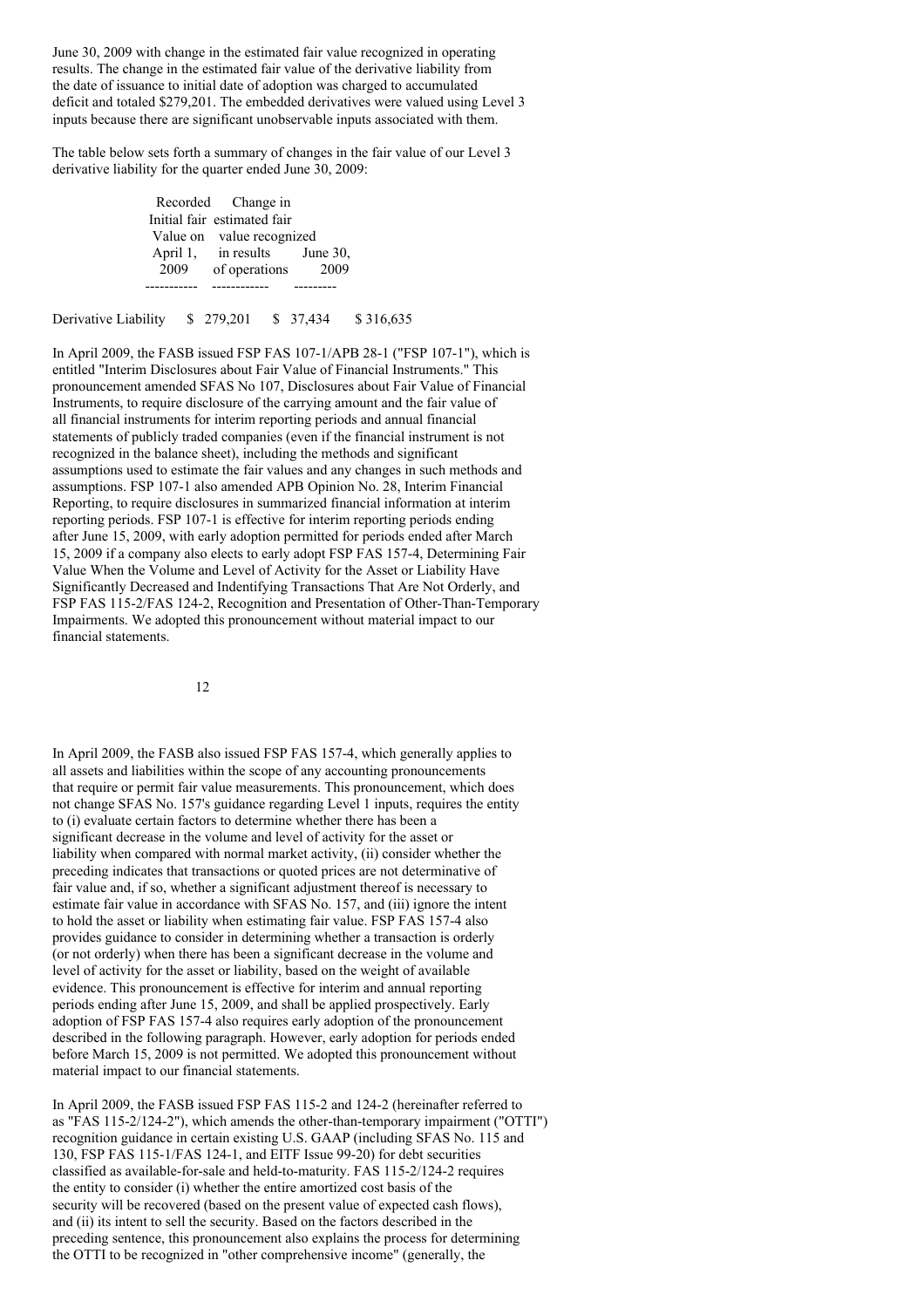impairment charge for other than a credit loss) and in earnings. FAS 115-2/124-2 does not change existing recognition or measurement guidance related to OTTI of equity securities. This pronouncement is effective as described in the preceding paragraph. Certain transition rules apply to debt securities held at the beginning of the interim period of adoption when an OTTI was previously recognized. If an entity early adopts either FSP 107-1 or FSP FAS 157-4, the entity is also required to early adopt this pronouncement. In addition, if an entity early adopts FAS 115-2/124-2, it is also required to early adopt FSP FAS 157-4. We adopted this pronouncement without material impact to our financial statements.

In November 2007, the EITF issued a consensus on EITF 07-1, "Accounting for Collaborative Arrangements" ("EITF 07-1"). The Task Force reached a consensus on how to determine whether an arrangement constitutes a collaborative arrangement, how costs incurred and revenue generated on sales to third parties should be reported by the partners to a collaborative arrangement in each of their respective income statements, how payments made to or received by a partner pursuant to a collaborative arrangement should be presented in the income statement, and what participants should disclose in the notes to the financial statements about a collaborative arrangement. This issue shall be effective for annual periods beginning after December 15, 2008. Entities should report the effects of applying this Issue as a change in accounting principle through retrospective application to all periods to the extent practicable. Upon application of this issue, the following should be disclosed: a) a description of the prior-period information that has been retrospectively adjusted, if any, and b) the effect of the change on revenue and operating expenses (or other appropriate captions of changes in the applicable net assets or performance indicator) and on any other affected financial statement line item. We adopted this pronouncement without material impact to our financial statements.

In December 2007, the FASB issued SFAS No. 141 (revised 2007), "Business Combinations" ("SFAS 141(R)"). This statement requires an acquirer to recognize the assets acquired, the liabilities assumed, and any noncontrolling interest in the acquiree at the acquisition date, measured at their fair values as of that date. SFAS 141(R) replaces the cost-allocation process of SFAS No. 141, "Business Combinations" ("SFAS 141") which required the cost of an acquisition to be allocated to the individual assets acquired and liabilities assumed based on their estimated fair values. This statement applies prospectively and is effective for annual periods beginning after December 15, 2008. Earlier adoption is prohibited. We adopted this pronouncement without material impact to our financial statements.

In May 2009, the FASB issued SFAS No. 165, Subsequent Events, ("SFAS 165") which establishes general standards of accounting for and disclosure of events that occur after the balance sheet date but before the financial statements are issued or are available to be issued. It requires the disclosure of the date through which an entity has evaluated subsequent events and the basis for that date. We adopted SFAS 165 beginning April 1, 2009. The adoption of SFAS 165 did not have a material impact on our consolidated financial position, results of operations or cash flows. We have evaluated subsequent events through August 13, 2009, the day before our condensed consolidated financial statements were issued. See Note 1 and Note 9.

The Sarbanes-Oxley Act of 2002 ("the Act") introduced new requirements regarding corporate governance and financial reporting. Among the many requirements of the Act is for management to annually assess and report on the effectiveness of its internal control over financial reporting under Section 404(a) and for its registered public accountant to attest to this report under Section 404(b). The SEC has modified the effective date and adoption requirements of Section 404(a) and Section 404(b) implementation for non-accelerated filers multiple times, such that we were required to issue our management report on internal control over financial reporting in this annual report on Form 10-K for the fiscal year ended March 31, 2009. Based on current SEC requirements, we will be required to have our auditor attest the effectiveness of internal controls over financial reporting for our fiscal year ending March 31, 2010.

Other recent accounting pronouncements issued by the FASB (including its Emerging Issues Task Force), the American Institute of Certified Public Accountants, and the Securities and Exchange Commission did not or are not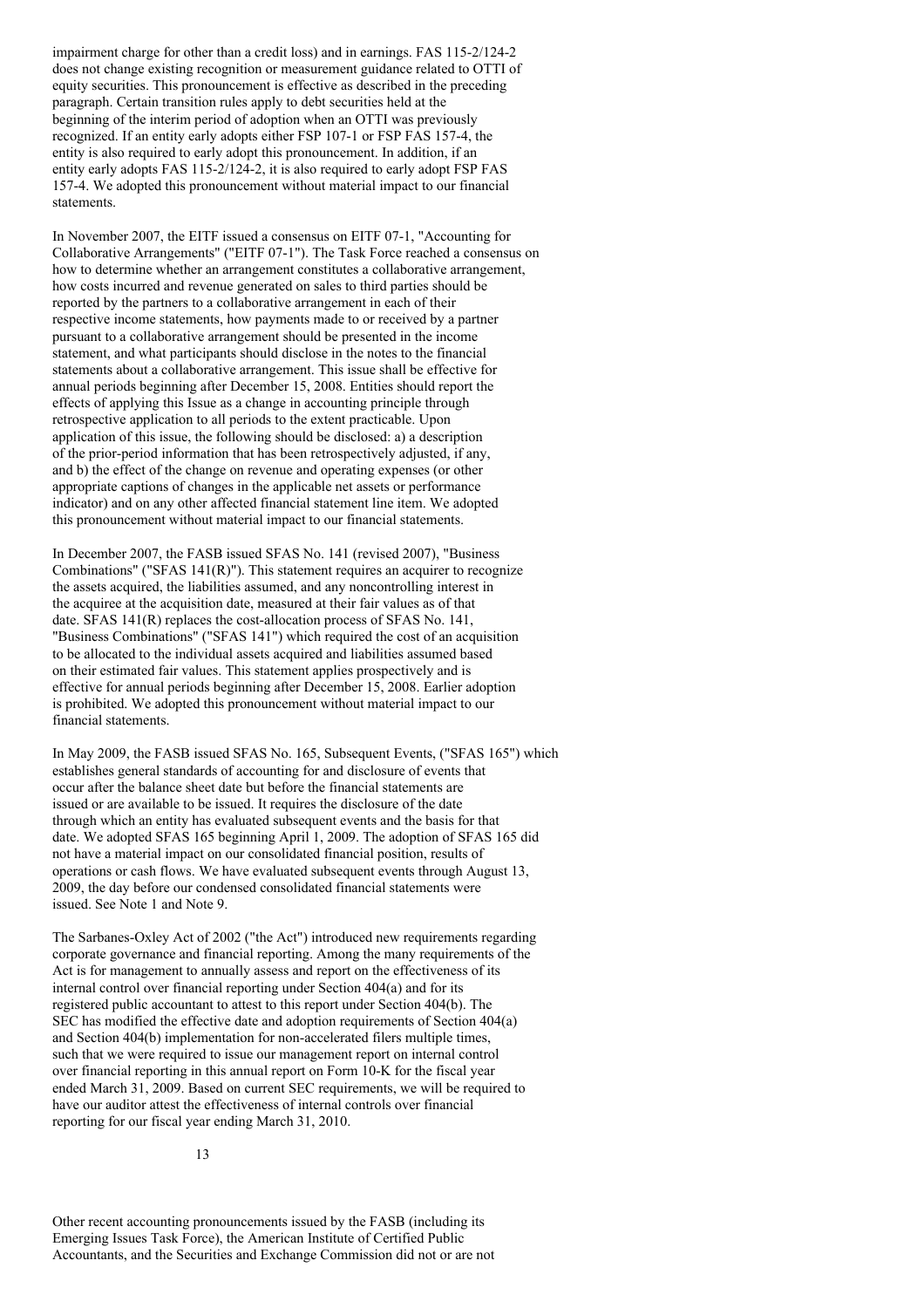believed by management to have a material impact on the Company's present or future consolidated financial statements.

# NOTE 4. NOTES PAYABLE

Notes payable consist of the following at June 30, 2009:

| Face Amount of                                                                                      | Notes Payable,                                                  | Notes Payable Note Discounts Net of Discounts |                              |
|-----------------------------------------------------------------------------------------------------|-----------------------------------------------------------------|-----------------------------------------------|------------------------------|
| 12% Notes payable, all past due \$297,500<br>10% Note payable, past due<br>Note payable to law firm | 5,000<br>20,001                                                 | $-$                                           | \$297,500<br>5,000<br>20,001 |
| Total Notes Payable                                                                                 | $$322,501$ (\$ --)                                              |                                               | \$ 322,501                   |
| Notes payable consisted of the following at March 31, 2009:                                         |                                                                 |                                               |                              |
|                                                                                                     | Face Amount of<br>Notes Payable Note Discounts Net of Discounts | Notes Payable,                                |                              |
| 12% Notes payable, all past due \$297,500<br>10% Note payable, past due                             | 5,000                                                           |                                               | \$297,500<br>5,000           |
| Total Notes Payable                                                                                 | \$ 302,500<br>$(S -$                                            | S.<br>$  )$                                   | 302,500                      |

During the fiscal year ended March 31, 2009, we restructured our 8% and 9% Notes and for accounting purposes, we recorded an extinguishment loss of approximately \$977,000 (See Note 5 for further description). Our plans to satisfy the remaining outstanding balance on the 12% and 10% Notes include repayment with available funds or converting the notes to common stock at market value.

#### NOTE PAYABLE TO LAW FIRM

On May 20 2009, we entered into a Promissory Note with our intellectual property law firm for the amount of \$24,001, which represented the amount we owed to that firm. The Promissory Note calls for monthly payments of \$4,000 from June 2009 through November 2009. We made the June payment, which reduced that balance at June 30, 2009 to \$20,001. The note bears interest at 10% per annum.

#### 12% NOTES

From August 1999 through May 2005, we entered into various borrowing arrangements for the issuance of notes payable from private placement offerings (the "12% Notes"). On January 26, 2009, a holder of \$50,000 of the 12% Notes converted his principal balance and \$56,723 of accrued interest to common stock at the then current market price of \$0.17 per share. At June 30, 2009, 12% Notes with a principal balance of \$297,500 are outstanding, all which are past due, in default, and bearing interest at the default rate of 15%. At June 30, 2009, interest payable on the 12% Notes totaled \$296,750.

#### 10% NOTES

From time to time, we issued notes payable ("10% Notes") to various investors, bearing interest at 10% per annum, with principal and interest due six months from the date of issuance. The 10% Notes required no payment of principal or interest during the term. The total amount of the original notes issued was \$275,000. One 10% Note in the amount of \$5,000, which is past due and in default, remains outstanding at June 30, 2009. At June 30, 2009, interest payable on this note totaled \$4,000.

Management's plans to satisfy the remaining outstanding balance on these 12% and 10% Notes include converting the notes to common stock at market value or repayment with available funds.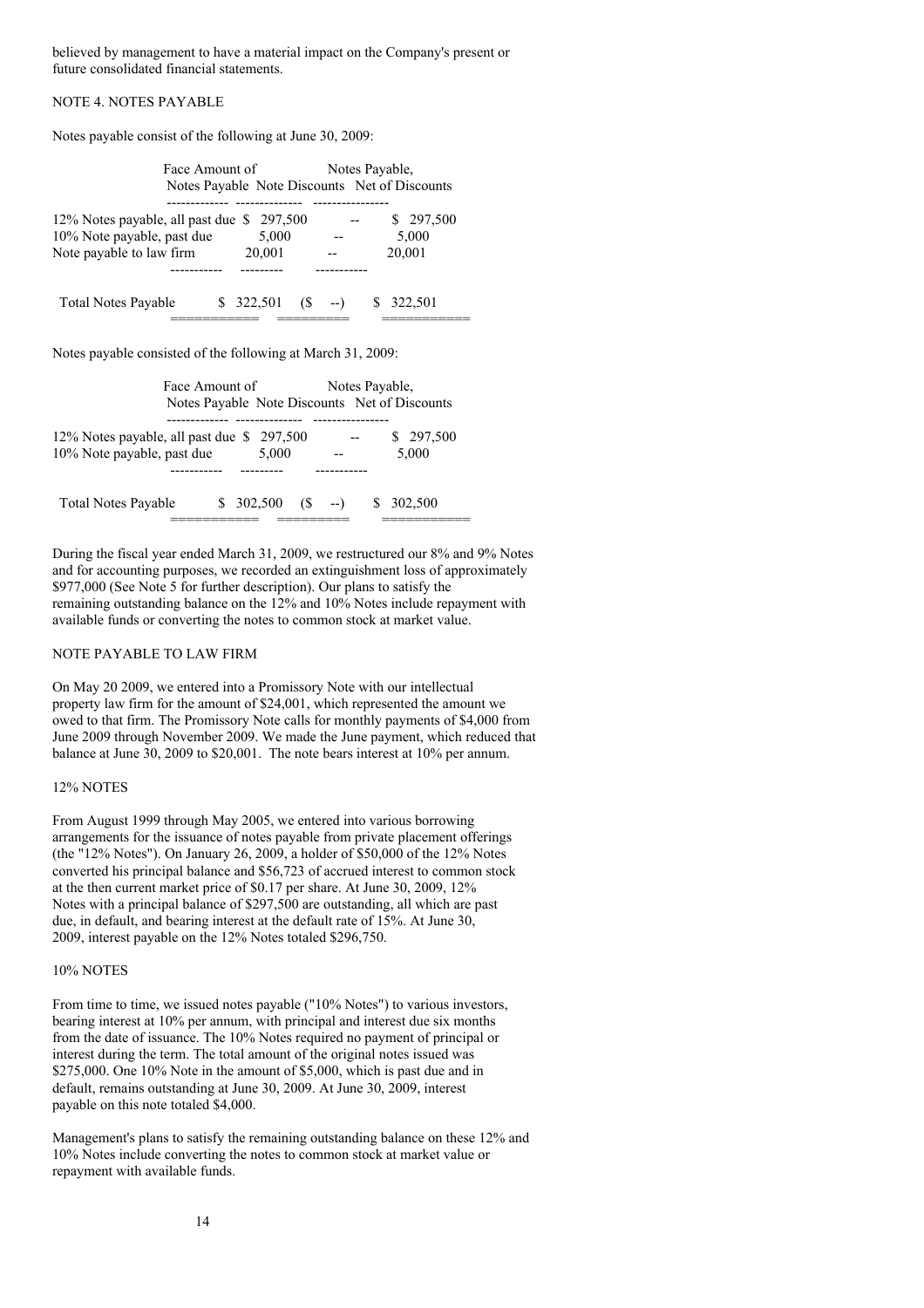#### NOTE 5. CONVERTIBLE NOTES PAYABLE

Convertible Notes Payable consist of the following at June 30, 2009:  $<$ TABLE>  $\langle S \rangle$   $\langle C \rangle$ 

|  | <b>Net</b>                |
|--|---------------------------|
|  | Principal Discount Amount |
|  |                           |

| Amended Series A 10% Convertible Notes     | \$900,000   | -S                             | \$900,000 |
|--------------------------------------------|-------------|--------------------------------|-----------|
| 2008 10% Convertible Notes                 | 45,000      | 38,551<br>(6.449)              |           |
| December 2006 10% Convertible Notes        | 17,000      |                                | 17.000    |
| Restructured December 2008 10% Convertible |             |                                |           |
| Notes and Related Convertible Notes        | 570.157     |                                | 570,157   |
| May & June 2009 10% Convertible Notes      | 350,000     | (223,608)                      | 126.392   |
| Total - Convertible Notes                  | \$1,882,157 | $$ (230,057) \quad $1,652,100$ |           |

Convertible Notes Payable consisted of the following at March 31, 2009:

## Principal Discount Amount --------- --------- ---------

| Amended Series A 10% Convertible Notes     | \$900,000          | -S      | \$900,000             |  |
|--------------------------------------------|--------------------|---------|-----------------------|--|
| 2008 10% Convertible Notes                 | 45,000             | (8.683) | 36,317                |  |
| December 2006 10% Convertible Notes        | 17.000             |         | 17,000                |  |
| Restructured December 2008 10% Convertible |                    |         |                       |  |
| Notes and Related Convertible Notes        | 1.116.403          |         | 1,116,403             |  |
|                                            |                    |         |                       |  |
| Total - Convertible Notes                  | \$2,078,403<br>- S |         | $(8,683)$ \$2,069,720 |  |
|                                            |                    |         |                       |  |

 $<$ /TABLE>

## AMENDED SERIES A 10% CONVERTIBLE NOTES

At June 30, 2009, \$900,000 of the Amended Series A 10% Convertible Notes remained outstanding and in default. At June 30, 2009, interest payable on those notes totaled \$67,500.

#### 2008 10% CONVERTIBLE NOTES

2008 10% Convertible Notes in the aggregate amount of \$45,000 remain outstanding at June 30, 2009. At June 30, 2009, interest payable on those notes totaled \$4,103.

#### DECEMBER 2006 10% CONVERTIBLE NOTES

At June 30, 2009, \$17,000 of the December 10% Notes remained outstanding and in default. At June 30, 2009, interest payable on those notes totaled \$6,233.

## RESTRUCTURED DECEMBER 2008 10% CONVERTIBLE NOTES AND RELATED CONVERTIBLE NOTES

Restructured December 2008 10% Convertible Notes and Related Convertible Notes in the aggregate amount of \$570,157 remain outstanding at June 30, 2009. No accrued interest was outstanding at June 30, 2009.

In June 2009, the holders of the Restructured December 2008 10% Convertible Notes and Related Convertible Notes informally agreed to extend the expiration date of the notes by three months from July 1, 2009 to October 1, 2009.

#### MAY & JUNE 2009 10% CONVERTIBLE NOTES

In May and June 2009, we raised an aggregate amount of \$350,000 from the sale to accredited investors of 10% convertible notes ("May & June 10% Convertible Notes"). The May & June 10% Convertible Notes mature at various dates between November 2010 through December 2010 and are convertible into our common stock at a fixed conversion price of \$0.20 per share prior to maturity. If the investors opt to convert their convertible debt to our common stock, then they will receive a matching three year warrant to purchase unregistered shares of our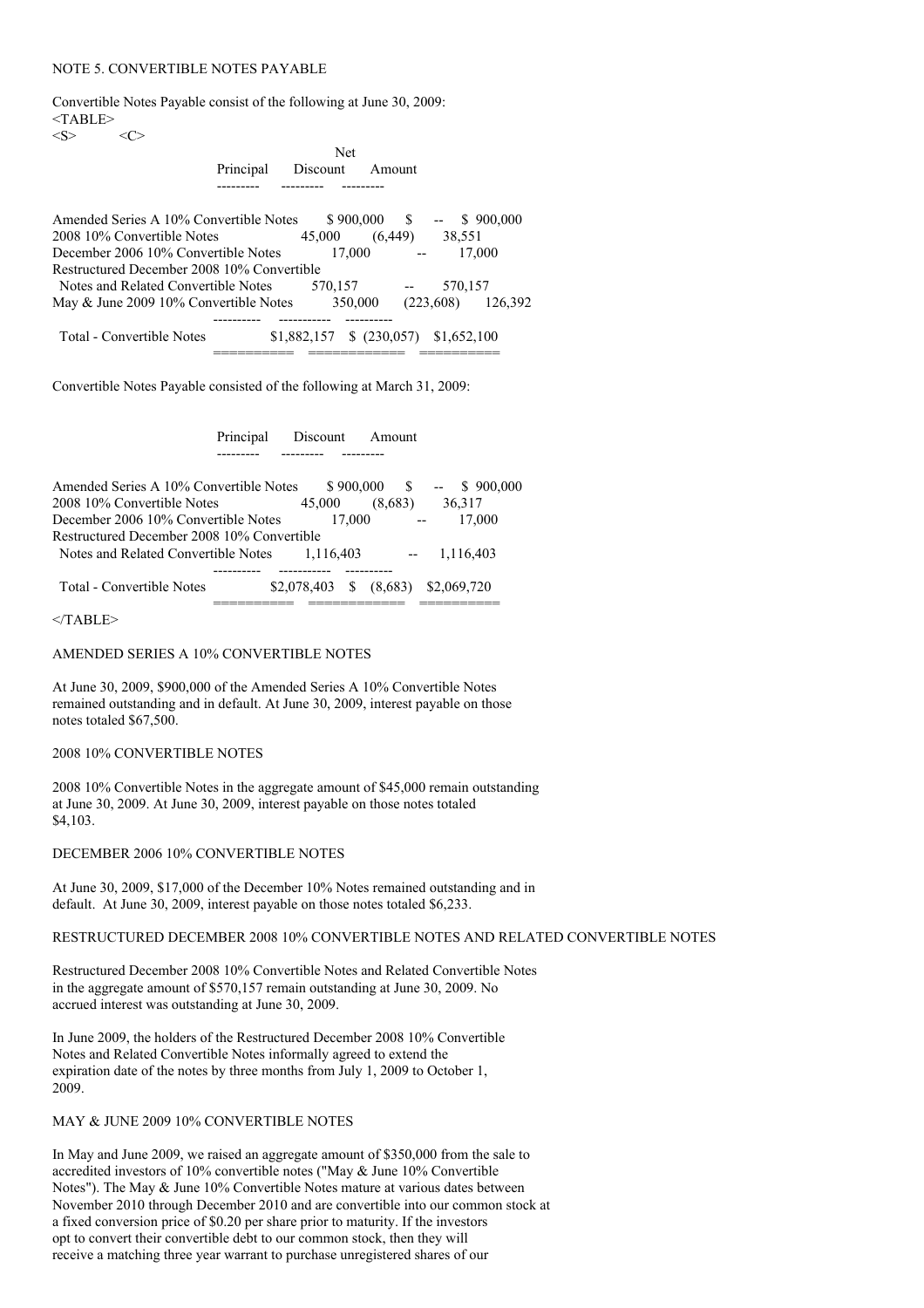common stock at a price of \$0.20 per share. We have measured the warrants but have not recorded them given their contingent terms.

After consideration of the warrants, we recorded a discount associated with the beneficial conversion feature of \$233,735 related to the May & June 10% Convertible Notes and we are amortizing that discount over the terms of the May & June 10% Convertible Notes using the effective interest method. The BCF calculation included valuing the potential issuance of warrants if the investors choose to convert their debt instruments to our common stock per the guidance of EITF 00-27.

15

At June 30, 2009, interest payable on those notes totaled \$2,772.

# NOTE 6. EQUITY TRANSACTIONS

In April 2009, we issued 71,519 shares of common stock pursuant to our S-8 registration statement covering our 2003 Consultant Stock Plan at \$0.17 per share in payment for financial consulting services and research services valued at \$12,158 based on the value of the services.

In April 2009, we issued 1,688,211 shares of common stock as a result of conversions of \$263,478 of convertible notes payable and related accrued interest. The shares were issued to accredited investors.

In April 2009, an accredited investor exercised a warrant to purchase 555,556 shares of our common stock at the agreed strike price of \$0.18 per share for cash proceeds of \$100,000. We issued that investor a five year warrant to purchase 555,556 shares at \$0.18 per share and a conditional warrant to purchase a like number of shares at the same strike price if that warrant is exercised.

In April 2009, we issued 490,000 shares of restricted common stock valued at the closing price in payment for investor relations services.

In April 2009, we issued 25,000 shares of common stock pursuant to our S-8 registration statement covering our 2003 Consultant Stock Plan at \$0.22 per share in payment for business development consulting services valued at \$5,500 based on the value of the services provided.

In April 2009, we issued 32,935 shares of common stock pursuant to our S-8 registration statement covering our 2003 Consultant Stock Plan at \$0.23 per share in payment for internal controls consulting services valued at \$7,575 based on the value of the services provided.

In April 2009, we issued 12,372 shares of common stock pursuant to our S-8 registration statement covering our 2003 Consultant Stock Plan at \$0.22 per share in payment for regulatory affairs consulting services valued at \$2,660 based on the value of the services provided.

In April 2009, we issued 80,000 shares of restricted common stock and warrants to purchase 80,000 shares of common stock in exchange for \$15,200. The shares were issued to an accredited investor.

In April 2009, we issued 43,021 shares of common stock pursuant to our S-8 registration statement covering our 2003 Consultant Stock Plan at \$0.17 per share in payment for financial consulting services valued at \$7,744 based on the value of the services provided.

In April 2009, we issued 70,870 shares of common stock pursuant to our S-8 registration statement covering our 2003 Consultant Stock Plan at \$0.20 per share in payment for legal services valued at \$14,500 based on the value of the services provided.

In April 2009, we issued 22,817 shares of common stock pursuant to our S-8 registration statement covering our 2003 Consultant Stock Plan at \$0.24 per share in payment for business development consulting services valued at \$5,500 based on the value of the services provided.

In May 2009, holders of certain convertible notes converted \$139,256 of principal and accrued interest into 878,059 shares of our common stock per the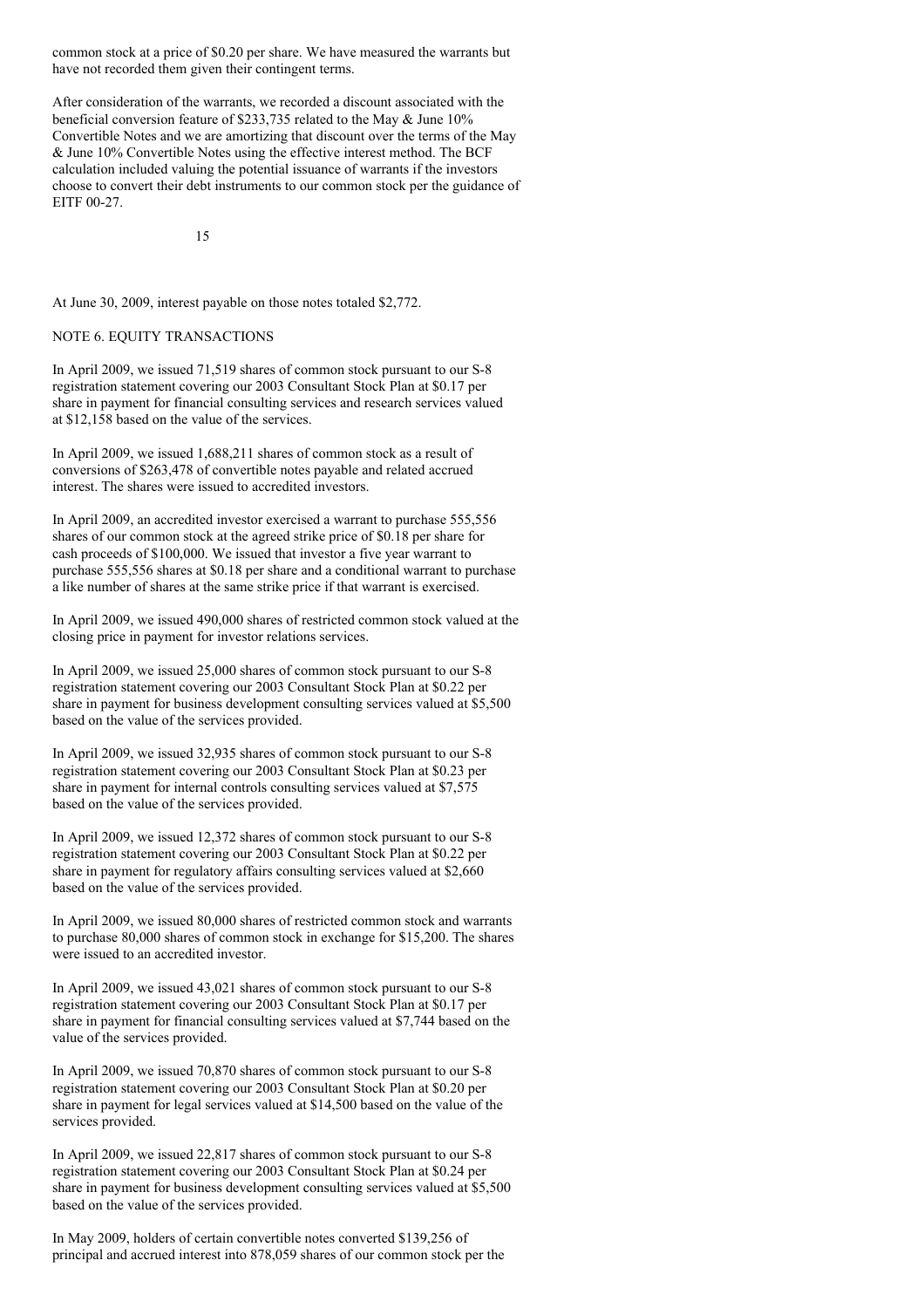terms of the notes at an average conversion rate of approximately \$0.16 per share.

In May 2009, we issued 13,043 shares of common stock pursuant to our S-8 registration statement covering our 2003 Consultant Stock Plan at \$0.23 per share in payment for regulatory affairs consulting services valued at \$3,000 based on the value of the services provided.

In May 2009, we issued 10,714 shares of common stock pursuant to our S-8 registration statement covering our 2003 Consultant Stock Plan at \$0.28 per share in payment for regulatory affairs consulting services valued at \$3,000 based on the value of the services provided.

In May 2009, we issued 51,118 shares of common stock pursuant to our S-8 registration statement covering our 2003 Consultant Stock Plan at \$0.19 per share in payment for financial consulting services valued at \$9,713 based on the value of the services provided.

16

In May 2009, we issued 22,000 shares of common stock pursuant to our S-8 registration statement covering our 2003 Consultant Stock Plan at \$0.25 per share in payment for business development consulting services valued at \$5,500 based on the value of the services provided.

In May 2009, we issued 34,602 shares of common stock pursuant to our S-8 registration statement covering our 2003 Consultant Stock Plan at \$0.22 per share in payment for financial consulting services valued at \$7,613 based on the value of the services provided.

In May 2009, we issued 40,104 shares of restricted common stock at \$0.24 in payment for financial advisory services valued at \$9,625 based on the value of the services provided.

In May 2009, we issued 22,917 shares of common stock pursuant to our S-8 registration statement covering our 2003 Consultant Stock Plan at \$0.24 per share in payment for business development consulting services valued at \$5,500 based on the value of the services provided.

In June 2009, we issued 20,500 shares of common stock pursuant to our S-8 registration statement covering our 2003 Consultant Stock Plan at \$0.24 per share in payment for regulatory affairs consulting services valued at \$4,920 based on the value of the services provided.

In June 2009, we issued 57,055 shares of common stock pursuant to our S-8 registration statement covering our 2003 Consultant Stock Plan at \$0.22 per share in payment for scientific and financial consulting services valued at \$12,552 based on the value of the services provided.

In June 2009, we issued 22,917 shares of common stock pursuant to our S-8 registration statement covering our 2003 Consultant Stock Plan at \$0.24 per share in payment for business development consulting services valued at \$5,500 based on the value of the services provided.

In June 2009, we issued 23,000 shares of common stock pursuant to our S-8 registration statement covering our 2003 Consultant Stock Plan at \$0.23 per share in payment for regulatory affairs consulting services valued at \$5,290 based on the value of the services provided.

In June 2009, we issued 48,106 shares of common stock pursuant to our S-8 registration statement covering our 2003 Consultant Stock Plan at \$0.22 per share in payment for scientific and financial consulting services valued at \$10,583 based on the value of the services provided.

In June 2009, we issued 779,956 shares of common stock as a result of conversions of \$143,512 of convertible notes payable and related accrued interest. The shares were issued to accredited investors.

In June 2009, we issued 16,176 shares of common stock pursuant to our S-8 registration statement covering our 2003 Consultant Stock Plan at \$0.34 per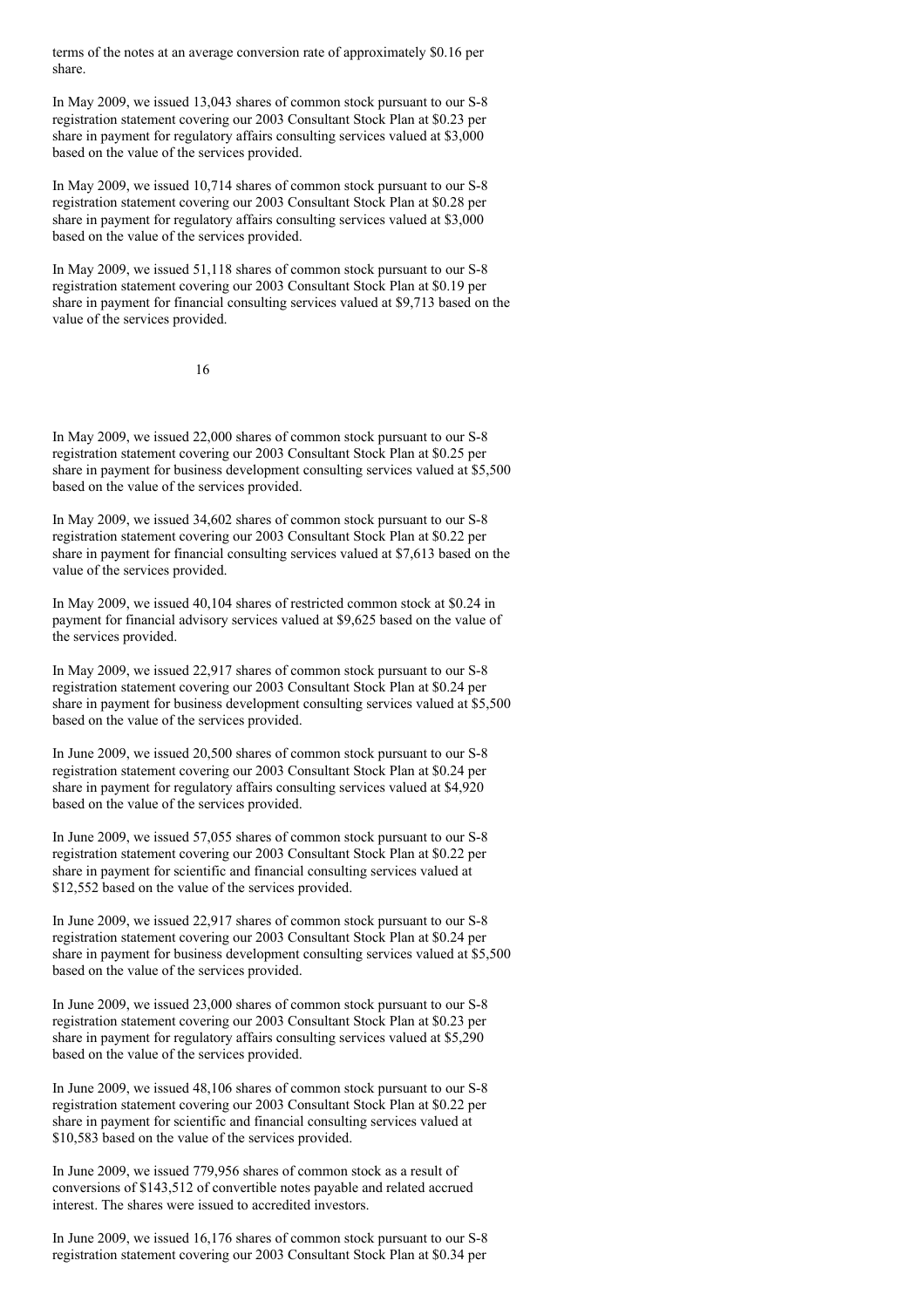share in payment for business development consulting services valued at \$5,500 based on the value of the services provided.

On June 29, 2009, Mr. Joyce, our Chief Executive Officer entered into an Option Suspension Agreement, whereby Mr. Joyce has agreed to not exercise his stock options pending the filing of amended articles of incorporation of the Company increasing the Company's authorized capital. Accordingly of Mr. Joyce's total options, 2,857,143 cannot be exercised until the amended articles of incorporation are filed, and 6,731,090 cannot be exercised until the later of June 9, 2010 or the filing of the amended articles of incorporation. The Agreement also provides Mr. Joyce certain protections in the event the Company shall undergo a change of control transaction while his options are suspended. Such protections include the right to receive, in the form of cash payments, the positive value of his options (which remain subject to suspension) at the time of such transaction. A copy of the Option Suspension Agreement was filed as an Exhibit to our Form 10-K for the fiscal year ended March 31, 2009 and is incorporated by reference as an Exhibit to this Report.

In addition, we committed to issue 4,000,000 shares of restricted common stock, to Mr. Joyce at a price per share of \$0.24, which shall vest in equal installments over a thirty six month period commencing June 9, 2010; however such shares will not be issued until the filing of the amended articles of incorporation.

17

# NOTE 7. OTHER CURRENT LIABILITIES

At June 30, 2009 and March 31, 2009, our other current liabilities were comprised of the following items:

|                                 | June 30, March 31,<br>2009 | 2009           |                       |
|---------------------------------|----------------------------|----------------|-----------------------|
|                                 |                            |                |                       |
| Accrued interest                |                            |                | $$401,870$ $$352,204$ |
| Accrued legal fees              |                            |                | 211,865 211,865       |
| Other                           |                            | 87,278 115,429 |                       |
|                                 |                            |                |                       |
| Total other current liabilities |                            |                | $$701,013$ $$679,498$ |
|                                 |                            |                |                       |

As of the date of this report, various promissory and convertible notes payable in the aggregate principal amount of \$1,219,500 have reached maturity and are past due. We are continually reviewing other financing arrangements to retire all past due notes. At June 30, 2009, we had accrued interest in the amount of \$381,983 associated with these notes in accrued liabilities payable.

#### NOTE 8. COMMITMENTS AND CONTINGENCIES

## LEGAL MATTERS

From time to time, claims are made against us in the ordinary course of business, which could result in litigation. Claims and associated litigation are subject to inherent uncertainties and unfavorable outcomes could occur, such as monetary damages, fines, penalties or injunctions prohibiting us from selling one or more products or engaging in other activities. The occurrence of an unfavorable outcome in any specific period could have a material adverse effect on our results of operations for that period or future periods. We are not presently a party to any pending or threatened legal proceedings.

#### **OTHER**

We have not filed our income tax returns for certain prior periods. Whereas we are in the process of remediating this matter, we may be subject to penalties; however, those amounts are not expected to be significant.

# NOTE 9. SUBSEQUENT EVENTS

In July 2009, we issued 518,649 shares of common stock as a result of conversions of \$100,566 of convertible notes payable and related accrued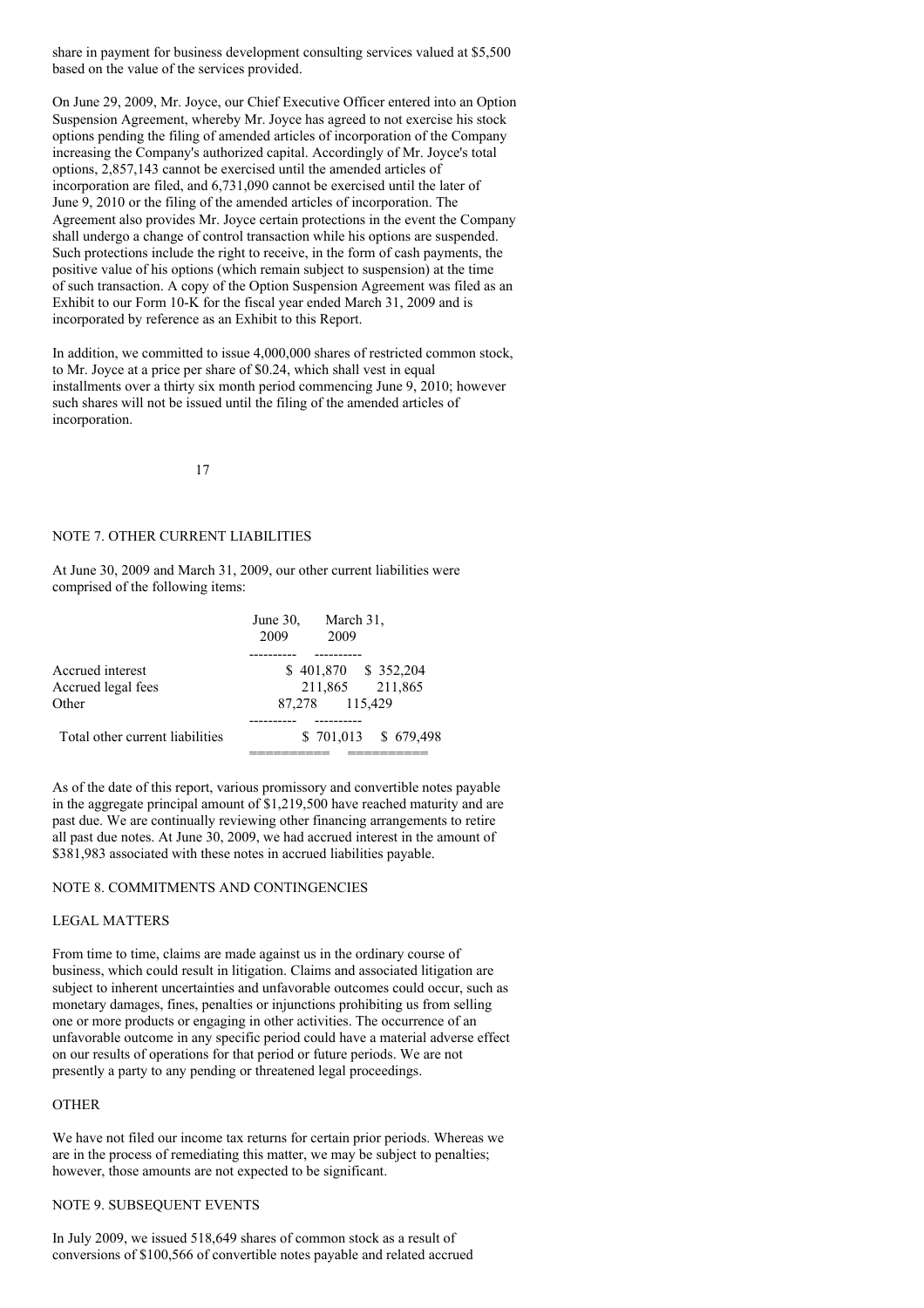interest. The shares were issued to accredited investors.

In July 2009, we issued 18,333 shares of common stock pursuant to our S-8 registration statement covering our 2003 Consultant Stock Plan at \$0.30 per share in payment for business development consulting services valued at \$5,500 based on the value of the services provided.

In July 2009, we issued 51,971 shares of common stock pursuant to our S-8 registration statement covering our 2003 Consultant Stock Plan at \$0.28 per share in payment for legal services valued at \$14,500 based on the value of the services provided.

In July 2009, we issued 11,647 shares of common stock pursuant to our S-8 registration statement covering our 2003 Consultant Stock Plan at \$0.34 per share in payment for regulatory affairs consulting services valued at \$3,960 based on the value of the services provided.

In July 2009, we issued 19,643 shares of common stock pursuant to our S-8 registration statement covering our 2003 Consultant Stock Plan at \$0.28 per share in payment for business development consulting services valued at \$5,500 based on the value of the services provided.

In July 2009, we issued a convertible promissory note in the principal amount of \$330,000 to an accredited investor. The note is convertible into shares of our common stock at a price per share that is equal to the lesser of (i) \$0.25, or (ii) the average of the closing bid prices of the common stock for the three days immediately preceding the conversion date, subject in any case to a floor of \$0.15 per share. The investor also received warrants to purchase 600,000 shares of our common stock at an exercise price of \$0.50 per share.

In August 2009, we issued 21,154 shares of common stock pursuant to our S-8 registration statement covering our 2003 Consultant Stock Plan at \$0.26 per share in payment for business development consulting services valued at \$5,500 based on the value of the services provided.

18

#### ITEM 2. MANAGEMENT'S DISCUSSION AND ANALYSIS

The following discussion of our financial condition and results of operations should be read in conjunction with, and is qualified in its entirety by the condensed consolidated financial statements and notes thereto, included in Item 1 in this Quarterly Report on Form 10-Q. This item contains forward-looking statements that involve risks and uncertainties. Actual results may differ materially from those indicated in such forward-looking statements.

# FORWARD LOOKING STATEMENTS

All statements, other than statements of historical fact, included in this Form 10-Q are, or may be deemed to be, "forward-looking statements" within the meaning of Section 27A of the Securities Act of 1933, as amended ("the Securities Act"), and Section 21E of the Exchange Act. Such forward-looking statements involve assumptions, known and unknown risks, uncertainties and other factors which may cause the actual results, performance, or achievements of Aethlon Medical, Inc. ("we", "us" or "the Company") to be materially different from any future results, performance, or achievements expressed or implied by such forward looking statements contained in this Form 10-Q. Such potential risks and uncertainties include, without limitation, completion of our capital-raising activities, FDA approval of our products, other regulations, patent protection of our proprietary technology, product liability exposure, uncertainty of market acceptance, competition, technological change, and other risk factors detailed herein and in other of our filings with the Securities and Exchange Commission. The forward-looking statements are made as of the date of this Form 10-Q, and we assume no obligation to update the forward-looking statements, or to update the reasons actual results could differ from those projected in such forward-looking statements.

#### THE COMPANY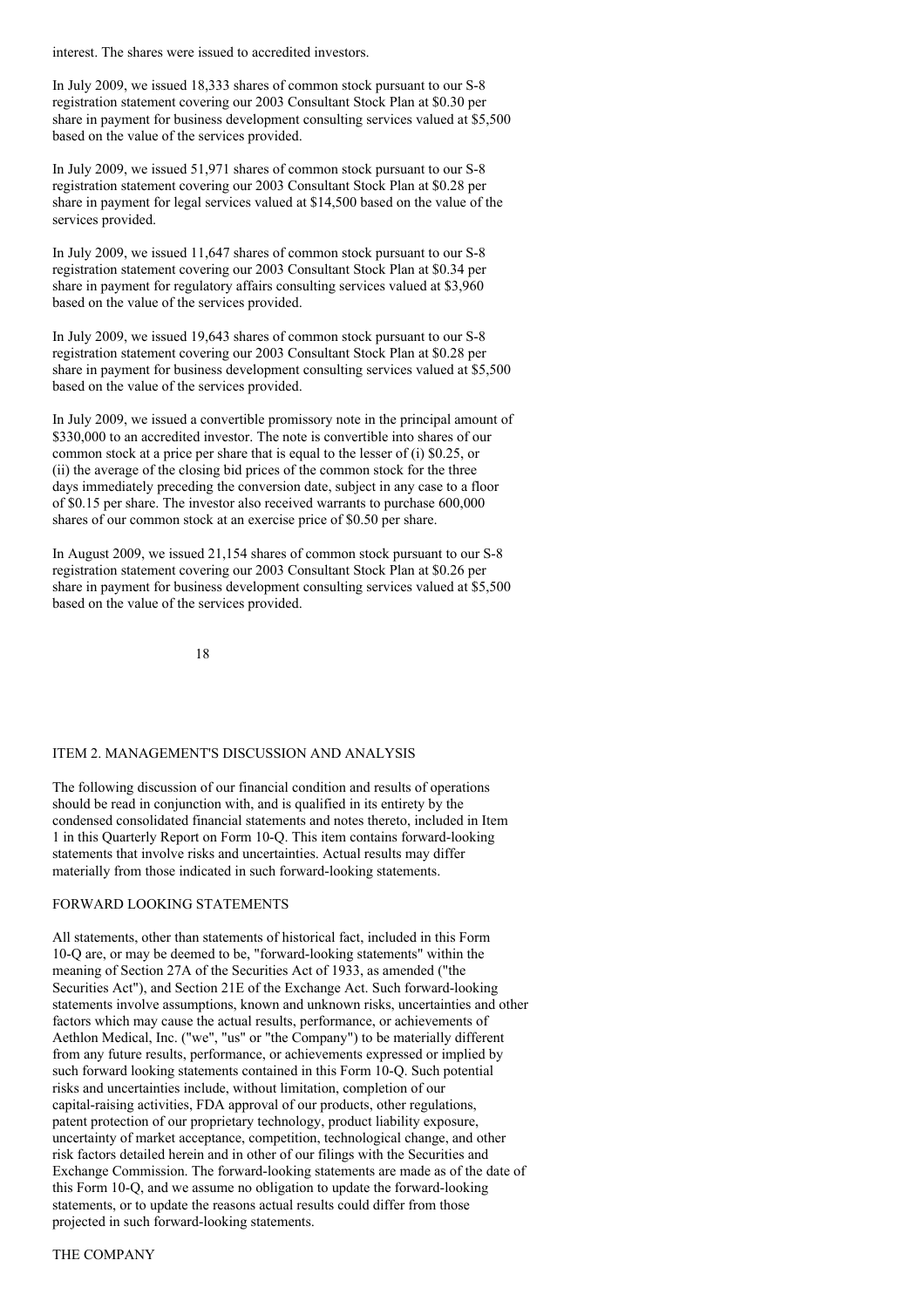We are a developmental stage medical device company focused on expanding the applications of our Hemopurifier(R) platform technology which is designed to rapidly reduce the presence of infectious viruses and other toxins from human blood. As such, we focus on developing therapeutic devices to treat acute viral conditions brought on by pathogens targeted as potential biological warfare agents and chronic viral conditions including HIV/AIDS and Hepatitis-C. The Hemopurifier(R) combines the established scientific technologies of hemodialysis and affinity chromatography as a means to mimic the immune system's response of clearing viruses and toxins from the blood before cell and organ infection can occur. The Hemopurifier(R) cannot cure these afflictions but can lower viral loads and allow compromised immune systems to overcome otherwise serious or fatal medical conditions.

## WHERE YOU CAN FIND MORE INFORMATION

We are subject to the informational requirements of the Securities Exchange Act and must file reports, proxy statements and other information with the SEC. The reports, information statements and other information we file with the Commission can be inspected and copied at the Commission Public Reference Room, 450 Fifth Street, N.W. Washington, D.C. 20549. You may obtain information on the operation of the Public Reference Room by calling the SEC at (800) SEC-0330. The Commission also maintains a Web site http://www.sec.gov) that contains reports, proxy, and information statements and other information regarding registrants, like us, which file electronically with the Commission. Our headquarters are located at 3030 Bunker Hill Street, Suite 4000, San Diego, CA 92109. Our phone number at that address is (858) 459-7800. Our Web site is http://www.aethlonmedical.com.

# RESULTS OF OPERATIONS

THREE MONTHS ENDED JUNE 30, 2009 COMPARED TO THE THREE MONTHS ENDED JUNE 30, 2008

#### Operating Expenses

Consolidated operating expenses for the three months ended June 30, 2009 were \$641,955 in comparison with \$623,659 for the comparable quarter a year ago. This increase of \$18,296, or 3%, was due to an increase in professional fees of \$75,578, which was partially offset by decreases in payroll & related expenses of \$25,689 and a decrease in general and administrative expenses of \$31,593.

The \$75,578 increase in our professional fees was primarily due to a \$68,446 increase in our fees paid to two investor relations firms. \$64,700 of those expenses were non-cash in nature as we paid those firms in restricted stock. Additionally, we incurred \$33,000 of expenses for business development consulting in the quarter ended June 30, 2009 and there was no such expense in the quarter ended June 30, 2008. These increases in professional fees were offset by a \$21,790 decrease in scientific consulting expense and a \$15,444 decrease in accounting fees,

19

The \$25,689 decrease in payroll and related expenses was due to a \$90,054 decrease in cash-based compensation, which was partially offset by a \$64,364 increase in non-cash stock-based compensation expense.

The \$31,593 decrease in general and administrative expenses was due primarily to decreases in insurance expense of \$8,901, in licenses and permits of \$5,850, in lab supplies of \$5,841, in trade show expense of \$3,137 and in travel expense of \$2,971.

Other Expenses (Income)

Other expenses (income) consist primarily of the change in the fair value of our derivative liability, interest expense and other expense. Other expenses for the three months ended June 30, 2009 were \$353,984 in comparison with \$375,156 for the comparable quarter a year ago. Both periods includes changes in the fair value of derivative liability. For the three months ended June 30, 2009, the change in the estimated fair value of derivative liability was an expense of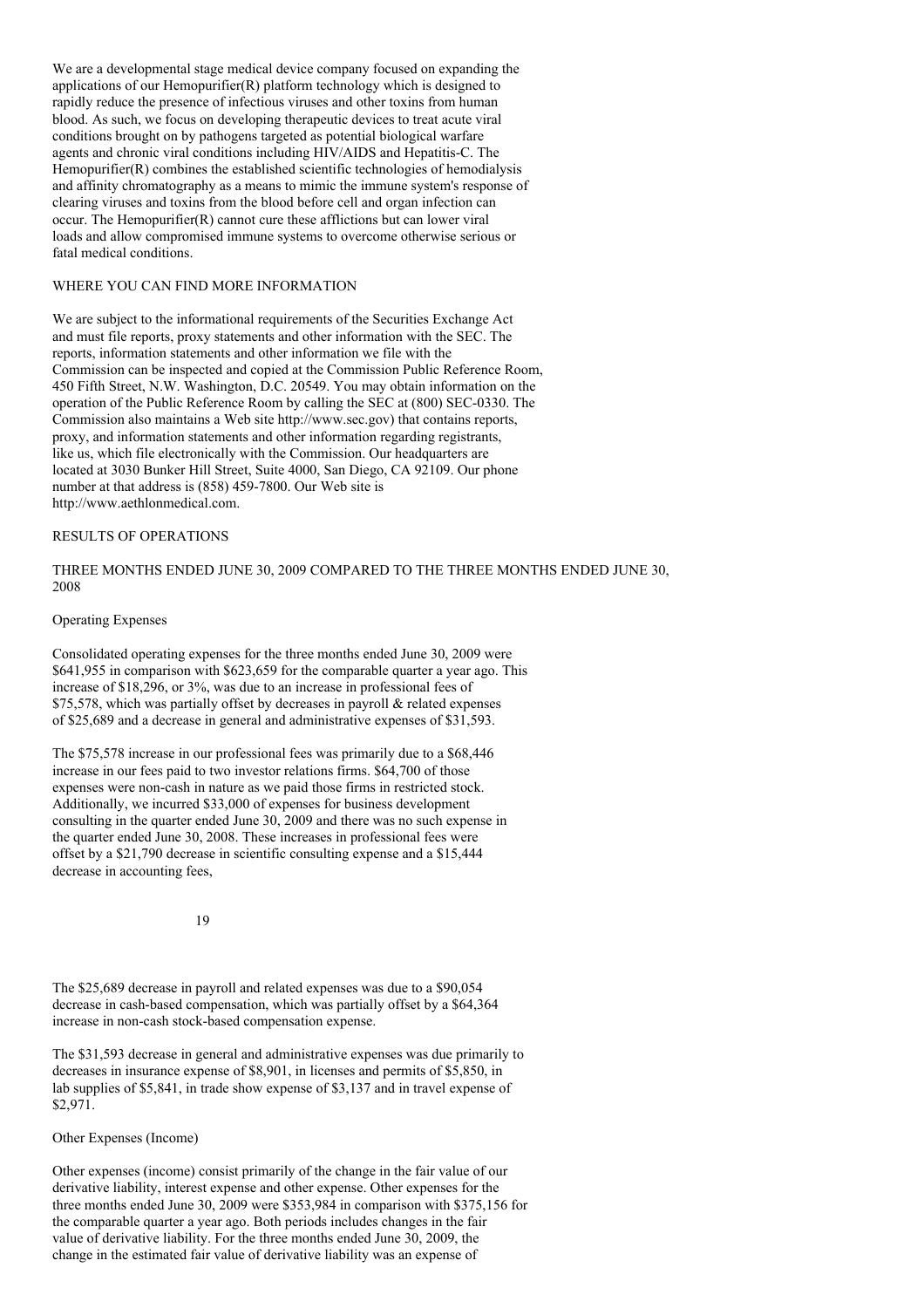\$(37,434) and for the three months ended June 30, 2008, the change in estimated fair value was a gain of \$187,692.

Interest expense was \$316,657 for the three months ended June 30, 2009 compared to \$562,848, a decrease of \$246,191. The various components of our interest expense are shown in the following table:

# $<$ TABLE>

 $\langle S \rangle$   $\langle C \rangle$ 

|                                                                                                                                             | 6/30/09 | Quarter Ended Quarter Ended<br>6/30/08 |         | Change                                       |                                          |
|---------------------------------------------------------------------------------------------------------------------------------------------|---------|----------------------------------------|---------|----------------------------------------------|------------------------------------------|
| <b>Actual Interest Expense</b><br>Amortization of Deferred Offering Costs<br>Amortization of Note Discounts<br>Finance Charges from Vendors |         | \$79,624<br>232.999<br>4.034           |         | \$62,806<br>S.<br>38,250<br>463,187<br>4,105 | 16,818<br>(38,250)<br>(230, 188)<br>(70) |
| Other<br><b>Total Interest Expense</b>                                                                                                      |         | (5,500)<br>316,657                     | 562.848 | 5,500                                        | (246.191)                                |

 $<$ /TABLE>

As noted in the above table, the primary factor in the \$246,191 reduction in interest expense was the \$230,188 reduction in amortization of note discounts. This occurred because most of our note discounts were fully amortized as of March 31, 2009.

# Net Loss

As a result of the increased expenses noted above, we recorded a consolidated net loss of approximately \$996,000 and \$999,000 for the quarters ended June 30, 2009 and 2008, respectively.

Basic and diluted loss per common share were (\$0.02) for the three month period ended June 30, 2009 compared to (\$0.03) for the period ended June 30, 2008.

# LIQUIDITY AND CAPITAL RESOURCES

To date, we have funded our capital requirements for the current operations from net funds received from the public and private sale of debt and equity securities, as well as from the issuance of common stock in exchange for services. Our cash position at June 30, 2009 was approximately \$90,000 compared to approximately \$6,000, at March 31, 2009, representing an increase of approximately \$84,000. During the three months ended June 30, 2009, operating activities used net cash of approximately \$366,000, while we received \$450,000 from financing activities from the issuance of common stock and convertible notes.

During the three month period ended June 30, 2009, net cash used in operating activities was approximately (\$366,000) and resulted from the approximate net loss of \$996,000, offset by the change in the estimated fair value of derivative liability of approximately \$37,000, the amortization of note discounts of \$42,000, fair market value of common stock of approximately \$129,000 issued in payment for services and approximately \$194,000 in stock-based compensation.

An increase in working capital during the three months ended June 30, 2009 in the amount of approximately \$231,000 changed our negative working capital position to approximately (\$3,873,000) at June 30, 2009 from a negative working capital of approximately (\$4,104,000) at March 31, 2009.

Our current deficit in working capital requires us to obtain funds in the short-term to be able to continue in business, and in the longer term to fund research and development on products not yet ready for market. Subsequent to June 30, 2009, we raised an additional \$300,000 through the sale to an accredited investor of a convertible note and common stock purchase warrants however, we continue to seek additional financing.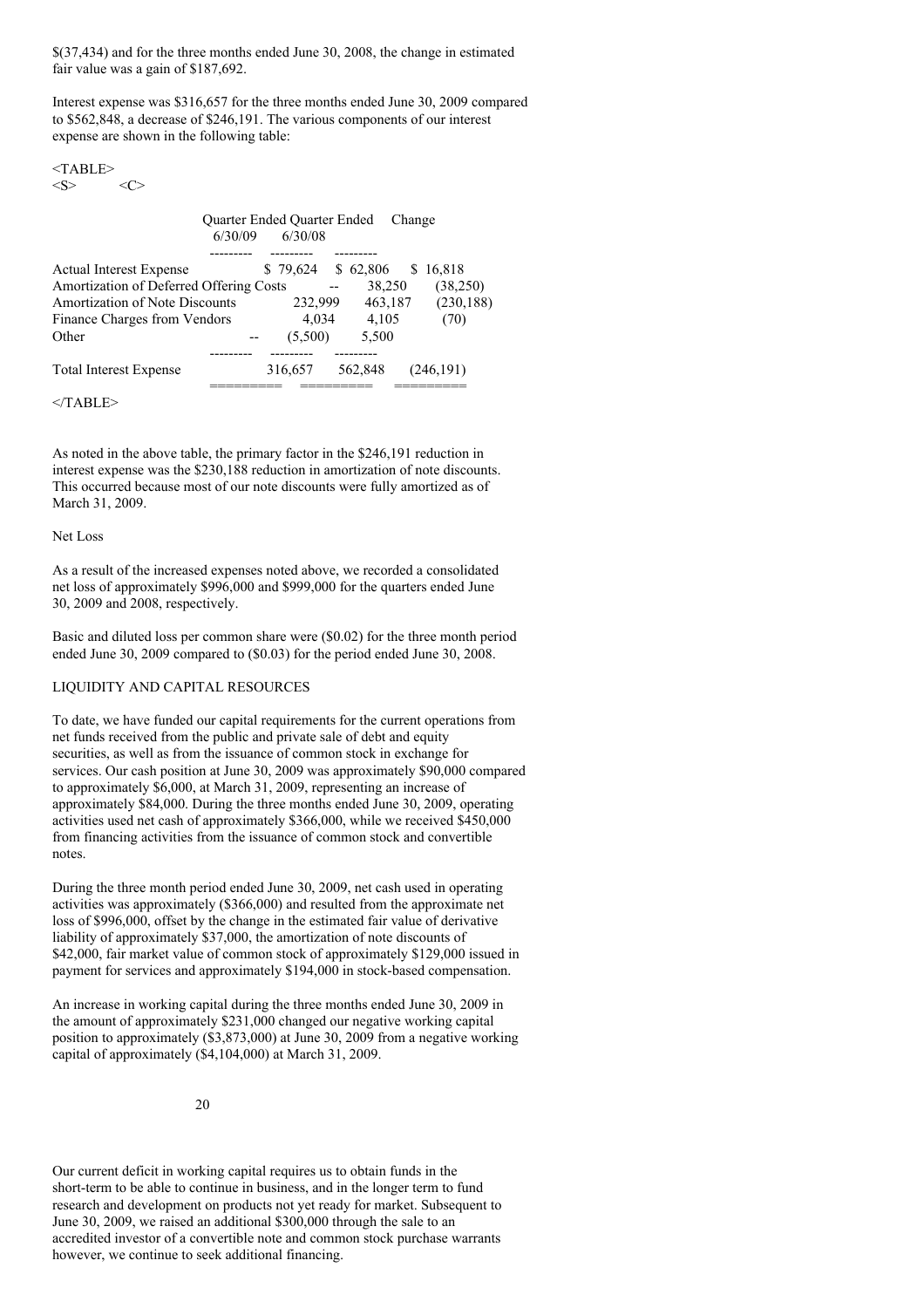Our operations to date have consumed substantial capital without generating revenues, and will continue to require substantial capital funds to conduct necessary research and development and pre-clinical and clinical testing of Hemopurifier(R) products, and to market any of those products that receive regulatory approval. We do not expect to generate revenue from operations for the foreseeable future, and our ability to meet our cash obligations as they become due and payable is expected to depend for at least the next several years on our ability to sell securities, borrow funds or a combination thereof. Our future capital requirements will depend upon many factors, including progress with pre-clinical testing and clinical trials, the number and breadth of our programs, the time and costs involved in preparing, filing, prosecuting, maintaining and enforcing patent claims and other proprietary rights, the time and costs involved in obtaining regulatory approvals, competing technological and market developments, and our ability to establish collaborative arrangements, effect successful commercialization strategies, marketing activities and other arrangements. We expect to continue to incur increasing negative cash flows and net losses for the foreseeable future, and presently require a minimum of \$150,000 per month to sustain operations.

We do not believe that inflation has had or is likely to have any material impact on our limited operations.

At the date of this filing, we plan to purchase significant amounts of equipment and hire significant numbers of employees subject to successfully raising additional capital.

We are a development stage medical device company that has not yet engaged in significant commercial activities. The primary focus of our resources is the advancement of our proprietary Hemopurifier(R) platform treatment technology, which is designed to rapidly reduce the presence of infectious viruses and toxins in human blood. Our focus is to prepare our Hemopurifier(R) to treat chronic viral conditions, acute viral conditions and viral-based bioterror threats in human clinical trials.

We plan to continue research and development activities related to our Hemopurifier $(R)$  platform technology, with particular emphasis on the advancement of our treatment for "Category A" pathogens as defined by the Federal Government under Project Bioshield and the All Hazards Preparedness Act of 2006. The Company has filed an Investigational Device Exemption ("IDE") with the FDA in order to proceed with Human safety studies of the Hemopurifier(R). Such studies, complemented by planned IN VIVO and appropriate animal IN VITRO studies should allow us to proceed to the Premarket Approval ("PMA") process. The PMA process is the last major FDA hurdle in determining the safety and effectiveness of Class III medical Devices (of which the Hemopurifier(R) is one).

Subject to the availability of working capital, we anticipate continuing to increase spending on research and development over the next 12 months. Additionally, associated with our anticipated increase in research and development expenditures, we anticipate purchasing additional amounts of equipment during this period to support our laboratory and testing operations. Operations to date have consumed substantial capital without generating revenues, and will continue to require substantial and increasing capital funds to conduct necessary research and development and pre-clinical and clinical testing of our Hemopurifier(R) products, as well as market any of those products that receive regulatory approval. We do not expect to generate revenue from operations for the foreseeable future, and our ability to meet our cash obligations as they become due and payable is dependent for at least the next several years on our ability to sell securities, borrow funds or a combination thereof. Future capital requirements will depend upon many factors, including progress with pre-clinical testing and clinical trials, the number and breadth of our clinical programs, the time and costs involved in preparing, filing, prosecuting, maintaining and enforcing patent claims and other proprietary rights, the time and costs involved in obtaining regulatory approvals, competing technological and market developments, as well as our ability to establish collaborative arrangements, effective commercialization, marketing activities and other arrangements. We expect to continue to incur increasing negative cash flows and net losses for the foreseeable future.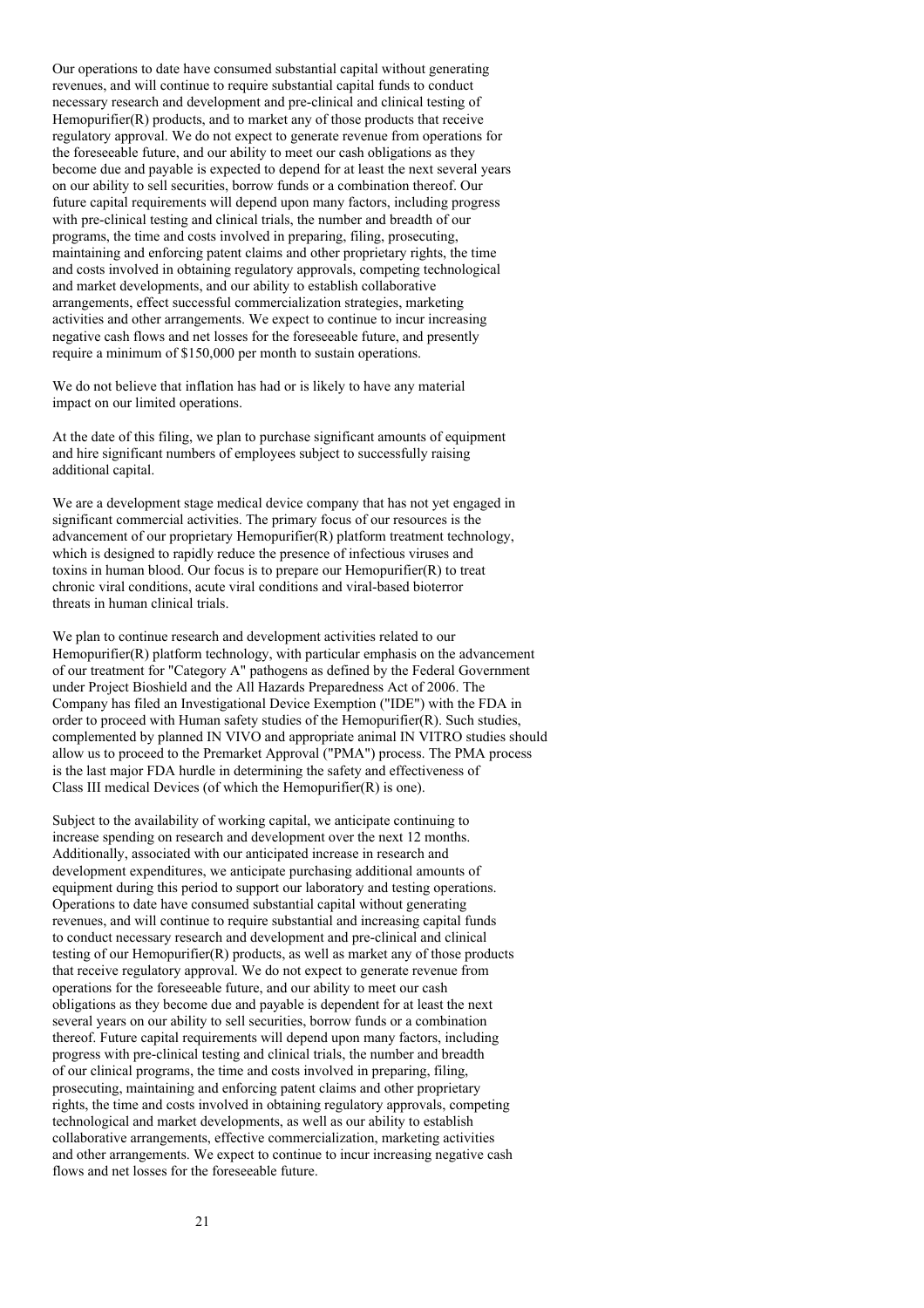#### CRITICAL ACCOUNTING POLICIES

The preparation of condensed consolidated financial statements in conformity with accounting principles generally accepted in the United States of America requires the Company to make a number of estimates and assumptions that affect the reported amounts of assets and liabilities and disclosure of contingent assets and liabilities at the date of the financial statements. Such estimates and assumptions affect the reported amounts of expenses during the reporting period. On an ongoing basis, we evaluate estimates and assumptions based upon historical experience and various other factors and circumstances. We believe our estimates and assumptions are reasonable in the circumstances; however, actual results may differ from these estimates under different future conditions.

We believe that the estimates and assumptions that are most important to the portrayal of our financial condition and results of operations, in that they require the most difficult, subjective or complex judgments, form the basis for the accounting policies deemed to be most critical to us. These critical accounting policies relate to measurement of stock purchase warrants issued with notes payable, beneficial conversion feature of convertible notes payable, impairment of intangible assets and long lived assets, stock compensation, and the classification of warrant obligations, and evaluation of contingencies. We believe estimates and assumptions related to these critical accounting policies are appropriate under the circumstances; however, should future events or occurrences result in unanticipated consequences, there could be a material impact on our future financial conditions or results of operations.

There have been no changes to our critical accounting policies as disclosed in our Form 10-K for the year ended March 31, 2009.

# OFF-BALANCE SHEET ARRANGEMENTS

There are no guarantees, commitments, lease and debt agreements or other agreements that could trigger an adverse change in our credit rating, earnings, cash flows or stock price, including requirements to perform under standby agreements.

22

# ITEM 3. QUANTITATIVE AND QUALITATIVE DISCLOSURES ABOUT MARKET RISK.

#### Not applicable.

ITEM 4T. CONTROLS AND PROCEDURES.

## DISCLOSURE CONTROLS AND PROCEDURES

Under the supervision and with the participation of our management, including our Chief Executive Officer ("CEO"), who is also our acting Chief Financial Officer ("CFO"), we evaluated the effectiveness of the design and operation of our disclosure controls and procedures (as defined in Rule 13a-15(e) and 15d-15(e) of the Exchange Act as of the end of the period covered by this Quarterly Report (the "Evaluation Date").

Based on such evaluation, our Chief Executive Officer and Chief Financial Officer concluded that, as of the end of such period, our disclosure controls and procedures are effective in recording, processing, summarizing and reporting, on a timely basis, information required to be disclosed by us in the reports that we file or submit under the Exchange Act and are effective in ensuring that information required to be disclosed by us in the reports that we file or submit under the Exchange Act is accumulated and communicated to our management, including our Chief Executive Officer and Chief Financial Officer, as appropriate to allow timely decisions regarding required disclosure.

# INTERNAL CONTROL OVER FINANCIAL REPORTING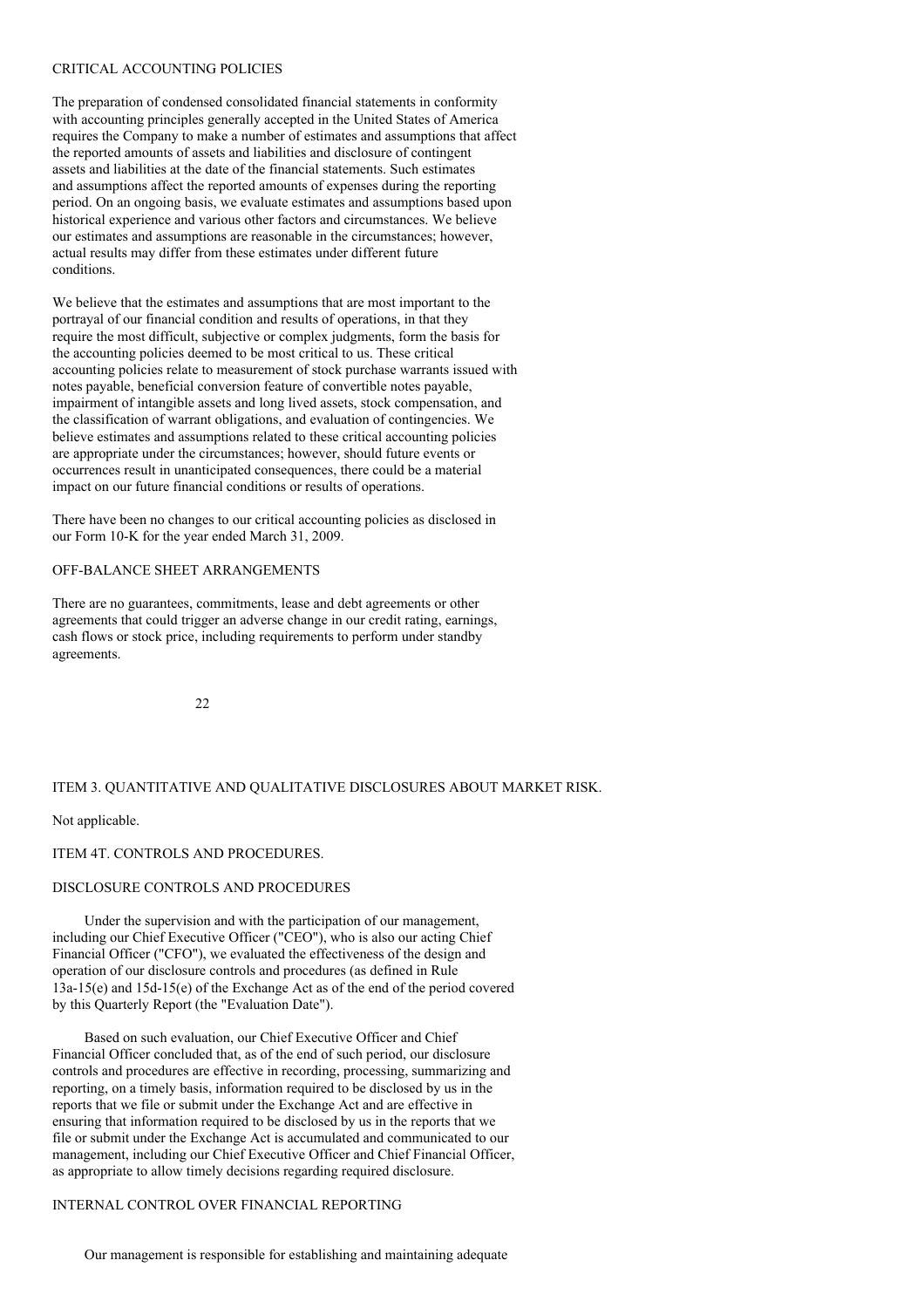internal control over financial reporting, as defined in Rules 13a-15(f) and 15d-15(f) under the Exchange Act. The Company's internal control over financial reporting is designed to provide reasonable assurance regarding the reliability of financial reporting and the preparation of financial statements for external purposes in accordance with generally accepted accounting principles.

A material weakness is a deficiency, or combination of deficiencies, in internal control over financial reporting, such that there is a reasonable possibility that a material misstatement of the registrant's annual or interim financial statements will not be prevented or detected on a timely basis.

The Company's management, with the participation of its Chief Executive Officer, assessed the effectiveness of the Company's internal control over financial reporting as of March 31, 2009. In making this assessment, the Company used the criteria set forth by the Committee of Sponsoring Organizations of The Treadway Commission (COSO) in Internal Control-Integrated Framework. Based on that assessment under such criteria, management concluded that the Company's internal control over financial reporting was not effective as of March 31, 2009 due to control deficiencies that constituted material weaknesses. Such material weakness continued to exist for the period ended June 30, 2009.

Management in assessing its internal controls and procedures for the fiscal period covered by this Report identified a lack of sufficient segregation of duties, particularly in cash disbursements. Specifically, this material weakness is such that the design of controls over the area of cash disbursements relies primarily on detective controls and could be strengthened by adding preventative controls to properly safeguard company assets.

Management has identified a lack of sufficient personnel in the accounting function due to the limited resources of the Company with appropriate skills, training and experience to perform the review processes to ensure the complete and proper application of generally accepted accounting principles, particularly as it relates to taxes. Specifically, this material weakness led to segregation of duties issues and resulted in audit adjustments to the annual consolidated financial statements and revisions to related disclosures, including tax reporting.

We are in the process of developing and implementing remediation plans to address the material weaknesses.

Management has identified specific remedial actions to address the material weaknesses described above:

- o Improve the effectiveness of the accounting group by continuing to augment existing Company resources with additional consultants or employees to improve segregation procedures and to assist in the analysis and recording of complex accounting transactions and preparation of tax disclosures. The Company plans to mitigate the segregation of duties issues by hiring additional personnel in the accounting department once the Company has achieved commercialization of its products and is generating revenue, or has raised significant additional working capital.
- o Improve segregation procedures by strengthening cross approval of various functions including cash disbursements and quarterly internal audit procedures where appropriate.

Due to its inherent limitations, internal control over financial reporting may not prevent or detect misstatements. Projections of any evaluation of effectiveness to future periods are subject to the risk that controls may become inadequate because of changes in conditions, or that the degree of compliance with the policies or procedures may deteriorate. All internal control systems, no matter how well designed, have inherent limitations. Therefore, even those systems determined to be effective can provide only reasonable assurance with respect to financial statement preparation and presentation.

# CHANGES IN INTERNAL CONTROL OVER FINANCIAL REPORTING

Since our evaluation as of March 31, 2009 we have had no significant changes in our internal controls.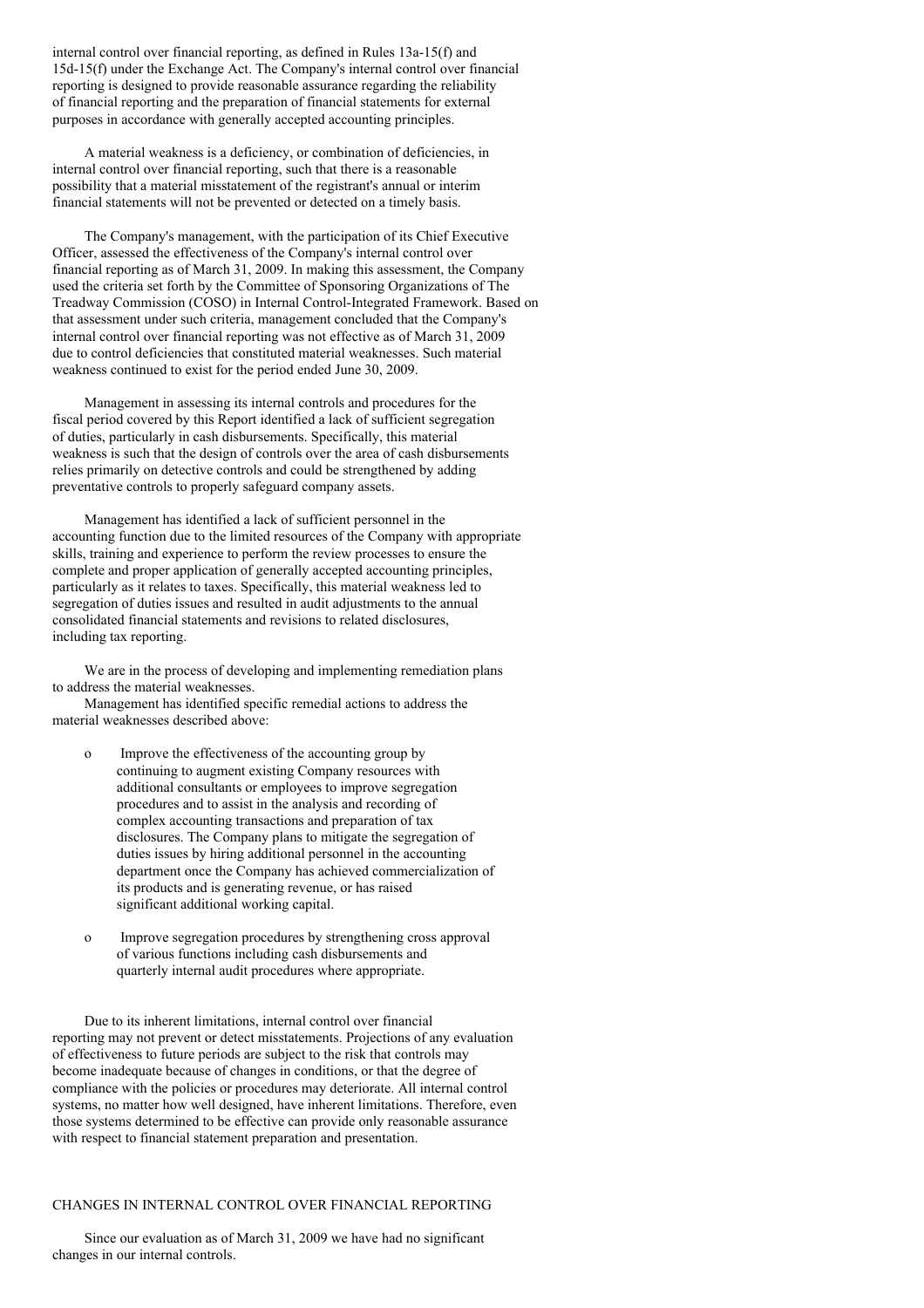#### PART II -- OTHER INFORMATION

#### ITEM 1. LEGAL PROCEEDINGS.

From time to time, claims are made against us in the ordinary course of business, which could result in litigation. Claims and associated litigation are subject to inherent uncertainties and unfavorable outcomes could occur, such as monetary damages, fines, penalties or injunctions prohibiting us from selling one or more products or engaging in other activities. The occurrence of an unfavorable outcome in any specific period could have a material adverse effect on our results of operations for that period or future periods. We are not presently a party to any pending or threatened legal proceedings.

ITEM 1A. RISK FACTORS.

Not applicable.

## ITEM 2. UNREGISTERED SALES OF EQUITY SECURITIES AND USE OF PROCEEDS.

During the first quarter of 2009, we issued the following securities which were not registered under the Securities Act of 1933, as amended. We did not employ any form of general solicitation or advertising in connection with the offer and sale of the securities described below. In addition, we believe the purchasers of the securities are "ACCREDITED INVESTORS" for the purpose of Rule 501 of the Securities Act. For these reasons, among others, the offer and sale of the following securities were made in reliance on the exemption from registration provided by Section 4(2) of the Securities Act or Regulation D promulgated by the SEC under the Securities Act:

In April 2009, we issued 1,688,211 shares of common stock as a result of conversions of \$263,478 of convertible notes payable and related accrued interest. The shares were issued to accredited investors.

In April 2009, an accredited investor exercised a warrant to purchase 555,556 shares of our common stock at the agreed strike price of \$0.18 per share for cash proceeds of \$100,000. We issued that investor a five year warrant to purchase 555,556 shares at \$0.18 per share and a conditional warrant to purchase a like number of shares at the same strike price if that warrant is exercised.

In April 2009, we issued 490,000 shares of restricted common stock valued at the closing price in payment for investor relations services. We believe the recipients of the shares is an accredited investor.

In April 2009, we issued 80,000 shares of restricted common stock and warrants to purchase 80,000 shares of common stock in exchange for \$15,200. The shares were issued to an accredited investor.

In May 2009, holders of certain convertible notes converted \$139,256 of principal and accrued interest into 878,059 shares of our common stock per the terms of the notes at an average conversion rate of approximately \$0.16 per share.

In May 2009, we issued 40,104 shares of restricted common stock at \$0.24 in payment for financial advisory services valued at \$9,625 based on the value of the services provided. We believe the recipients of the shares is an accredited investor.

In June 2009, we issued 779,956 shares of common stock as a result of conversions of \$263,478 of convertible notes payable and related accrued interest. The shares were issued to accredited investors.

In July 2009, we issued a convertible promissory note in the principal amount of \$330,000 to an accredited investor. The note is convertible into shares of our common stock at a price per share that is equal to the lesser of (i) \$0.25, or (ii) the average of the closing bid prices of the common stock for the three days immediately preceding the conversion date, subject in any case to a floor of \$0.15 per share. The investor also received warrants to purchase 600,000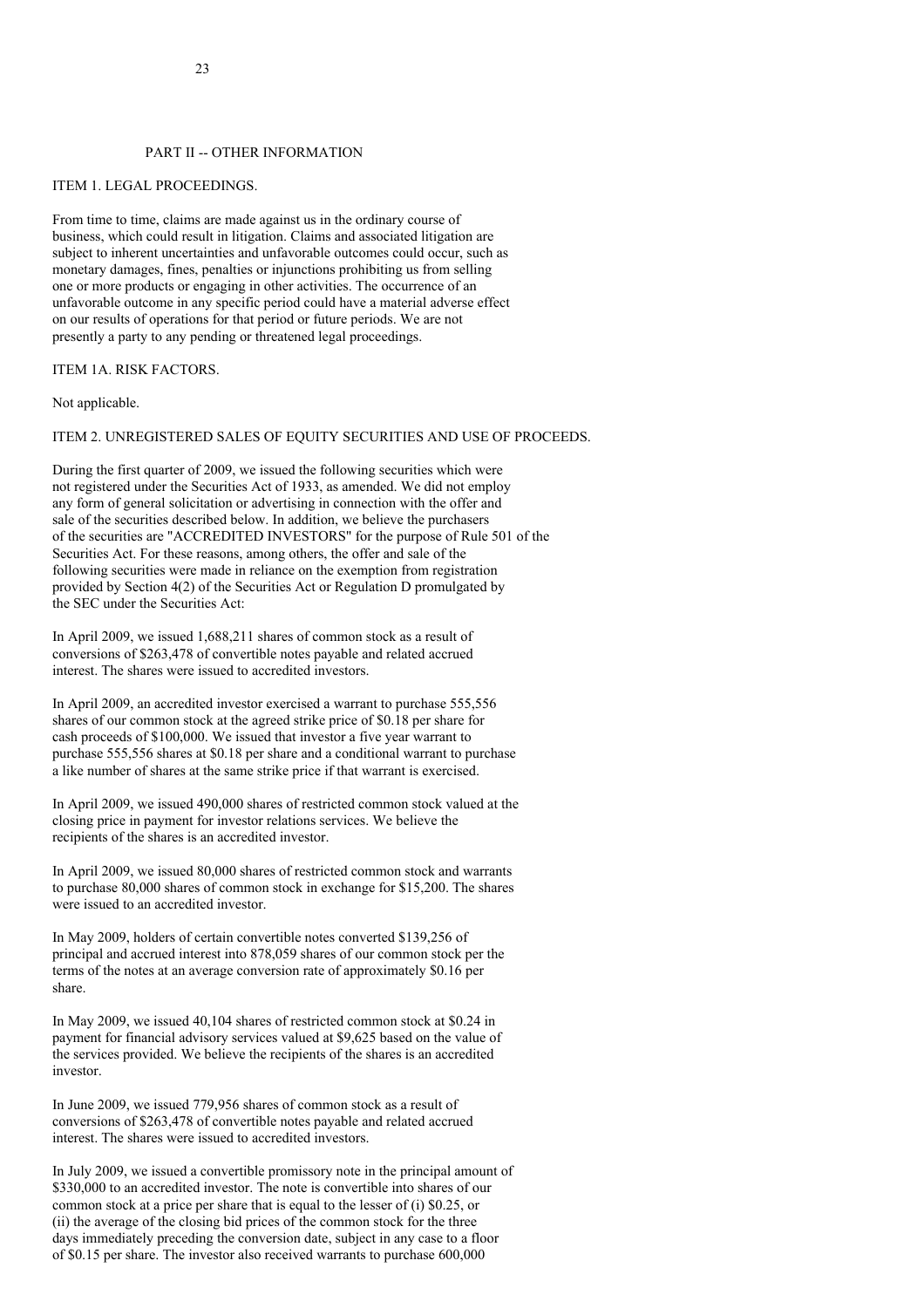shares of our common stock at an exercise price of \$0.50 per share. The proceeds from the sale of the note and warrants will be used for general working capital purposes.

# ITEM 3. DEFAULTS UPON SENIOR SECURITIES.

As of the date of this report, various promissory and convertible notes payable in the aggregate principal amount of \$1,219,500 have reached maturity and are past due. We are continually reviewing other financing arrangements to retire all past due notes. Additionally, on July 30, 2008, the holders of the Amended Series A Convertible Notes notified us that we were in default on the notes due to our failure to register the warrants by March 31, 2008 and for failing to make required interest payments. At June 30, 2009, we had accrued interest in the amount of \$381,983 associated with these notes and accrued liabilities payable.

 $24$ 

# ITEM 4. SUBMISSION OF MATTERS TO A VOTE OF SECURITY HOLDERS.

#### None.

#### ITEM 5. OTHER INFORMATION.

In July 2009, we issued a convertible promissory note in the principal amount of \$330,000 to an accredited investor. The note is convertible into shares of our common stock at a price per share that is equal to the lesser of (i) \$0.25, or (ii) the average of the closing bid prices of the common stock for the three days immediately preceding the conversion date, subject in any case to a floor of \$0.15 per share. The investor also received warrants to purchase 600,000 shares of our common stock at an exercise price of \$0.50 per share. The proceeds from the sale of the note and warrants will be used for general working capital purposes. No fees or commissions were paid in connection with the sale of the note and warrants.

25

## ITEM 6. EXHIBITS.

(a) Exhibits. The following documents are filed as part of this report:

- 3.1 Articles of Incorporation of Aethlon Medical, Inc. (1)
- 3.2 Bylaws of Aethlon Medical, Inc. (1)
- 3.3 Certificate of Amendment of Articles of Incorporation dated March 28, 2000 (2)
- 3.4 Certificate of Amendment of Articles of Incorporation dated June 13, 2005 (3)
- 3.5 Certificate of Amendment of Articles of Incorporation dated March 6, 2007 (4)
- 10.1 Form of Convertible Promissory Note\*
- 10.2 Form of Common Stock Purchase Warrant\*
- 10.3 Option Suspension Agreement (5)
- 31.1\* Certification of Principal Executive Officer and Principal Financial Officer pursuant to Securities Exchange Act rules 13a- 15 and 15d-15(c) as adopted pursuant to section 302 of the Sarbanes-Oxley Act of 2002.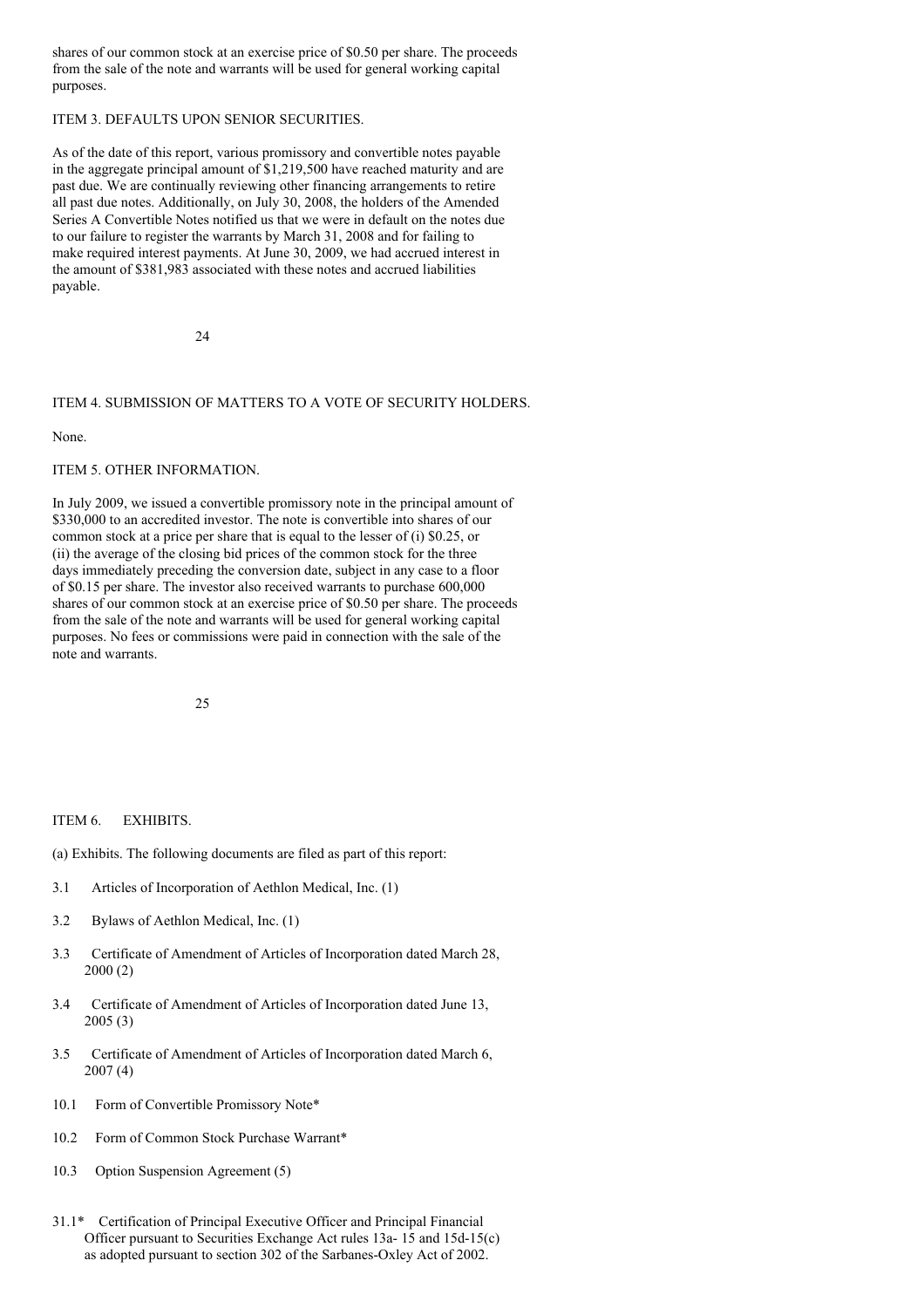- 32.1\* Certification of James A. Joyce, Principal Executive Officer and Principal Financial Officer pursuant to 18 U.S.C. section 1350, as adopted pursuant to section 906 of the Sarbanes-Oxley Act of 2002.
- \* Filed herewith.
- (1) December 18, 2000 and incorporated by reference.
- (2) Filed with the Company's Annual Report on Form 10-KSB for the year ended March 31, 2000 and incorporated by reference.
- (3) Filed with the Company's Current Report on Form 8-K, dated June 10, 2005 and incorporated by reference.
- (4) Filed with the Company's Current Report on form 8-K dated March 7, 2007 and incorporated herein by reference.
- (5) Filed with the Company's Annual Report on form 10-K dated July 2, 2009 and incorporated herein by reference.

26

# SIGNATURES

In accordance with the requirements of the Exchange Act, the registrant caused this report to be signed on its behalf by the undersigned, thereunto duly authorized.

AETHLON MEDICAL, INC.

Date: AUGUST 14, 2009 BY: /S/ JAMES A. JOYCE

--------------------------- JAMES A. JOYCE CHAIRMAN, PRESIDENT, CHIEF ACCOUNTING OFFICER AND CHIEF EXECUTIVE OFFICER

27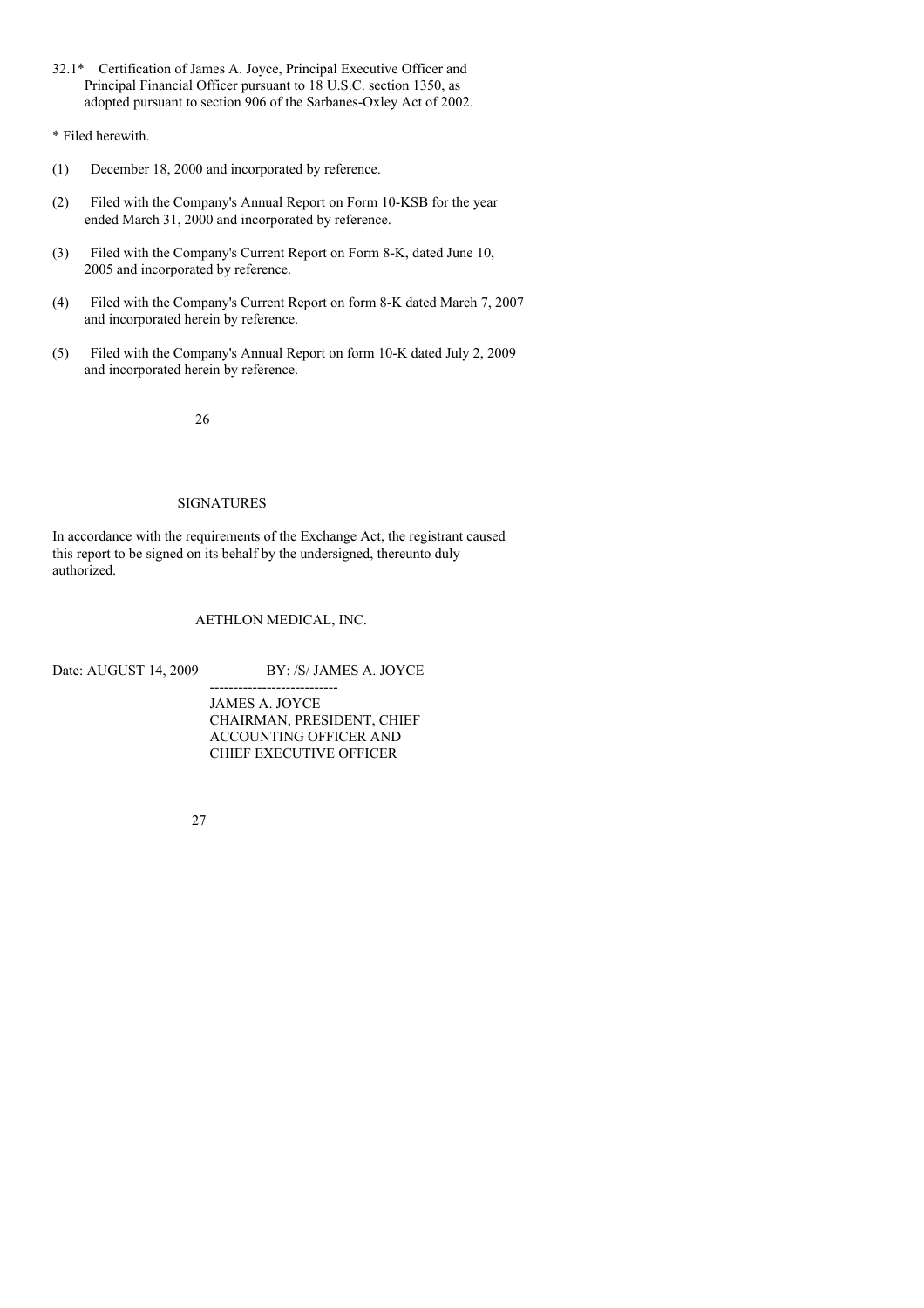#### EXHIBIT 10.1

THIS NOTE AND THE COMMON SHARES ISSUABLE UPON CONVERSION OF THIS NOTE HAVE NOT BEEN REGISTERED UNDER THE SECURITIES ACT OF 1933, AS AMENDED. THIS NOTE AND THE COMMON SHARES ISSUABLE UPON CONVERSION OF THIS NOTE MAY NOT BE SOLD, OFFERED FOR SALE, PLEDGED OR HYPOTHECATED IN THE ABSENCE OF AN EFFECTIVE REGISTRATION STATEMENT AS TO THIS NOTE UNDER SAID ACT OR AN OPINION OF COUNSEL REASONABLY SATISFACTORY TO AETHLON MEDICAL, INC. THAT SUCH REGISTRATION IS NOT REQUIRED.

PURCHASE PRICE: \$ - -----------------

PRINCIPAL AMOUNT: \$ ISSUE DATE: AS OF JULY 10, 2009

CONVERTIBLE NOTE

----------------

FOR VALUE RECEIVED, AETHLON MEDICAL, INC., a Nevada corporation (hereinafter called "Borrower"), hereby promises to pay to \_\_\_\_\_\_\_\_\_\_\_\_\_\_\_\_\_\_\_\_\_\_\_\_(the "Holder") or order, without demand, the sum of \_\_\_\_\_\_\_\_\_Thousand Dollars (\$\_\_\_\_\_\_\_\_\_.00), with interest accruing thereon, on July 10, 2010 (the "Maturity Date"), if not retired sooner.

#### ARTICLE I

#### GENERAL PROVISIONS

1.1 INTEREST RATE. Interest payable on this Note shall accrue at the annual rate of ten percent (10%) and be payable on the last day of each calendar quarter and on the Maturity Date, accelerated or otherwise, when the principal and remaining accrued but unpaid interest shall be due and payable, or sooner as described below.

1.2 PAYMENT GRACE PERIOD. The Borrower shall have a five (5) day grace period to pay any monetary amounts due under this Note, after which grace period a default interest rate of fifteen percent (15%) per annum.

1.3 CONVERSION PRIVILEGES. The Conversion Privileges set forth in Article II shall remain in full force and effect immediately from the date hereof and until the Note is paid in full regardless of the occurrence of an Event of Default. The Note shall be payable in full on the Maturity Date, unless previously converted into Common Stock in accordance with Article II hereof; provided, that if an Event of Default has occurred, the Borrower may not pay this Note, without the consent of the Holder, until one year after the later of the date the Event of Default has been cured or one year after the Maturity Date.

1.4 WARRANT ISSUANCE. In connection with this Note, the Borrower agrees to issue the Holder a warrant to purchase shares of its Common Stock, \$.001 par value per share ("Common Stock") with a strike price of \$0.50 per share and an expiration date of July 9, 2012.

#### ARTICLE II

#### CONVERSION RIGHTS

The Holder shall have the right to convert the principal and any interest due under this Note into Shares of the Borrower's Common Stock as set forth below.

#### 1

#### 2.1. CONVERSION INTO THE BORROWER'S COMMON STOCK.

(a) The Holder shall have the right from and after the date of the issuance of this Note and then at any time until this Note is fully paid, to convert any outstanding and unpaid principal portion of this Note, and accrued interest, at the election of the Holder (the date of giving of such notice of conversion being a "Conversion Date") into fully paid and nonassessable shares of Common Stock as such stock exists on the date of issuance of this Note, or any shares of capital stock of Borrower into which such Common Stock shall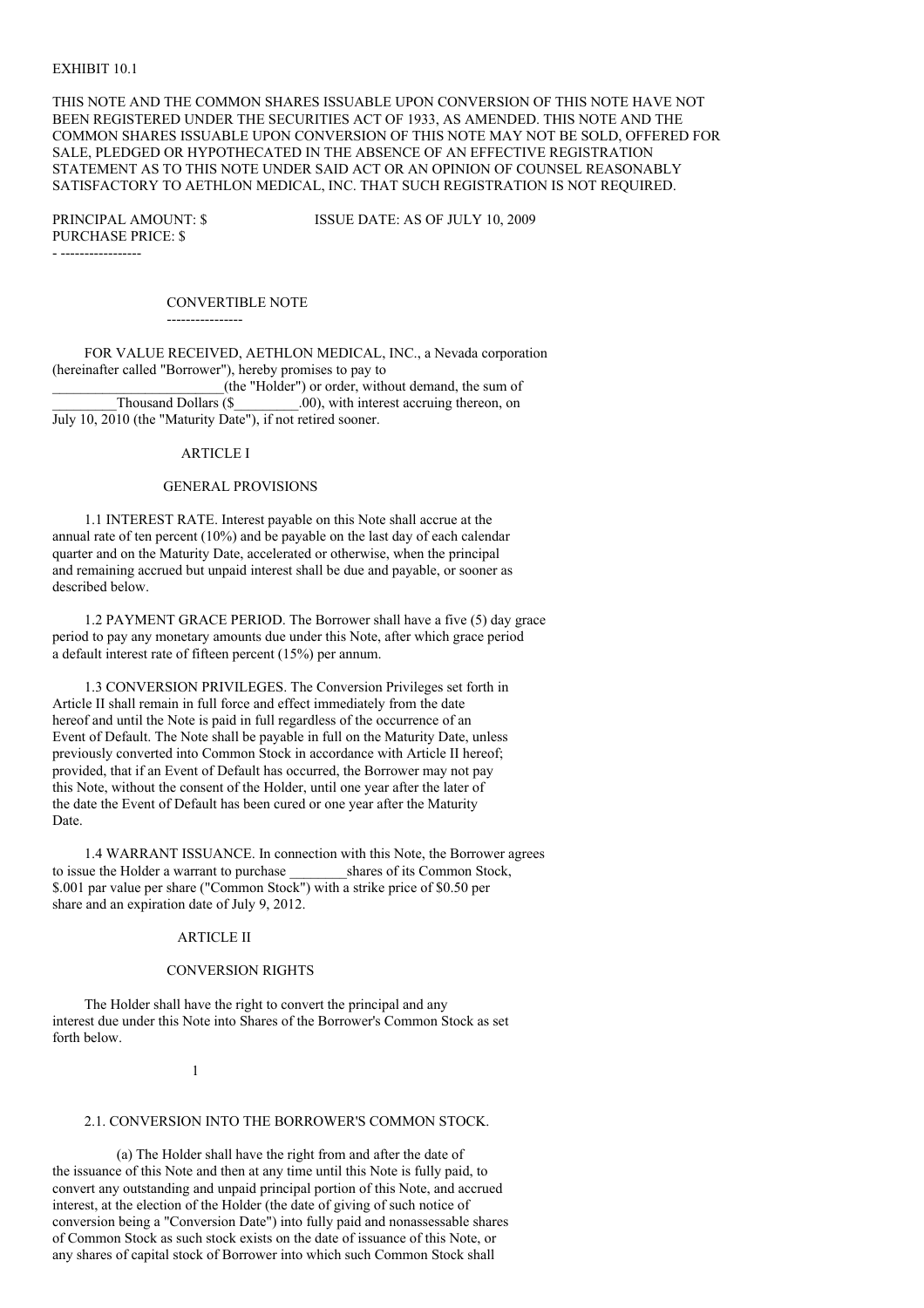hereafter be changed or reclassified, at the conversion price as defined in Section 2.1(b) hereof (the "Conversion Price"), determined as provided herein. Upon delivery to the Borrower of a completed Notice of Conversion, a form of which is annexed hereto as Exhibit A, Borrower shall issue and deliver to the Holder within three (3) business days after the Conversion Date (such third day being the "Delivery Date") that number of shares of Common Stock for the portion of the Note converted in accordance with the foregoing. At the election of the Holder, the Borrower will deliver accrued but unpaid interest on the Note, if any, through the Conversion Date directly to the Holder on or before the Delivery Date. The number of shares of Common Stock to be issued upon each conversion of this Note shall be determined by dividing that portion of the principal of the Note and interest, if any, to be converted, by the Conversion Price.

(b) Subject to adjustment as provided in Section 2.1(c) hereof, the Conversion Price per share shall be equal to the lesser of (i) \$0.25 ("Maximum Conversion Price"), and (ii) eighty percent (80%) of the three day average of the closing bid prices of the Common Stock as reported by Bloomberg L.P. on the date preceding a Conversion Date ("Variable Conversion Price"), subject to a "Floor Price" of \$0.15.

(c) The Conversion Price and number and kind of shares or other securities to be issued upon conversion determined pursuant to Section 2.1(a), shall be subject to adjustment from time to time upon the happening of certain events while this conversion right remains outstanding, as follows:

A. Merger, Sale of Assets, etc. If the Borrower at any time shall consolidate with or merge into or sell or convey all or substantially all its assets to any other corporation, this Note, as to the unpaid principal portion thereof and accrued interest thereon, shall thereafter be deemed to evidence the right to purchase such number and kind of shares or other securities and property as would have been issuable or distributable on account of such consolidation, merger, sale or conveyance, upon or with respect to the securities subject to the conversion or purchase right immediately prior to such consolidation, merger, sale or conveyance. The foregoing provision shall similarly apply to successive transactions of a similar nature by any such successor or purchaser. Without limiting the generality of the foregoing, the anti-dilution provisions of this Section shall apply to such securities of such successor or purchaser after any such consolidation, merger, sale or conveyance.

B. Reclassification, etc. If the Borrower at any time shall, by reclassification or otherwise, change the Common Stock into the same or a different number of securities of any class or classes that may be issued or outstanding, this Note, as to the unpaid principal portion thereof and accrued interest thereon, shall thereafter be deemed to evidence the right to purchase an adjusted number of such securities and kind of securities as would have been issuable as the result of such change with respect to the Common Stock immediately prior to such reclassification or other change.

2

C. Stock Splits, Combinations and Dividends. If the shares of Common Stock are subdivided or combined into a greater or smaller number of shares of Common Stock, or if a dividend is paid on the Common Stock in shares of Common Stock, the Conversion Price shall be proportionately reduced in case of subdivision of shares or stock dividend or proportionately increased in the case of combination of shares, in each such case by the ratio which the total number of shares of Common Stock outstanding immediately after such event bears to the total number of shares of Common Stock outstanding immediately prior to such event..

D. Share Issuance. Other than in connection with the Excepted Issuances (as defined in the Subscription Agreement dated December 5, 2007 ("Subscription Agreement")), if at any time while this Note is outstanding, the Borrower shall agree to or issue (the "Lower Price Issuance") any shares of Common Stock or securities convertible into or exercisable directly or indirectly for shares of Common Stock (or modify any of the foregoing which may be outstanding) to any person or entity at a price per share or conversion or exercise price per share which shall be less than the Floor Price, then the Conversion Price shall automatically be reduced to such other Lower Price Issuance. For purposes of the adjustment described in this paragraph, the issuance of any security of the Company carrying the right to convert such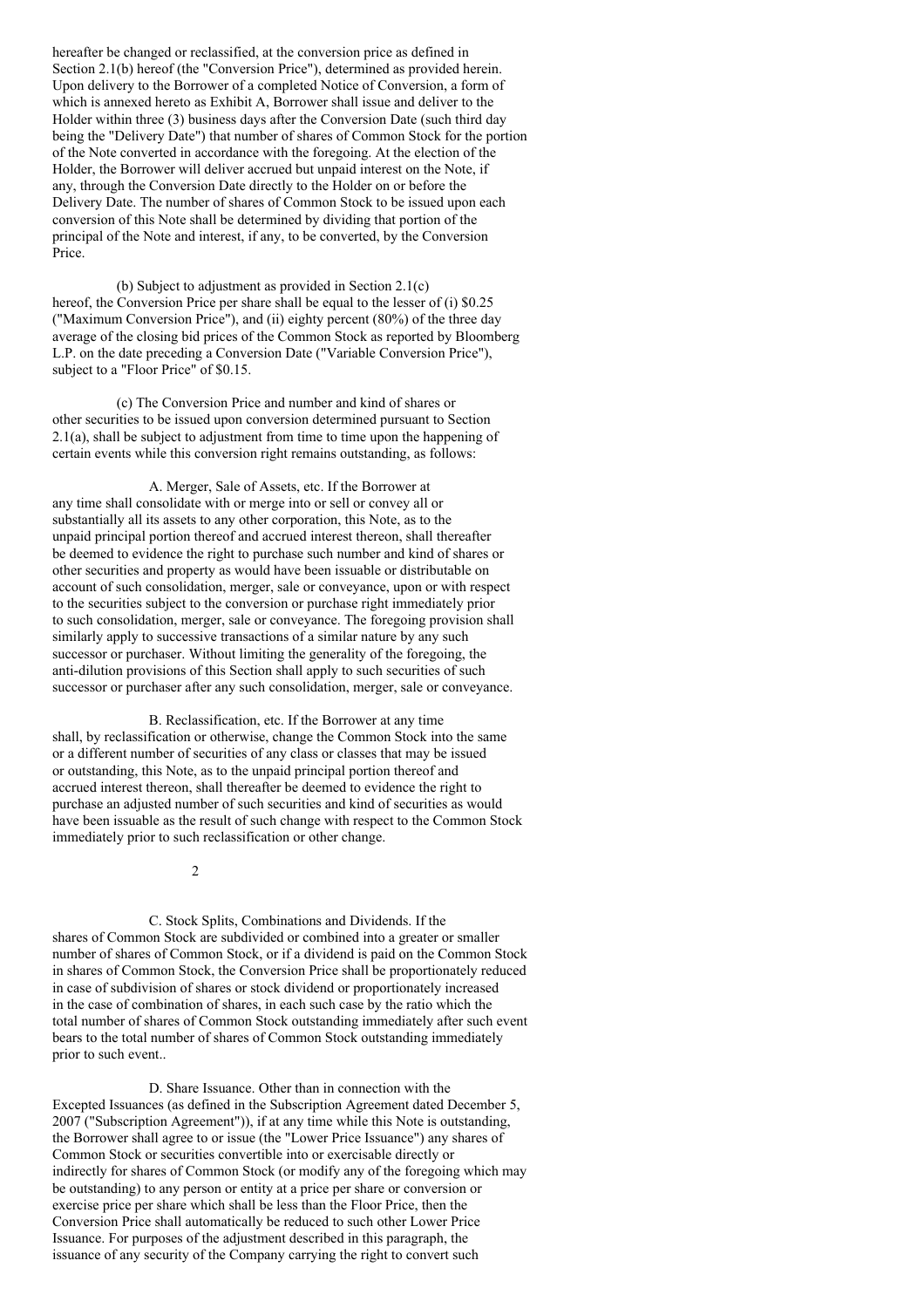security into shares of Common Stock or of any warrant, right or option to purchase Common Stock (other than Excepted Issuances) shall result in the adjustment of the Conversion Price where such right to convert is at a price lower than the Floor Price. The reduction of the Conversion Price described in this paragraph is in addition to other rights of the Holder described in this Note. For the avoidance of doubt, if for example, the Lower Price Issuance is \$0.10, then the Conversion Price shall be reduced to \$0.10.

(d) Whenever the Conversion Price is adjusted pursuant to Section  $2.1(c)$  above, the Borrower shall promptly mail to the Holder a notice setting forth the Conversion Price after such adjustment and setting forth a statement of the facts requiring such adjustment.

(e) During the period the conversion right exists, Borrower will reserve from its authorized and unissued Common Stock not less than an amount of Common Stock equal to 150% of the amount of shares of Common Stock issuable upon the full conversion of this Note. Borrower represents that upon issuance, such shares will be duly and validly issued, fully paid and non-assessable. Borrower agrees that its issuance of this Note shall constitute full authority to its officers, agents, and transfer agents who are charged with the duty of executing and issuing stock certificates to execute and issue the necessary certificates for shares of Common Stock upon the conversion of this Note.

2.2 METHOD OF CONVERSION. This Note may be converted by the Holder in whole or in part as described in Section 2.1(a) hereof. Upon partial conversion of this Note, a new Note containing the same date and provisions of this Note shall, at the request of the Holder, be issued by the Borrower to the Holder for the principal balance of this Note and interest which shall not have been converted or paid.

2.3. MAXIMUM CONVERSION. The Holder shall not be entitled to convert on a Conversion Date that amount of the Note in connection with that number of shares of Common Stock which would be in excess of the sum of (i) the number of shares of Common Stock beneficially owned by the Holder and its affiliates on a Conversion Date, (ii) any Common Stock issuable in connection with the unconverted portion of the Note, and (iii) the number of shares of Common Stock issuable upon the conversion of the Note with respect to which the determination of this provision is being made on a Conversion Date, which would result in beneficial ownership by the Holder and its affiliates of more than 4.99% of the outstanding shares of Common Stock of the Borrower on such Conversion Date. For the purposes of the provision to the immediately preceding sentence, beneficial ownership shall be determined in accordance with Section 13(d) of the Securities Exchange Act of 1934, as amended, and Regulation 13d-3 thereunder. Subject to the foregoing, the Holder shall not be limited to aggregate conversions of 4.99%. The Holder shall have the authority and obligation to determine whether the restriction contained in this Section 2.3 will limit any conversion hereunder and to the extent that the Holder determines that the limitation contained in this Section applies, the determination of which portion of the Notes are convertible shall be the responsibility and obligation of the Holder.

## 3

## ARTICLE III

## EVENT OF DEFAULT

The occurrence of any of the following events of default ("Event of Default") shall, at the option of the Holder hereof, make all sums of principal and interest then remaining unpaid hereon and all other amounts payable hereunder immediately due and payable, upon demand, without presentment, or grace period, all of which hereby are expressly waived, except as set forth below:

3.1 FAILURE TO PAY PRINCIPAL OR INTEREST. The Borrower fails to pay any installment of principal, interest or other sum due under this Note when due.

3.2 BREACH OF COVENANT. The Borrower breaches any material covenant or other term or condition of the Subscription Agreement, Transaction Documents or this Note in any material respect and such breach, if subject to cure, continues for a period of ten (10) business days after written notice to the Borrower from the Holder.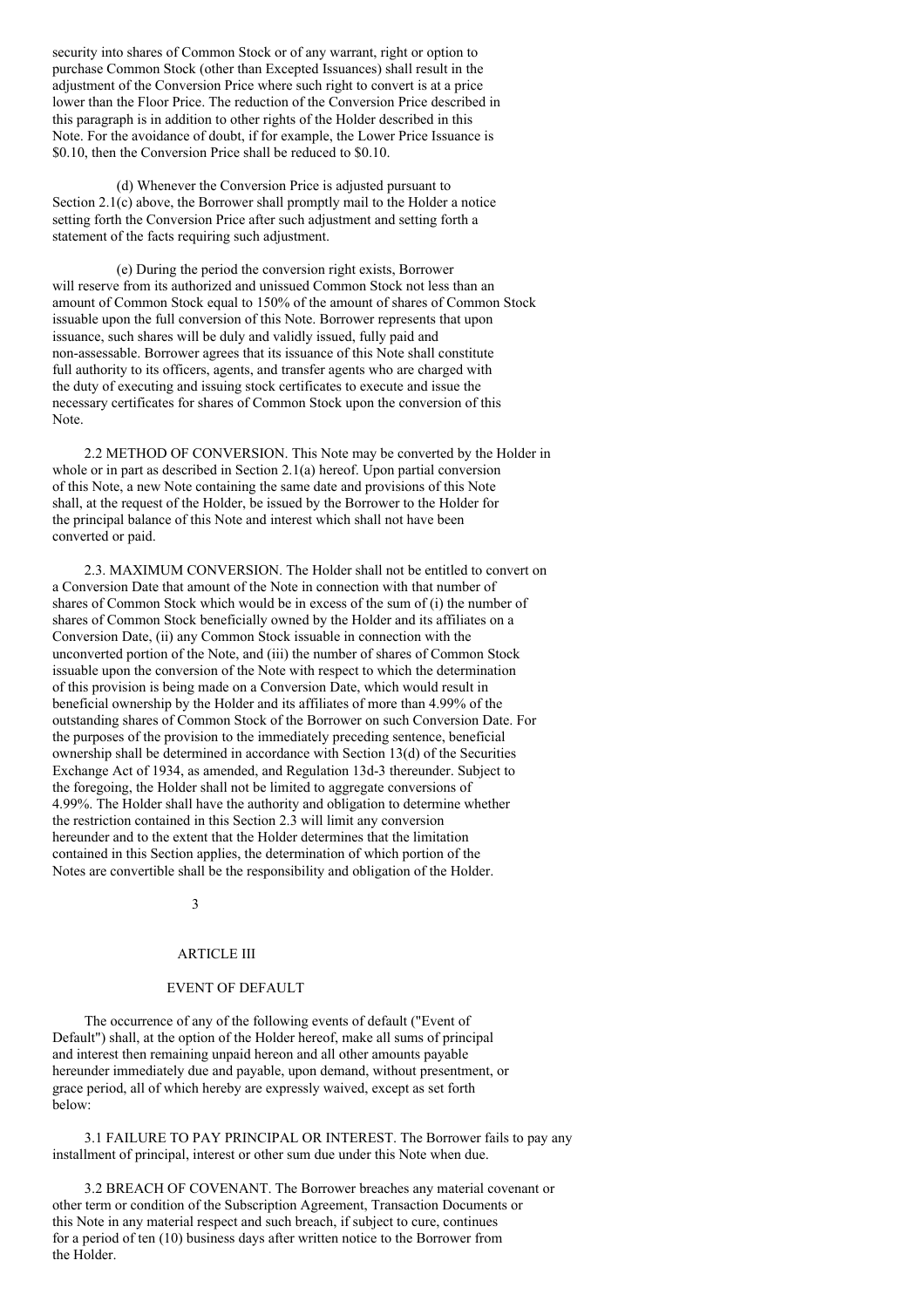3.3 BREACH OF REPRESENTATIONS AND WARRANTIES. Any material representation or warranty of the Borrower made herein, in the Subscription Agreement, Transaction Documents, or in any agreement, statement or certificate given in writing pursuant hereto or in connection therewith shall be false or misleading in any material respect as of the date made and the Closing Date.

3.4 RECEIVER OR TRUSTEE. The Borrower or any Subsidiary of Borrower shall make an assignment for the benefit of creditors, or apply for or consent to the appointment of a receiver or trustee for it or for a substantial part of its property or business; or such a receiver or trustee shall otherwise be appointed.

3.5 JUDGMENTS. Any money judgment, writ or similar final process shall be entered or filed against Borrower or any of its property or other assets for more than \$100,000, and shall remain unvacated, unbonded or unstayed for a period of forty-five (45) days.

3.6 BANKRUPTCY. Bankruptcy, insolvency, reorganization or liquidation proceedings or other proceedings or relief under any bankruptcy law or any law, or the issuance of any notice in relation to such event, for the relief of debtors shall be instituted by or against the Borrower or any Subsidiary of Borrower and if instituted against them are not dismissed within 45 days of initiation.

3.7 DELISTING. Delisting of the Common Stock from any Principal Market; failure to comply with the requirements for continued listing on a Principal Market for a period of ten  $(10)$  consecutive trading days; or notification from a Principal Market that the Borrower is not in compliance with the conditions for such continued listing on such Principal Market.

4

3.8 NON-PAYMENT. A default by the Borrower under any one or more obligations in an aggregate monetary amount in excess of \$100,000 for more than twenty days after the due date, unless the Borrower is contesting the validity of such obligation in good faith and has segregated cash funds equal to not less than one-half of the contested amount.

3.9 STOP TRADE. An SEC or judicial stop trade order or Principal Market trading suspension that lasts for five or more consecutive trading days.

3.10 NON-REGISTRATION EVENT. The occurrence of a Non-Registration Event as described in Section 11.4 of the Subscription Agreement.

3.11 FAILURE TO DELIVER COMMON STOCK OR REPLACEMENT NOTE. Borrower's failure to timely deliver Common Stock to the Holder pursuant to and in the form required by this Note and Sections 7 and 11 of the Subscription Agreement, or, if required, a replacement Note.

3.12 RESERVATION DEFAULT. Failure by the Borrower to have reserved for issuance upon conversion of the Note the amount of Common stock as set forth in this Note.

3.13 FINANCIAL STATEMENT RESTATEMENT. The restatement of any financial statements filed by the Borrower with the Securities and Exchange Commission for any date or period from two years prior to the Issue Date of this Note and until this Note is no longer outstanding, if the result of such restatement would, by comparison to the unrestated financial statements, have constituted a Material Adverse Effect.

3.14 OTHER NOTE DEFAULT. The occurrence of any Event of Default under any other Note between Borrower and Holder.

3.15 CROSS DEFAULT. A default by the Borrower of a material term, covenant, warranty or undertaking of any other agreement to which the Borrower and Holder are parties, or the occurrence of a material event of default under any such other agreement to which Borrower and Holder are parties which is not cured after any required notice and/or cure period.

ARTICLE IV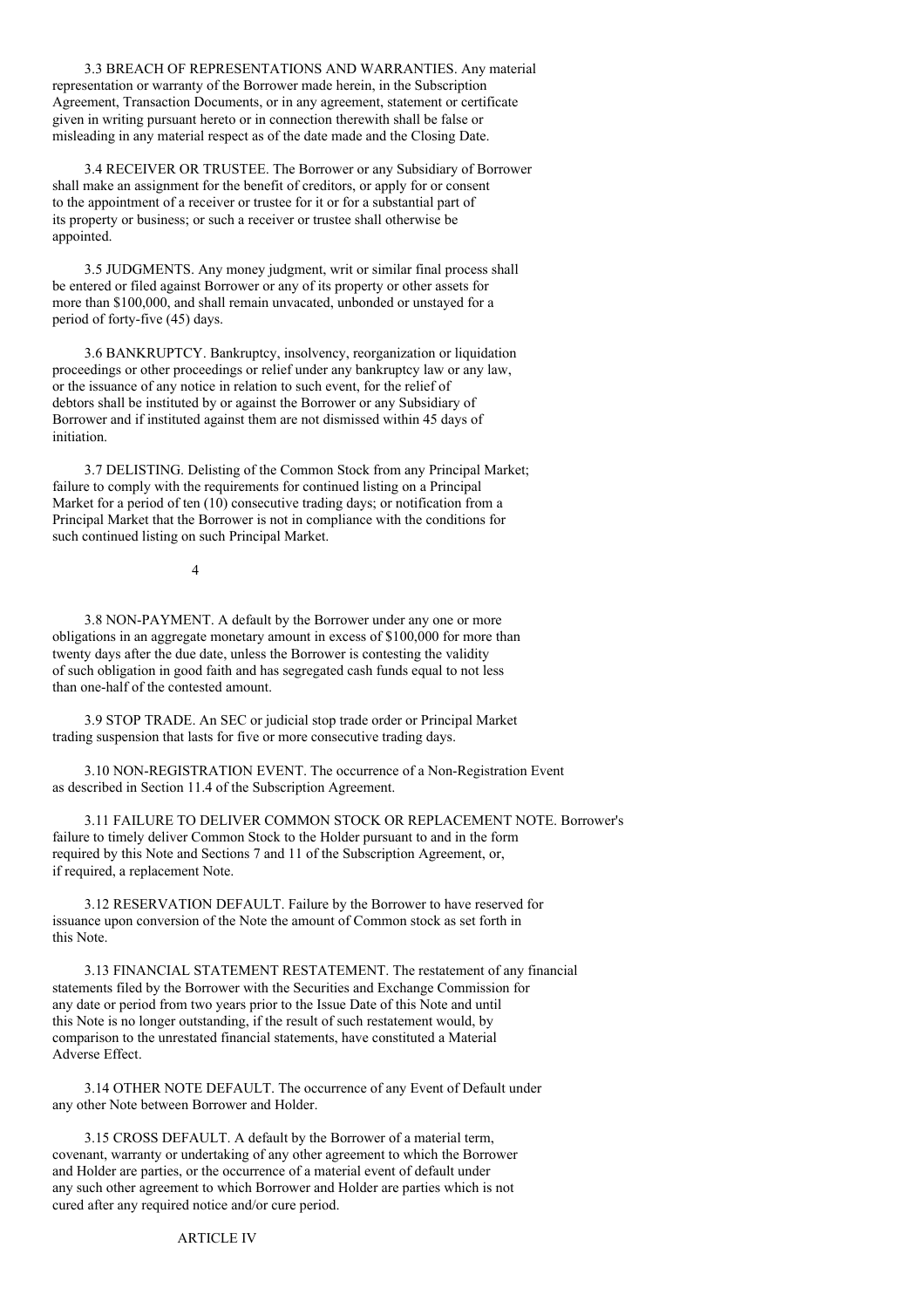#### **MISCELLANEOUS**

4.1 FAILURE OR INDULGENCE NOT WAIVER. No failure or delay on the part of Holder hereof in the exercise of any power, right or privilege hereunder shall operate as a waiver thereof, nor shall any single or partial exercise of any such power, right or privilege preclude other or further exercise thereof or of any other right, power or privilege. All rights and remedies existing hereunder are cumulative to, and not exclusive of, any rights or remedies otherwise available.

4.2 UNCONDITIONAL OBLIGATION. This Note shall be deemed an unconditional obligation of Borrower for the payment of money and, without limitation to any other remedies Holder may have, may be enforced against Borrower by summary proceeding pursuant to N.Y. Civil Procedure Law and Rules Section 3213 or any similar rule or statute in the jurisdiction where enforcement is sought.

4.3 NOTICES. All notices, demands, requests, consents, approvals, and other communications required or permitted hereunder shall be in writing and, unless otherwise specified herein, shall be (i) personally served, (ii) deposited in the mail, registered or certified, return receipt requested, postage prepaid, (iii) delivered by reputable air courier service with charges

5

prepaid, or (iv) transmitted by hand delivery, telegram, or facsimile, addressed as set forth below or to such other address as such party shall have specified most recently by written notice. Any notice or other communication required or permitted to be given hereunder shall be deemed effective (a) upon hand delivery or delivery by facsimile, with accurate confirmation generated by the transmitting facsimile machine, at the address or number designated below (if delivered on a business day during normal business hours where such notice is to be received), or the first business day following such delivery (if delivered other than on a business day during normal business hours where such notice is to be received) or (b) on the second business day following the date of mailing by express courier service, fully prepaid, addressed to such address, or upon actual receipt of such mailing, whichever shall first occur. The addresses for such communications shall be: (i) if to the Borrower to: Aethlon Medical, Inc., 3030 Bunker Hill Street, Suite 4000, San Diego, CA 92109, Attn: James A. Joyce, CEO, telecopier: (858) 272-2738, and (ii) if to the Holder, to the name, address and telecopy (if any) number set forth on the front page of this Note.

4.4 AMENDMENT PROVISION. The term "Note" and all reference thereto, as used throughout this instrument, shall mean this instrument as originally executed, or if later amended or supplemented, then as so amended or supplemented.

4.5 ASSIGNABILITY. This Note shall be binding upon the Borrower and its successors and assigns, and shall inure to the benefit of the Holder and its successors and assigns.

4.6 COST OF COLLECTION. If default is made in the payment of this Note, Borrower shall pay the Holder hereof reasonable costs of collection, including reasonable attorneys' fees.

4.7 GOVERNING LAW. This Note shall be governed by and construed in accordance with the laws of the State of California without regard to conflicts of laws principles that would result in the application of the substantive laws of another jurisdiction. Any action brought by either party against the other concerning the transactions contemplated by this Agreement must be brought only in the civil or state courts of California or in the federal courts located in the State and county of San Diego, California. Both parties and the individual signing this Agreement on behalf of the Borrower agree to submit to the jurisdiction of such courts. The prevailing party shall be entitled to recover from the other party its reasonable attorney's fees and costs. In the event that any provision of this Note is invalid or unenforceable under any applicable statute or rule of law, then such provision shall be deemed inoperative to the extent that it may conflict therewith and shall be deemed modified to conform with such statute or rule of law. Any such provision which may prove invalid or unenforceable under any law shall not affect the validity or unenforceability of any other provision of this Note. Nothing contained herein shall be deemed or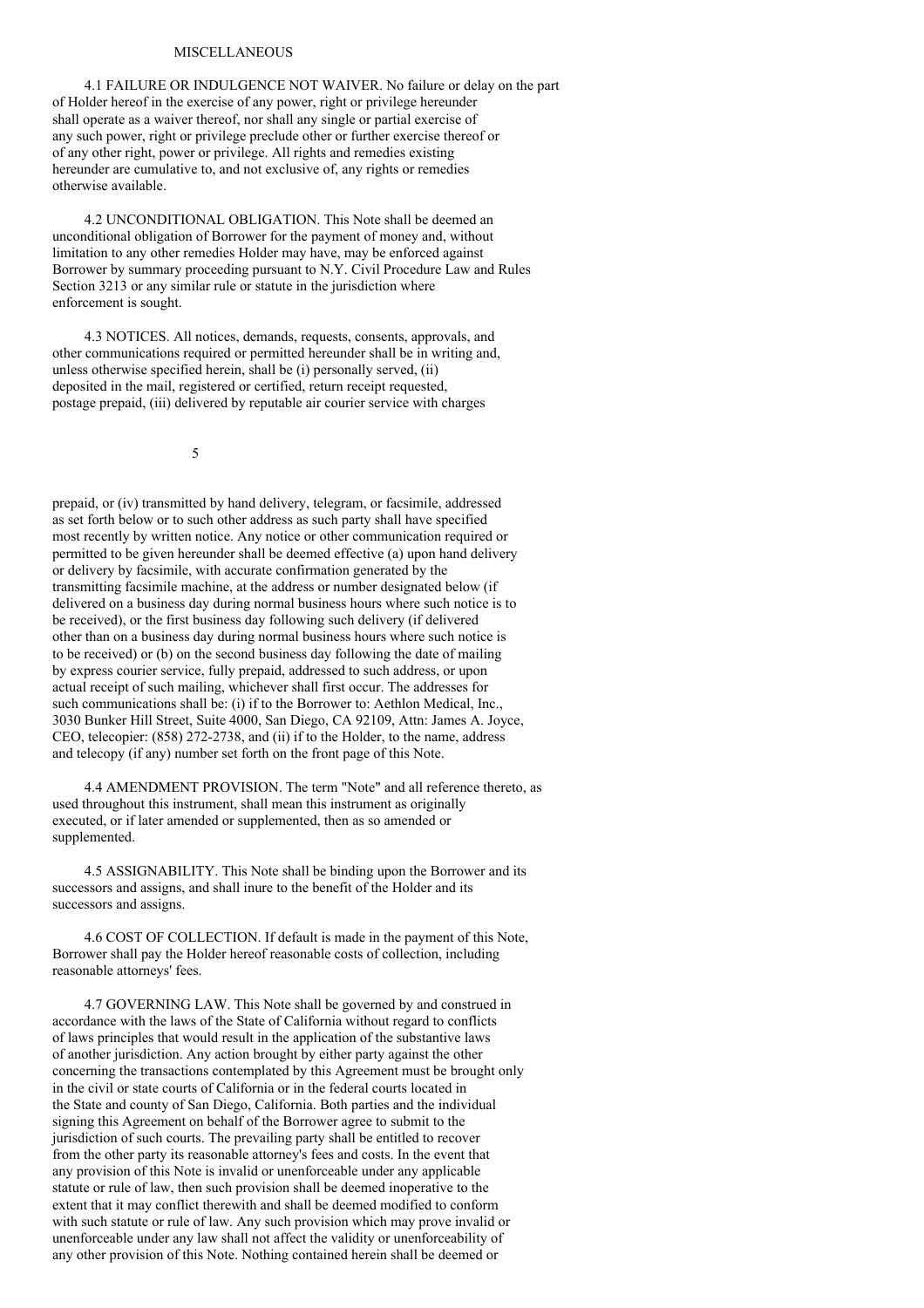operate to preclude the Holder from bringing suit or taking other legal action against the Borrower in any other jurisdiction to collect on the Borrower's obligations to Holder, to realize on any collateral or any other security for such obligations, or to enforce a judgment or other decision in favor of the Holder.

4.8 MAXIMUM PAYMENTS. Nothing contained herein shall be deemed to establish or require the payment of a rate of interest or other charges in excess of the maximum permitted by applicable law. In the event that the rate of interest required to be paid or other charges hereunder exceed the maximum permitted by such law, any payments in excess of such maximum shall be credited against amounts owed by the Borrower to the Holder and thus refunded to the Borrower.

4.9 SHAREHOLDER STATUS. The Holder shall not have rights as a shareholder of the Borrower with respect to unconverted portions of this Note. However, the Holder will have all the rights of a shareholder of the Borrower with respect to the shares of Common Stock to be received by Holder after delivery by the Holder of a Conversion Notice to the Borrower.

6

4.10 CONSTRUCTION. Each party acknowledges that its legal counsel participated in the preparation of this Note and, therefore, stipulates that the rule of construction that ambiguities are to be resolved against the drafting party shall not be applied in the interpretation of this Note to favor any party against the other.

4.11 REDEMPTION. This Note may not be redeemed, called or prepaid without the consent of the Holder.

4.12 NON-BUSINESS DAYS. Whenever any payment or any action to be made shall be due on a Saturday, Sunday or a public holiday under the laws of the State of California, such payment may be due or action shall be required on the next succeeding business day and, for such payment, such next succeeding day shall be included in the calculation of the amount of accrued interest payable on such date.

IN WITNESS WHEREOF, Borrower has caused this Note to be signed in its name by an authorized officer as of the 10th day of July, 2009.

AETHLON MEDICAL, INC.

 $\mathbf{By:}$ 

Name: James Joyce Title: Chief Executive Officer

WITNESS:

- --------------------------------------

7

NOTICE OF CONVERSION

(To be executed by the Registered Holder in order to convert the Note)

The undersigned hereby elects to convert  $\$  of the principal and \$ of the interest due on the Note issued by Aethlon Medical, Inc. on July \_\_, 2009 into Shares of Common Stock of Aethlon Medical, Inc. (the "Borrower") according to the conditions set forth in such Note, as of the date written below.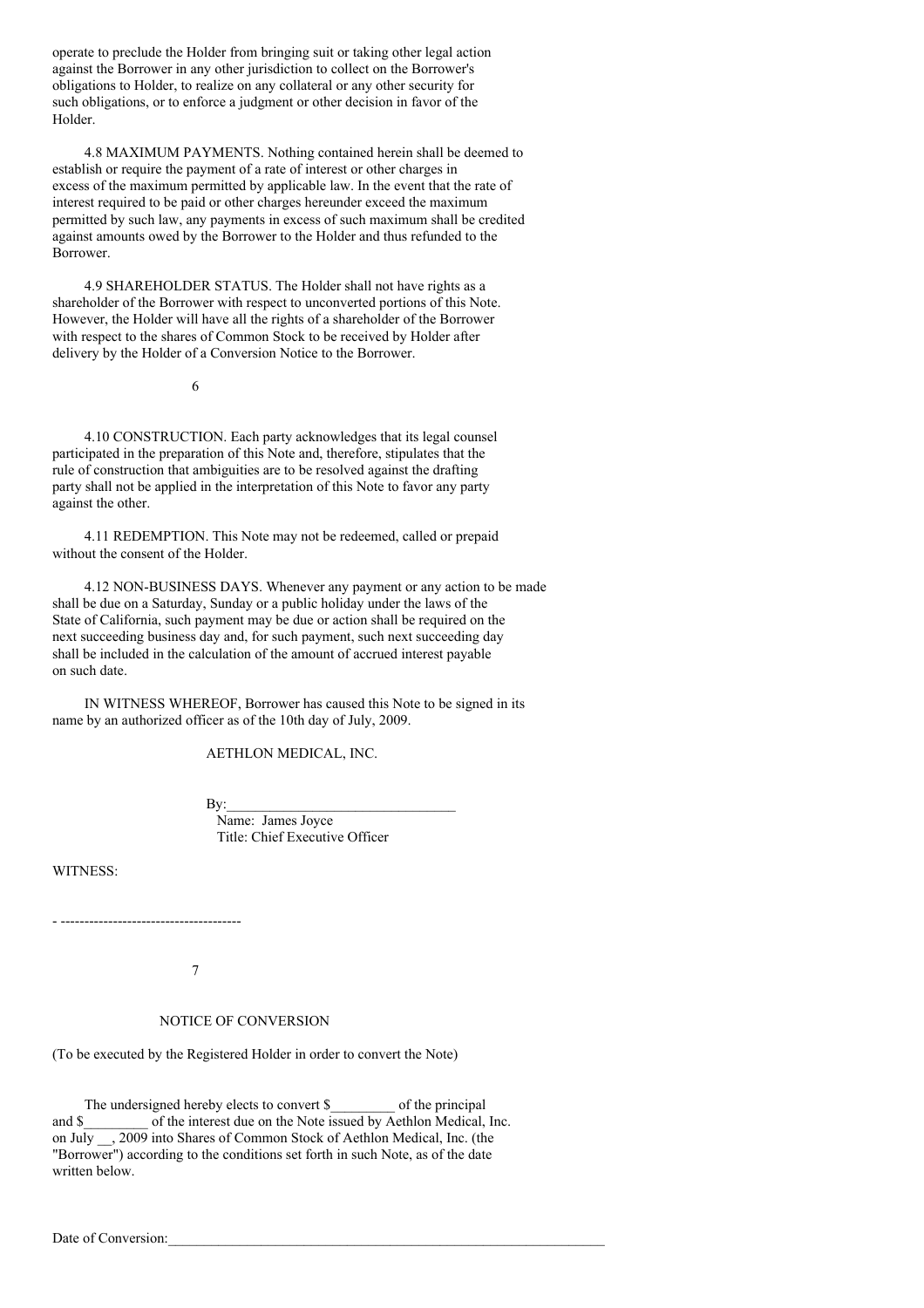| Conversion Price:                                                                                                                                                                                                             |  |
|-------------------------------------------------------------------------------------------------------------------------------------------------------------------------------------------------------------------------------|--|
| Shares To Be Delivered: 2000 and 2000 and 2000 and 2000 and 2000 and 2000 and 2000 and 2000 and 2000 and 2000 and 2000 and 2000 and 2000 and 2000 and 2000 and 2000 and 2000 and 2000 and 2000 and 2000 and 2000 and 2000 and |  |
| Signature:                                                                                                                                                                                                                    |  |
| Print Name:                                                                                                                                                                                                                   |  |
| Address:<br><u> 1980 - Jan Sterling, mars and de format de la propinsie de la propinsie de la propinsie de la propinsie de la</u>                                                                                             |  |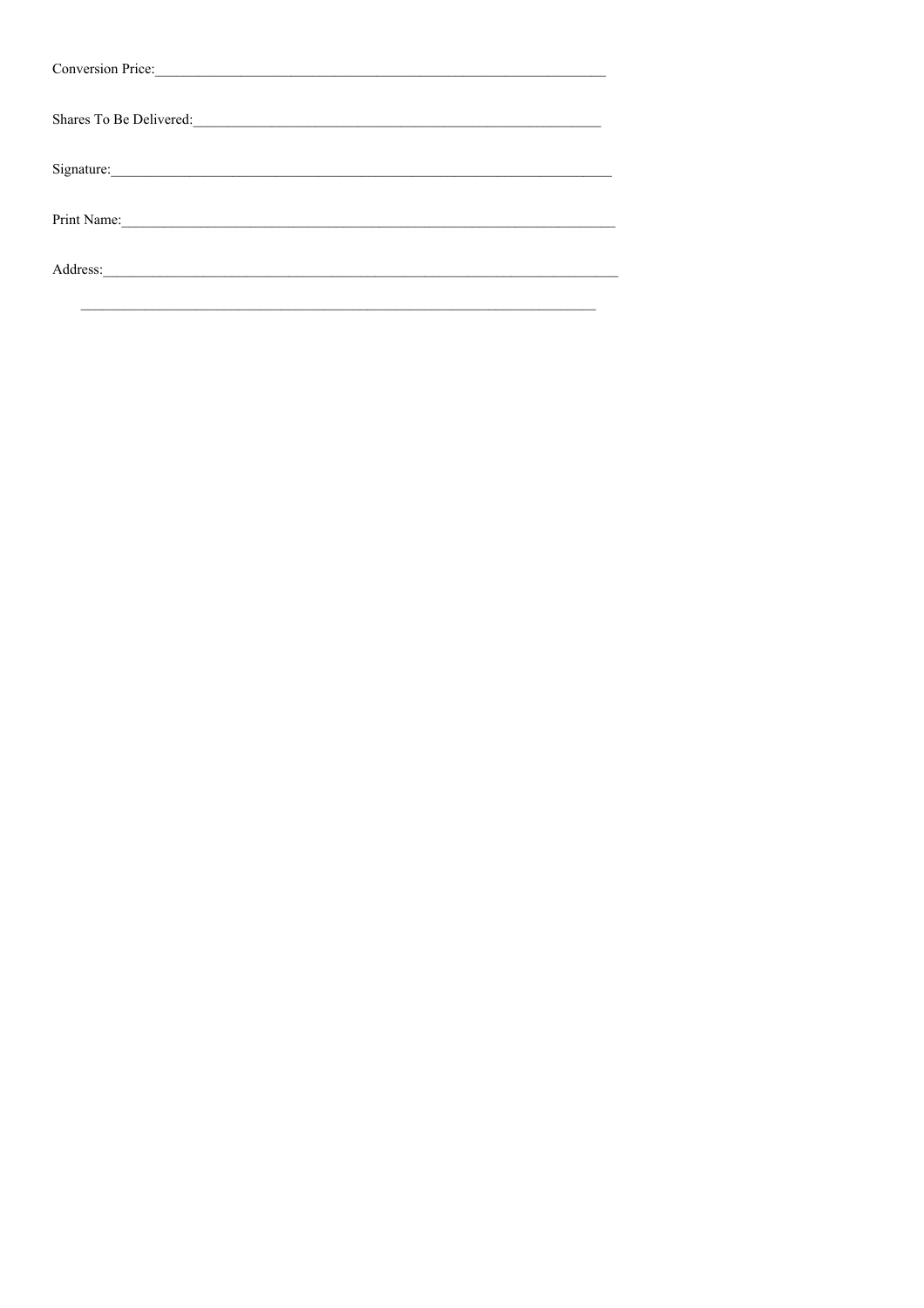#### Exhibit 10.2

THE SECURITIES REPRESENTED BY THIS CERTIFICATE HAVE NOT BEEN REGISTERED UNDER THE SECURITIES ACT OF 1933, AS AMENDED (THE "SECURITIES ACT"), OR THE SECURITIES LAWS OF ANY STATE OR OTHER JURISDICTION AND ARE BEING OFFERED AND SOLD IN RELIANCE ON EXEMPTIONS FROM THE REGISTRATION REQUIREMENTS OF THE SECURITIES ACT AND SUCH LAWS. THESE SECURITIES MAY NOT BE SOLD, TRANSFERRED OR ASSIGNED UNLESS PURSUANT TO (I) AN EFFECTIVE REGISTRATION STATEMENT OR (II) AN EXEMPTION FROM APPLICABLE SECURITIES LAWS, IN WHICH CASE THE COMPANY MAY REQUIRE AN OPINION OF COUNSEL REASONABLY SATISFACTORY TO THE COMPANY THAT REGISTRATION IS NOT REQUIRED.

Right to Purchase of shares of Common Stock of Aethlon Medical, Inc. (subject to adjustment as provided herein)

## COMMON STOCK PURCHASE WARRANT

NO. Issue Date: JULY , 2009

AETHLON MEDICAL, INC., a corporation organized under the laws of the State of Nevada (the "Company"), hereby certifies that, for value received, \_\_\_\_\_\_\_\_[insert number here] or its assigns (the "Holder"), is entitled, subject to the terms set forth below, to purchase from the Company at any time after the Issue Date until 5:00 p.m., P.S.T. on the third anniversary of the Issue Date (the "Expiration Date") or such sooner time as this warrant is terminated pursuant to Section 6 herein, up to fully paid and nonassessable shares of the common stock of the Company (the "Common Stock"), at a per share purchase price of \$0.50. The aforedescribed purchase price per share, as adjusted from time to time as herein provided, is referred to herein as the "Purchase Price." The number and character of such shares of Common Stock and the Purchase Price are subject to adjustment as provided herein. The Company may reduce the Purchase Price without the consent of the Holder.

As used herein the following terms, unless the context otherwise requires, have the following respective meanings:

(a) The term "Company" shall include Aethlon Medical, Inc. and any corporation which shall succeed or assume the obligations of Aethlon Medical, Inc. hereunder.

(b) The term "Common Stock" includes (a) the Company's Common Stock and (b) any other securities into which or for which any of the securities described in (a) may be converted or exchanged pursuant to a plan of recapitalization, reorganization, merger, sale of assets or otherwise.

(c) The term "Other Securities" refers to any stock (other than Common Stock) and other securities of the Company or any other person (corporate or otherwise) which the holder of the Warrant at any time shall be entitled to receive, or shall have received, on the exercise of the Warrant, in lieu of or in addition to Common Stock, or which at any time shall be issuable or shall have been issued in exchange for or in replacement of Common Stock or Other Securities pursuant to Section 4 or otherwise.

#### 1. EXERCISE OF WARRANT.

1.1. NUMBER OF SHARES ISSUABLE UPON EXERCISE. From and after the Issue Date through and including the Expiration Date, the Holder hereof shall be entitled to receive, upon exercise of this Warrant in whole in accordance with the terms of subsection 1.2 or upon exercise of this Warrant in part in accordance with subsection 1.3, shares of Common Stock of the Company, subject to adjustment pursuant to Section 4.

1

1.2. FULL EXERCISE. This Warrant may be exercised in full by the Holder hereof by delivery of an original or facsimile copy of the form of subscription attached as Exhibit A hereto (the "Subscription Form") duly executed by such Holder and surrender of the original Warrant within seven (7) days of exercise to the Company at its principal office or at the office of its Warrant Agent (as provided hereinafter), accompanied by payment, in cash, wire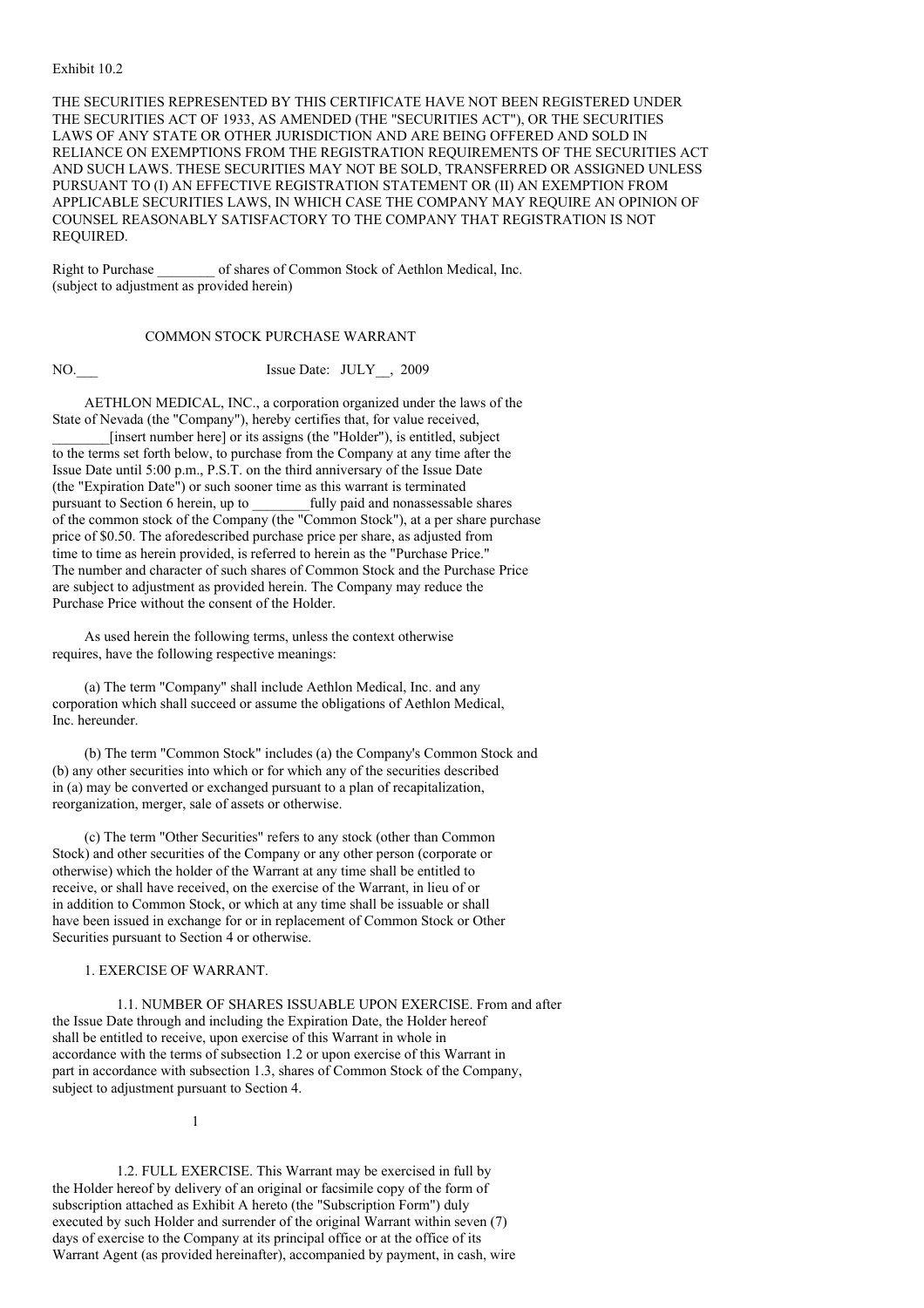transfer or by certified or official bank check payable to the order of the Company, in the amount obtained by multiplying the number of shares of Common Stock for which this Warrant is then exercisable by the Purchase Price then in effect.

1.3. PARTIAL EXERCISE. This Warrant may be exercised in part (but not for a fractional share) by surrender of this Warrant in the manner and at the place provided in subsection 1.2 except that the amount payable by the Holder on such partial exercise shall be the amount obtained by multiplying (a) the number of whole shares of Common Stock designated by the Holder in the Subscription Form by (b) the Purchase Price then in effect. On any such partial exercise, the Company, at its expense, will forthwith issue and deliver to or upon the order of the Holder hereof a new Warrant of like tenor, in the name of the Holder hereof or as such Holder (upon payment by such Holder of any applicable transfer taxes) may request, the whole number of shares of Common Stock for which such Warrant may still be exercised.

1.4. COMPANY ACKNOWLEDGMENT. The Company will, at the time of the exercise of the Warrant, upon the request of the Holder hereof, acknowledge in writing its continuing obligation to afford to such Holder any rights to which such Holder shall continue to be entitled after such exercise in accordance with the provisions of this Warrant. If the Holder shall fail to make any such request, such failure shall not affect the continuing obligation of the Company to afford to such Holder any such rights.

1.5. TRUSTEE FOR WARRANT HOLDERS. In the event that a bank or trust company shall have been appointed as trustee for the Holder of the Warrants pursuant to Subsection 3.2, such bank or trust company shall have all the powers and duties of a warrant agent (as hereinafter described) and shall accept, in its own name for the account of the Company or such successor person as may be entitled thereto, all amounts otherwise payable to the Company or such successor, as the case may be, on exercise of this Warrant pursuant to this Section 1.

1.6 DELIVERY OF STOCK CERTIFICATES, ETC. ON EXERCISE. The Company agrees that the shares of Common Stock purchased upon exercise of this Warrant shall be deemed to be issued to the Holder hereof as the record owner of such shares as of the close of business on the date on which this Warrant shall have been surrendered and payment made for such shares as aforesaid. As soon as practicable after the exercise of this Warrant in full or in part, and in any event within five (5) days thereafter, the Company at its expense (including the payment by it of any applicable issue taxes) will cause to be issued in the name of and delivered to the Holder hereof, or as such Holder (upon payment by such Holder of any applicable transfer taxes) may direct in compliance with applicable securities laws, a certificate or certificates for the number of duly and validly issued, fully paid and nonassessable shares of Common Stock (or Other Securities) to which such Holder shall be entitled on such exercise, plus, in lieu of any fractional share to which such Holder would otherwise be entitled, cash equal to such fraction.

1.7 EXERCISE LIMITATIONS. The Company shall not effect any exercise of this Warrant, and a Holder shall not have the right to exercise any portion of this Warrant, pursuant to this Section 1 or otherwise, to the extent that after giving effect to such issuance after exercise as set forth on the applicable Subscription Form, the Holder (together with the Holder's "Affiliates" (as that term is defined by Rule 144 promulgated under the Securities Act), and any other person or entity acting as a group together with the Holder or any of the Holder's Affiliates), would beneficially own in excess of the Beneficial Ownership Limitation (as defined below). For purposes of the foregoing sentence, the number of shares of Common Stock beneficially owned by

 $\overline{2}$ 

the Holder and its Affiliates shall include the number of shares of Common Stock issuable upon exercise of this Warrant with respect to which such determination is being made, but shall exclude the number of shares of Common Stock which would be issuable upon (A) exercise of the remaining, unexercised portion of this Warrant beneficially owned by the Holder or any of its Affiliates and (B) exercise or conversion of the unexercised or unconverted portion of any other securities of the Company (including, without limitation, any other Common Stock equivalents) subject to a limitation on conversion or exercise analogous to the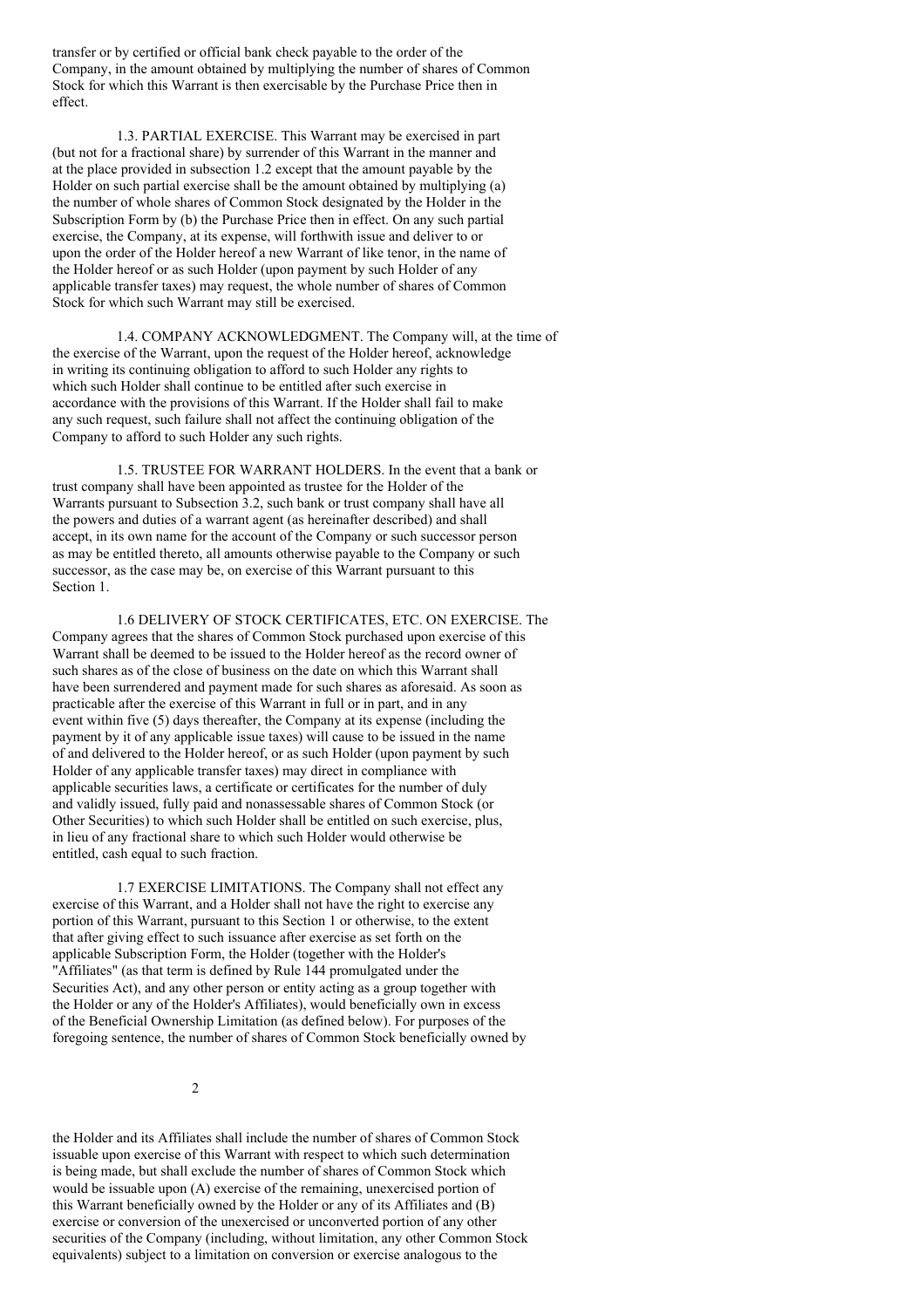limitation contained herein beneficially owned by the Holder or any of its affiliates. Except as set forth in the preceding sentence, for purposes of this Section 1.7, beneficial ownership shall be calculated in accordance with Section 13(d) of the Securities Exchange Act of 1934, as amended (the "Exchange Act"), and the rules and regulations promulgated thereunder, it being acknowledged by the Holder that the Company is not representing to the Holder that such calculation is in compliance with Section 13(d) of the Exchange Act and the Holder is solely responsible for any schedules required to be filed in accordance therewith. To the extent that the limitation contained in this Section 1.7 applies, the determination of whether this Warrant is exercisable (in relation to other securities owned by the Holder together with any Affiliates) and of which portion of this Warrant is exercisable shall be in the sole discretion of the Holder, and the submission of a Subscription Form shall be deemed to be the Holder's determination of whether this Warrant is exercisable (in relation to other securities owned by the Holder together with any Affiliates) and of which portion of this Warrant is exercisable, in each case subject to the Beneficial Ownership Limitation, and the Company shall have no obligation to verify or confirm the accuracy of such determination. In addition, a determination as to any group status as contemplated above shall be determined in accordance with Section 13(d) of the Exchange Act and the rules and regulations promulgated thereunder. For purposes of this Section 1.7, in determining the number of outstanding shares of Common Stock, a Holder may rely on the number of outstanding shares of Common Stock as reflected in (x) the Company's most recent periodic or annual report, as the case may be, (y) a more recent public announcement by the Company or (z) a more recent notice by the Company or the Company's transfer agent setting forth the number of shares of Common Stock outstanding. Upon the written or oral request of a Holder, the Company shall confirm to the Holder within two business days orally and in writing the number of shares of Common Stock then outstanding. In any case, the number of outstanding shares of Common Stock shall be determined after giving effect to the conversion or exercise of securities of the Company, including this Warrant, by the Holder or its Affiliates since the date as of which such number of outstanding shares of Common Stock was reported. The "Beneficial Ownership Limitation" shall be 9.99% of the number of shares of the Common Stock outstanding immediately after giving effect to the issuance of shares of Common Stock issuable upon exercise of this Warrant. The Holder, upon not less than 61 days' prior notice to the Company, may increase or decrease the Beneficial Ownership Limitation provisions of this Section 1.7, provided that the Beneficial Ownership Limitation in no event exceeds 9.99% of the number of shares of the Common Stock outstanding immediately after giving effect to the issuance of shares of Common Stock upon exercise of this Warrant held by the Holder and the provisions of this Section 1.7 shall continue to apply. Any such increase or decrease will not be effective until the 61st day after such notice is delivered to the Company and shall only apply to such Holder and no other Holder. The provisions of this paragraph shall be construed and implemented in a manner otherwise than in strict conformity with the terms of this Section 1.7 to correct this paragraph (or any portion hereof) to the extent defective or inconsistent with the intended Beneficial Ownership Limitation herein contained or to make changes or supplements necessary or desirable to properly give effect to such limitation. The limitations contained in this paragraph shall apply to a successor holder of this Warrant.

2. PIGGYBACK REGISTRATION RIGHTS. If, at any time while this Warrant is outstanding, there is not an effective registration statement covering all of the shares of Common Stock underlying this Warrant (the "Warrant Shares") and the Company shall determine to prepare and file with the Securities and Exchange Commission a registration statement relating to an offering of any of its equity securities for its own account or the account of others under the Securities Act, other than on Form S-4 or Form S-8 (each as promulgated under the Securities Act) or their then-equivalents relating to equity securities to be issued solely in connection with any acquisition of any entity or business or equity securities issuable in connection with the Company's stock option or

other employee benefit plans, then the Company shall deliver to each Holder a written notice of such determination and, if within 15 days after the date of the delivery of such notice any such Holder shall so request in writing, the Company shall include in such registration statement all or any part of the Warrant Shares such Holder requests to be registered; provided, however, that the Company shall not be required to register any Warrant Shares pursuant to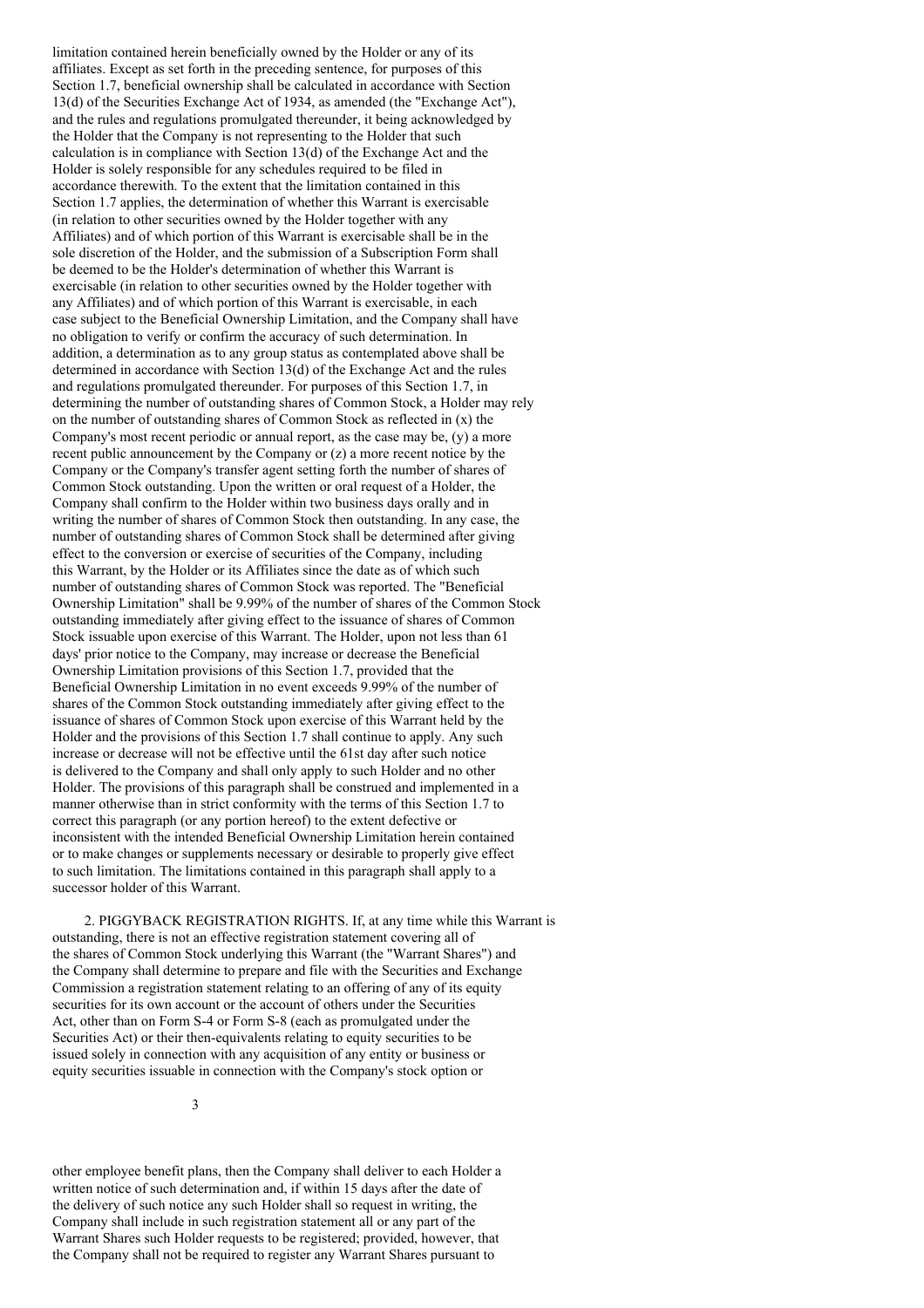this Section 2 that are eligible for resale pursuant to Rule 144 promulgated under the Securities Act subject only to the holding period requirements thereof or that are the subject of a then-effective registration statement.

# 3. ADJUSTMENT FOR REORGANIZATION, CONSOLIDATION, MERGER, ETC.

3.1. REORGANIZATION, CONSOLIDATION, MERGER, ETC. In case at any time or from time to time the Company shall (a) effect a reorganization, (b) consolidate with or merge into any other person or (c) transfer all or substantially all of its properties or assets to any other person under any plan or arrangement contemplating the dissolution of the Company, then, in each such case, as a condition to the consummation of such a transaction, proper and adequate provision shall be made by the Company whereby the Holder of this Warrant, on the exercise hereof as provided in Section 1, at any time after the consummation of such reorganization, consolidation or merger or the effective date of such dissolution, as the case may be, shall receive, in lieu of the Common Stock (or Other Securities) issuable on such exercise prior to such consummation or such effective date, the stock and other securities and property (including cash) to which such Holder would have been entitled upon such consummation or in connection with such dissolution, as the case may be, if such Holder had so exercised this Warrant, immediately prior thereto, all subject to further adjustment thereafter as provided in Section 4.

3.2. DISSOLUTION. In the event of any dissolution of the Company following the transfer of all or substantially all of its properties or assets, the Company, prior to such dissolution, shall at its expense deliver or cause to be delivered the stock and other securities and property (including cash, where applicable) receivable by the Holder of the Warrants after the effective date of such dissolution pursuant to this Section 3 to a bank or trust company (a "Trustee") having its principal office in Los Angeles, California, as trustee for the Holder of the Warrants.

3.3. CONTINUATION OF TERMS. Upon any reorganization, consolidation, merger or transfer (and any dissolution following any transfer) referred to in this Section 3, this Warrant shall continue in full force and effect and the terms hereof shall be applicable to the Other Securities and property receivable on the exercise of this Warrant after the consummation of such reorganization, consolidation or merger or the effective date of dissolution following any such transfer, as the case may be, and shall be binding upon the issuer of any Other Securities, including, in the case of any such transfer, the person acquiring all or substantially all of the properties or assets of the Company, whether or not such person shall have expressly assumed the terms of this Warrant as provided in Section 4. In the event this Warrant does not continue in full force and effect after the consummation of the transaction described in this Section 3, then only in such event will the Company's securities and property (including cash, where applicable) receivable by the Holder of the Warrants be delivered to the Trustee as contemplated by Section 3.2.

4. EXTRAORDINARY EVENTS REGARDING COMMON STOCK. In the event that the Company shall (a) issue additional shares of the Common Stock as a dividend or other distribution on outstanding Common Stock, (b) subdivide its outstanding shares of Common Stock, or (c) combine its outstanding shares of the Common Stock into a smaller number of shares of the Common Stock, then, in each such event, the Purchase Price shall be adjusted, simultaneously with the happening

4

of such event, by multiplying the then Purchase Price by a fraction, the numerator of which shall be the number of shares of Common Stock outstanding immediately prior to such event and the denominator of which shall be the number of shares of Common Stock outstanding immediately after such event, and the product so obtained shall thereafter be the Purchase Price then in effect. The Purchase Price, as so adjusted, shall be readjusted in the same manner upon the happening of any successive event or events described in this Section 4. The number of shares of Common Stock that the Holder of this Warrant thereafter shall be entitled to receive, on the exercise hereof as provided in Section 1, shall be adjusted to a number determined by multiplying the number of shares of Common Stock that would otherwise (but for the provisions of this Section 4) be issuable on such exercise by a fraction of which (a) the numerator is the Purchase Price that would otherwise (but for the provisions of this Section 4)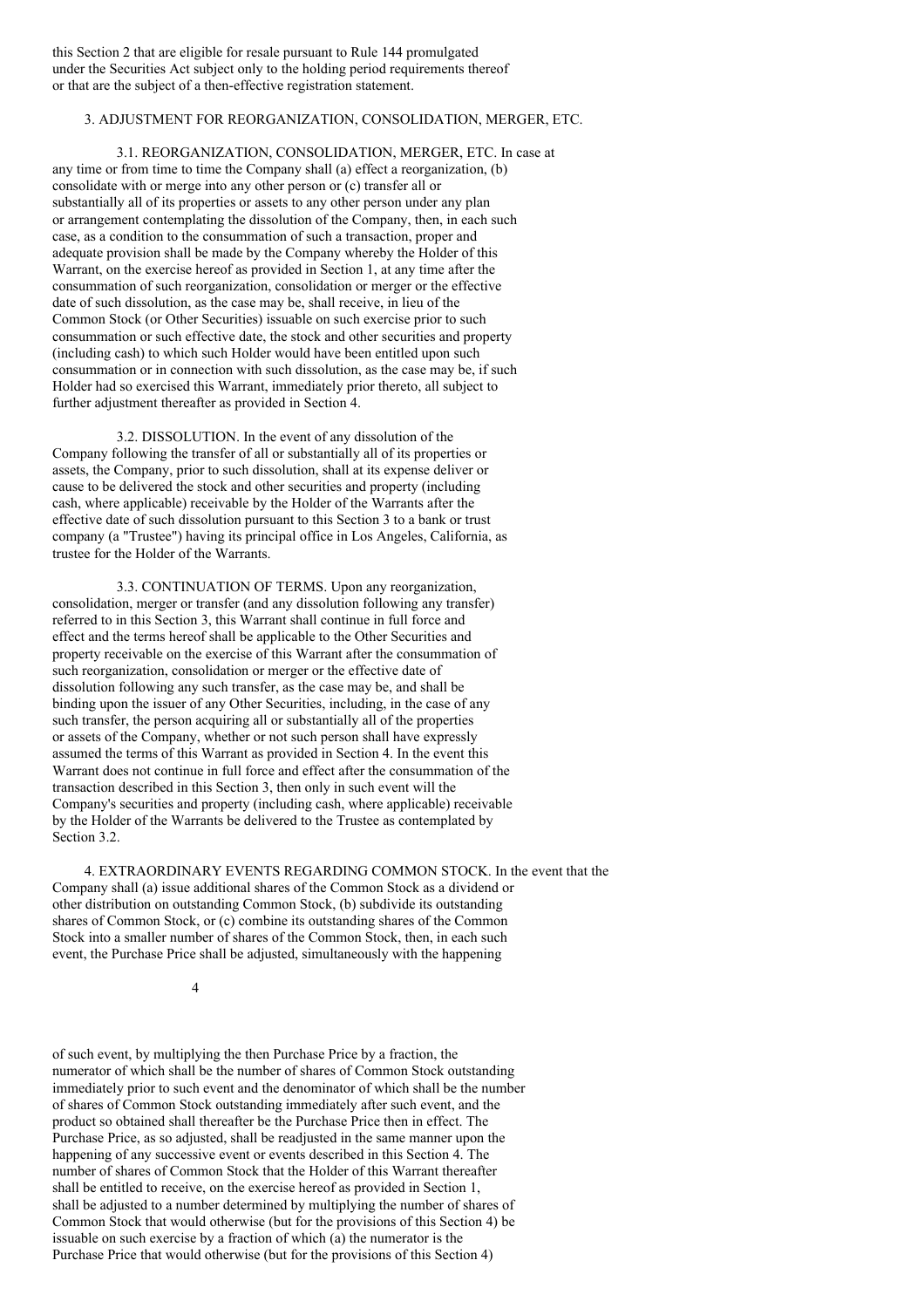be in effect, and (b) the denominator is the Purchase Price in effect on the date of such exercise.

5. CERTIFICATE AS TO ADJUSTMENTS. In each case of any adjustment or readjustment in the shares of Common Stock (or Other Securities) issuable on the exercise of the Warrants, the Company at its expense will promptly cause its Chief Financial Officer or other appropriate designee to compute such adjustment or readjustment in accordance with the terms of the Warrant and prepare a certificate setting forth such adjustment or readjustment and showing in detail the facts upon which such adjustment or readjustment is based, including a statement of (a) the consideration received or receivable by the Company for any additional shares of Common Stock (or Other Securities) issued or sold or deemed to have been issued or sold, (b) the number of shares of Common Stock (or Other Securities) outstanding or deemed to be outstanding, and (c) the Purchase Price and the number of shares of Common Stock to be received upon exercise of this Warrant, in effect immediately prior to such adjustment or readjustment and as adjusted or readjusted as provided in this Warrant. The Company will forthwith mail a copy of each such certificate to the Holder of the Warrant and any Warrant Agent of the Company (appointed pursuant to Section 10 hereof).

6. CALL AT ELECTION OF COMPANY. If, at any time after one year from the Issue Date, the Company's Common Stock closes at a price of \$1.00 or more for 5 consecutive trading days, the Company, at its election, may deliver a notice to the Holder (a "Call Notice" and the date such notice is deemed delivered hereunder, the "Call Notice Date") of its election to call for the return of all or a portion of this Warrant to the Company (for no consideration), no later than the 30th day following the Call Notice Date (the "Call Date"). Regardless of whether physical delivery of the Warrant is made to the Company pursuant to this Section 6, any unexercised portion of this Warrant shall be deemed terminated as of the Call Date. The Company shall honor all Subscription Forms tendered from the time of delivery of the Call Notice through the Call Date.

7. RESERVATION OF STOCK, ETC. ISSUABLE ON EXERCISE OF WARRANT; FINANCIAL STATEMENTS. The Company will at all times reserve and keep available, solely for issuance and delivery on the exercise of the Warrants, all shares of Common Stock (or Other Securities) from time to time issuable on the exercise of the Warrant. This Warrant entitles the Holder hereof to receive copies of all financial and other information distributed or required to be distributed to the holders of the Company's Common Stock.

8. ASSIGNMENT; EXCHANGE OF WARRANT. Subject to compliance with applicable securities laws, this Warrant, and the rights evidenced hereby, may be transferred by any registered holder hereof (a "Transferor"). On the surrender for exchange of this Warrant, with the Transferor's endorsement in the form of Exhibit B attached hereto (the "Transferor Endorsement Form") and together with an opinion of counsel reasonably satisfactory to the Company that the transfer of this Warrant will be in compliance with applicable securities laws, the Company at its expense, but with payment by the Transferor of any applicable transfer taxes, will issue and deliver to or on the order of the Transferor thereof a new Warrant or Warrants of like tenor, in the name of the Transferor and/or the transferee(s) specified in such Transferor Endorsement Form (each a "Transferee"), calling in the aggregate on the face or faces thereof for the number of shares of Common Stock called for on the face or faces of the Warrant so surrendered by the Transferor. No such transfers shall result in a public distribution of the Warrant.

5

9. REPLACEMENT OF WARRANT. On receipt of evidence reasonably satisfactory to the Company of the loss, theft, destruction or mutilation of this Warrant and, in the case of any such loss, theft or destruction of this Warrant, on delivery of an indemnity agreement or security reasonably satisfactory in form and amount to the Company or, in the case of any such mutilation, on surrender and cancellation of this Warrant, the Company at its expense, twice only, will execute and deliver, in lieu thereof, a new Warrant of like tenor.

10. WARRANT AGENT. The Company may, by written notice to the Holder of the Warrant, appoint an agent (a "Warrant Agent") for the purpose of issuing Common Stock (or Other Securities) on the exercise of this Warrant pursuant to Section 1, exchanging this Warrant pursuant to Section 8, and replacing this Warrant pursuant to Section 9, or any of the foregoing, and thereafter any such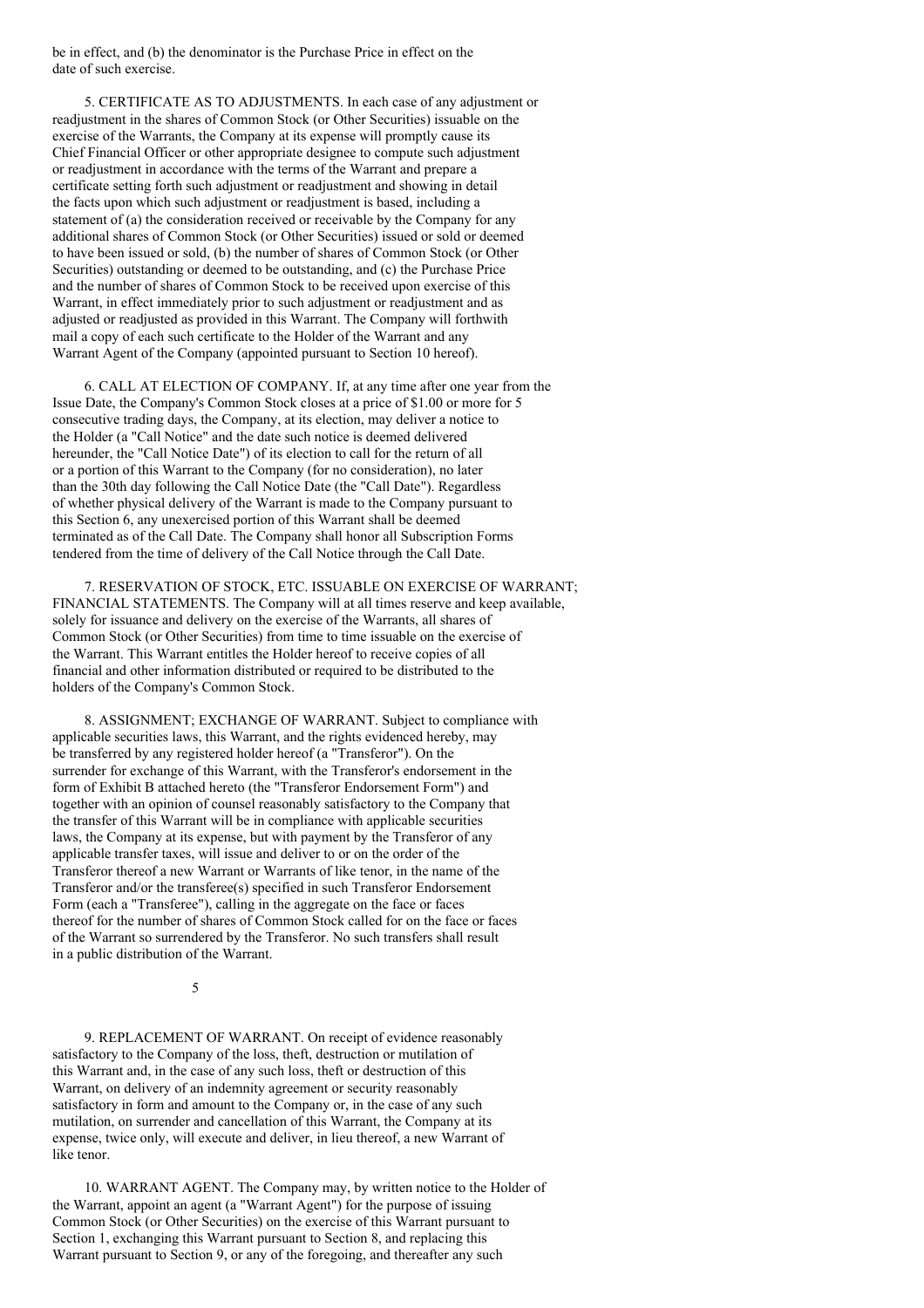issuance, exchange or replacement, as the case may be, shall be made at such office by such Warrant Agent.

11. TRANSFER ON THE COMPANY'S BOOKS. Until this Warrant is transferred on the books of the Company, the Company may treat the registered holder hereof as the absolute owner hereof for all purposes, notwithstanding any notice to the contrary.

12. NOTICES. All notices, demands, requests, consents, approvals, and other communications required or permitted hereunder shall be in writing and, unless otherwise specified herein, shall be (i) personally served, (ii) deposited in the mail, registered or certified, return receipt requested, postage prepaid, (iii) delivered by reputable air courier service with charges prepaid, or (iv) transmitted by hand delivery, telegram, or facsimile, addressed as set forth below or to such other address as such party shall have specified most recently by written notice. Any notice or other communication required or permitted to be given hereunder shall be deemed effective (a) upon hand delivery or delivery by facsimile, with accurate confirmation generated by the transmitting facsimile machine, at the address or number designated below (if delivered on a business day during normal business hours where such notice is to be received), or the first business day following such delivery (if delivered other than on a business day during normal business hours where such notice is to be received) or (b) on the second business day following the date of mailing by express courier service, fully prepaid, addressed to such address, or upon actual receipt of such mailing, whichever shall first occur. The addresses for such communications shall be: (i) if to the Company to: Aethlon Medical, Inc., 3030 Bunker Hill Street, Suite 4000, San Diego, California 92109, FAX (858) 332-1739, with a copy by facsimile only to: Law Office of Jennifer A. Post, 304 North Camden Drvie, Suite 302, Beverly Hills, CA 90210, Attn: Jennifer A. Post, Esq., telecopier:  $(800)783-2983$ ,  $(ii)$  if to the Holder to:

13. MISCELLANEOUS. This Warrant and any term hereof may be changed, waived, discharged or terminated only by an instrument in writing signed by the party against which enforcement of such change, waiver, discharge or termination is sought. This Warrant shall be construed and enforced in accordance with and governed by the laws of the State of California. Any dispute relating to this Warrant shall be adjudicated in the City of Los Angeles in the State of California. The headings in this Warrant are for purposes of reference only and shall not limit or otherwise affect any of the terms hereof. The invalidity or unenforceability of any provision hereof shall in no way affect the validity or enforceability of any other provision.

#### REMAINDER OF PAGE INTENTIALLY LEFT BLANK

6

IN WITNESS WHEREOF, the Company has executed this Warrant as of the date first written above.

AETHLON MEDICAL, INC.

By:

--------------------------- Name: James A. Joyce Title: Chairman and Chief Executive Officer

Witness: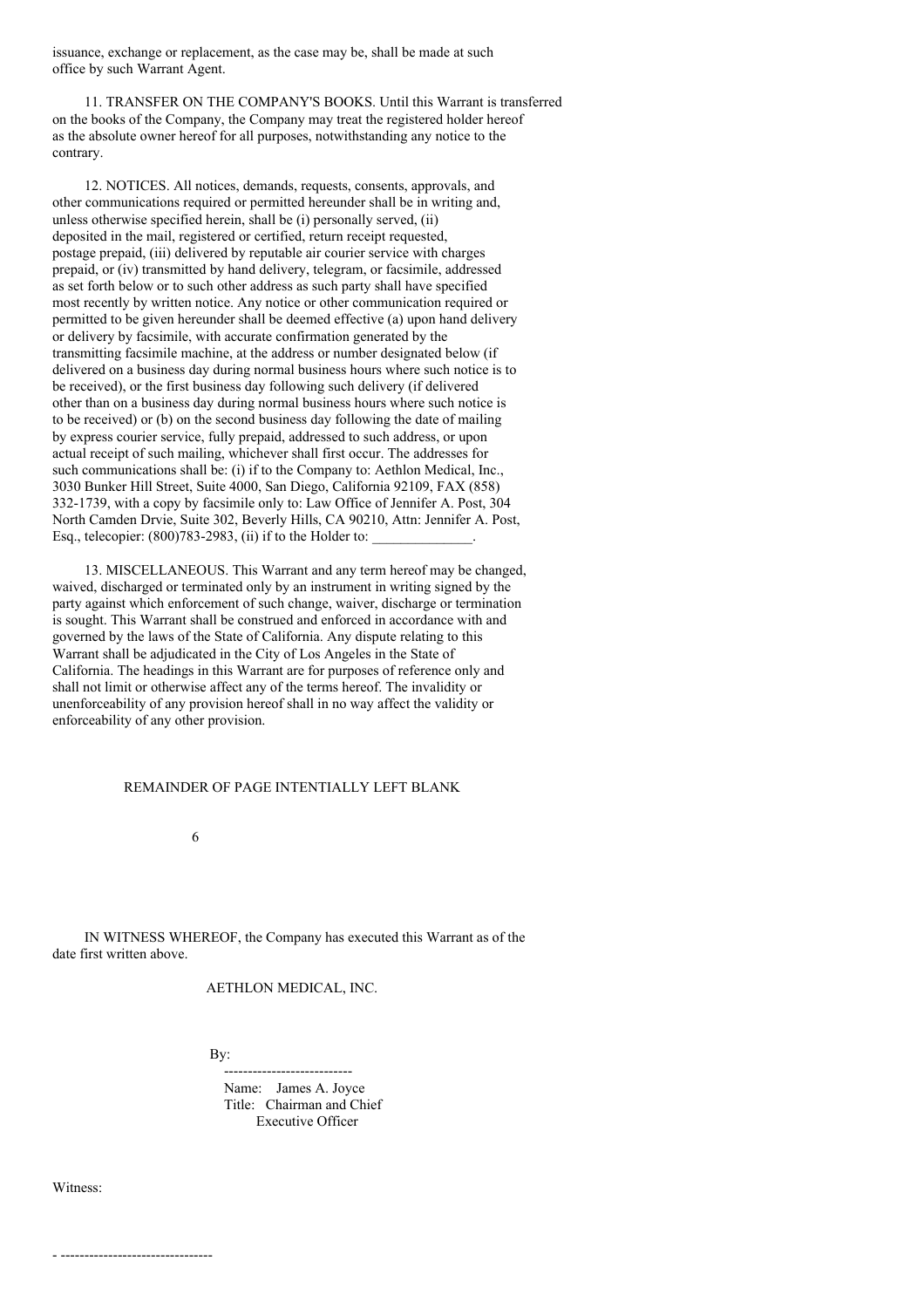# Exhibit A

## FORM OF SUBSCRIPTION (to be signed only on exercise of Warrant)

## TO: AETHLON MEDICAL, INC.

The undersigned, pursuant to the provisions set forth in the attached Warrant (No. ), hereby irrevocably elects to purchase (check applicable box):

shares of the Common Stock covered by such Warrant.

The undersigned herewith makes payment of the full purchase price for such shares at the price per share provided for in such Warrant, which is \$ Such payment takes the form of \$  $\qquad \qquad$  in lawful money of the United States.

The undersigned requests that the certificates for such shares be issued in the name of, and delivered to whose address is  $\blacksquare$ 

The undersigned represents and warrants that all offers and sales by the undersigned of the securities issuable upon exercise of the within Warrant shall be made pursuant to registration of the Common Stock under the Securities Act of 1933, as amended (the "Securities Act"), or pursuant to an exemption from registration under the Securities Act.

Dated:

(Signature must conform to name of holder as specified on the face of the Warrant)

 $\mathcal{L}_\text{max}$  and  $\mathcal{L}_\text{max}$  and  $\mathcal{L}_\text{max}$ 

(Address)

8

 $\overline{\phantom{a}}$  . The contract of the contract of the contract of the contract of the contract of the contract of the contract of the contract of the contract of the contract of the contract of the contract of the contract of

Exhibit B

FORM OF TRANSFEROR ENDORSEMENT (To be signed only on transfer of Warrant)

- ------------------------------ ----------------------------- -------------------

For value received, the undersigned hereby sells, assigns, and transfers unto the person(s) named below under the heading "Transferees" the right represented by the within Warrant to purchase the percentage and number of shares of Common Stock of AETHLON MEDICAL, INC. to which the within Warrant relates specified under the headings "Percentage Transferred" and "Number Transferred," respectively, opposite the name(s) of such person(s) and appoints each such person Attorney to transfer its respective right on the books of AETHLON MEDICAL, INC. with full power of substitution in the premises.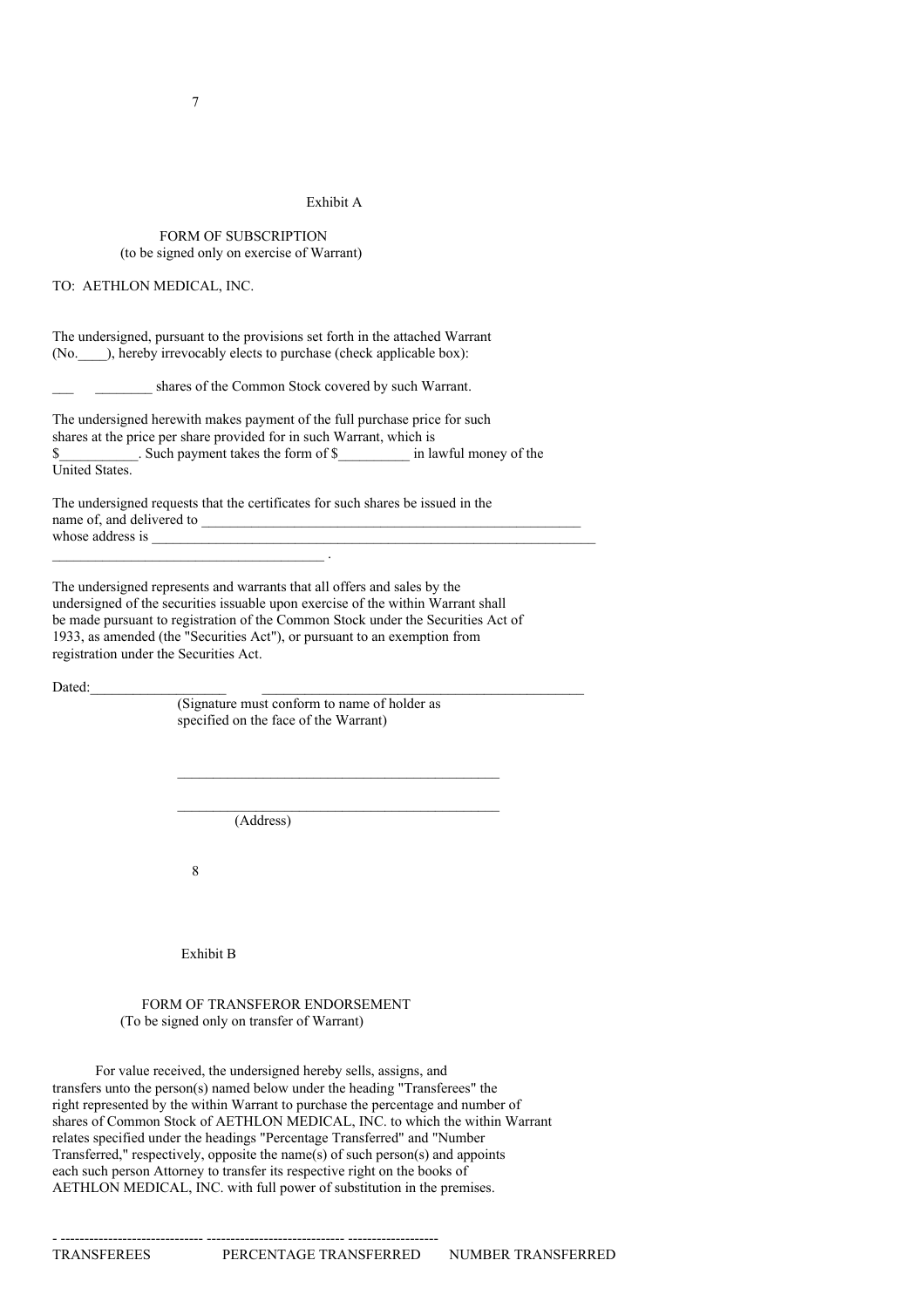| Dated:<br>$\overline{\phantom{a}}$ $\overline{\phantom{a}}$ $\overline{\phantom{a}}$ $\overline{\phantom{a}}$ $\overline{\phantom{a}}$ $\overline{\phantom{a}}$ $\overline{\phantom{a}}$ $\overline{\phantom{a}}$ $\overline{\phantom{a}}$ $\overline{\phantom{a}}$ $\overline{\phantom{a}}$ $\overline{\phantom{a}}$ $\overline{\phantom{a}}$ $\overline{\phantom{a}}$ $\overline{\phantom{a}}$ $\overline{\phantom{a}}$ $\overline{\phantom{a}}$ $\overline{\phantom{a}}$ $\overline{\$<br>(Signature must conform to name of holder<br>as specified on the face of the warrant) |
|------------------------------------------------------------------------------------------------------------------------------------------------------------------------------------------------------------------------------------------------------------------------------------------------------------------------------------------------------------------------------------------------------------------------------------------------------------------------------------------------------------------------------------------------------------------------------------|
| Signed in the presence of:                                                                                                                                                                                                                                                                                                                                                                                                                                                                                                                                                         |
| (Name)                                                                                                                                                                                                                                                                                                                                                                                                                                                                                                                                                                             |
| (address)                                                                                                                                                                                                                                                                                                                                                                                                                                                                                                                                                                          |
| <b>ACCEPTED AND AGREED:</b>                                                                                                                                                                                                                                                                                                                                                                                                                                                                                                                                                        |
| [TRANSFEREE]<br>(address)                                                                                                                                                                                                                                                                                                                                                                                                                                                                                                                                                          |
| (Name)                                                                                                                                                                                                                                                                                                                                                                                                                                                                                                                                                                             |

 $\overline{9}$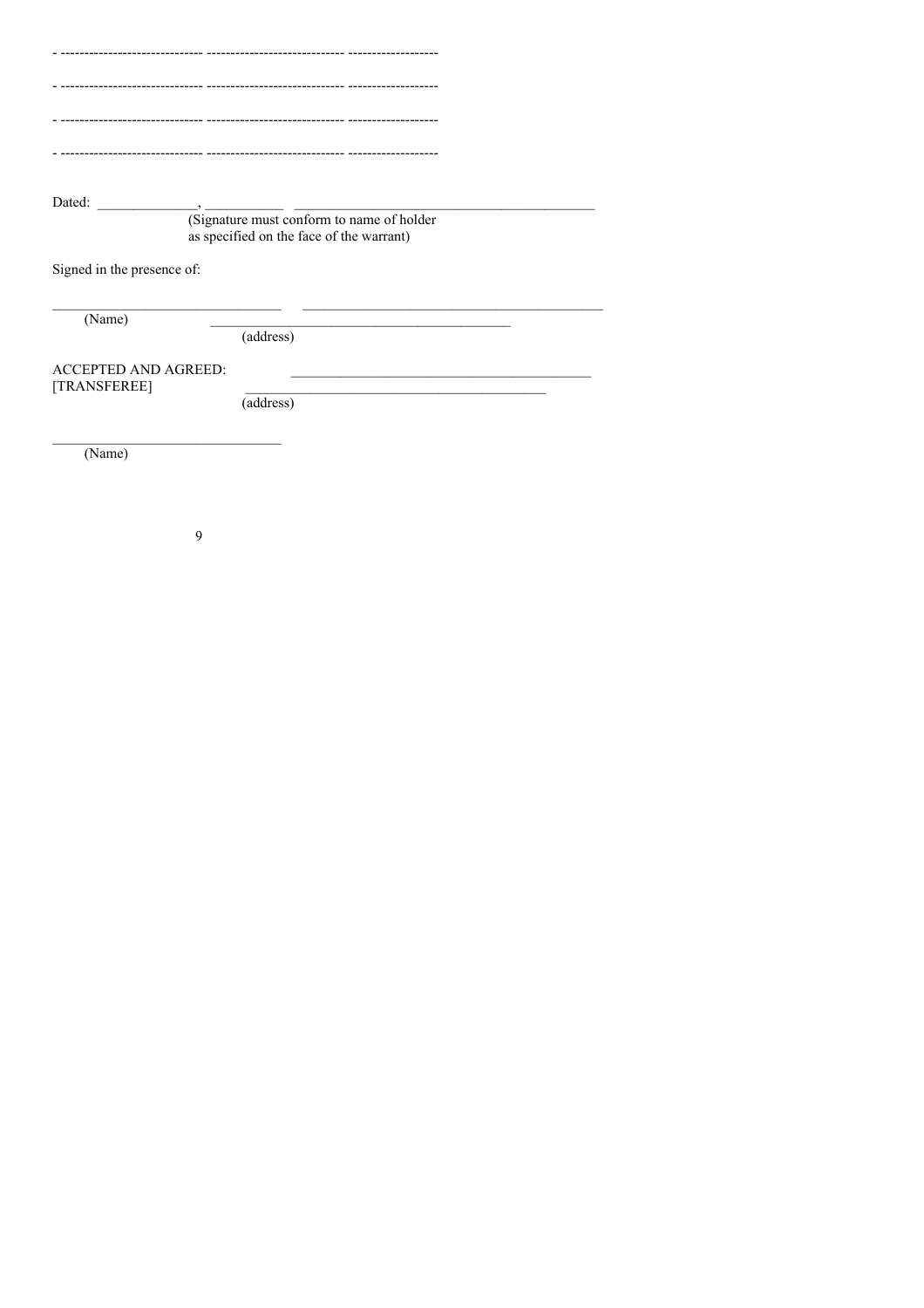# CERTIFICATION PURSUANT TO 18 U.S.C. SECTION 1350, AS ADOPTED PURSUANT TO SECTION 302 OF THE SARBANES-OXLEY ACT OF 2002

I, James Joyce, certify that:

- 1. I have reviewed this Quarterly Report on Form 10-Q of Aethlon Medical,  $Inc.$
- 2. Based on my knowledge, this Quarterly Report does not contain any untrue statement of a material fact or omit to state a material fact necessary to make the statements made, in light of the circumstances under which such statements were made, not misleading with respect to the period covered by this Report;
- 3. Based on my knowledge, the financial statements, and other financial information included in this Report, fairly present in all material respects the financial condition, results of operations and cash flows of the smaller reporting company as of, and for, the periods presented in this report;
- 4. The smaller reporting company's other certifying officer(s) and I are responsible for establishing and maintaining disclosure controls and procedures (as defined in Exchange Act Rules 13a-15(e) and 15d-15(e)) and internal control over financial reporting (as defined in Exchange Act Rules 13a-15(f) and 15d-15(f)) for the smaller reporting company and have:
	- (a) Designed such disclosure controls and procedures, or caused such disclosure controls and procedures to be designed under our supervision, to ensure that material information relating to the smaller reporting company, including its consolidated subsidiaries, is made known to us by others within those entities, particularly during the period in which this Report is being prepared;
	- (b) Designed such internal control over financial reporting, or caused such internal control over financial reporting to be designed under our supervision, to provide reasonable assurance regarding the reliability of financial reporting and the preparation of financial statements for external purposes in accordance with generally accepted accounting principles;
	- (c) Evaluated the effectiveness of the smaller reporting company's disclosure controls and procedures and presented in this Report and our conclusions about the effectiveness of the disclosure controls and procedures, as of the end of the period covered by this Report based on such evaluation; and
	- (d) Disclosed in this Report any change in the smaller reporting company's internal control over financial reporting that occurred during the smaller reporting company's most recent fiscal quarter (the smaller reporting company's fourth fiscal quarter in the case of an annual report) that has materially affected, or is reasonably likely to materially affect, the smaller reporting company's internal control over financial reporting; and
- 5. The smaller reporting company's other certifying officer(s) and I have disclosed, based on our most recent evaluation of internal control over financial reporting, to the smaller reporting company's auditors and the audit committee of the smaller reporting company's board of directors (or persons performing the equivalent functions):
	- (a) All significant deficiencies and material weaknesses in the design or operation of internal control over financial reporting which are reasonably likely to adversely affect the smaller reporting company's ability to record, process, summarize and report financial information; and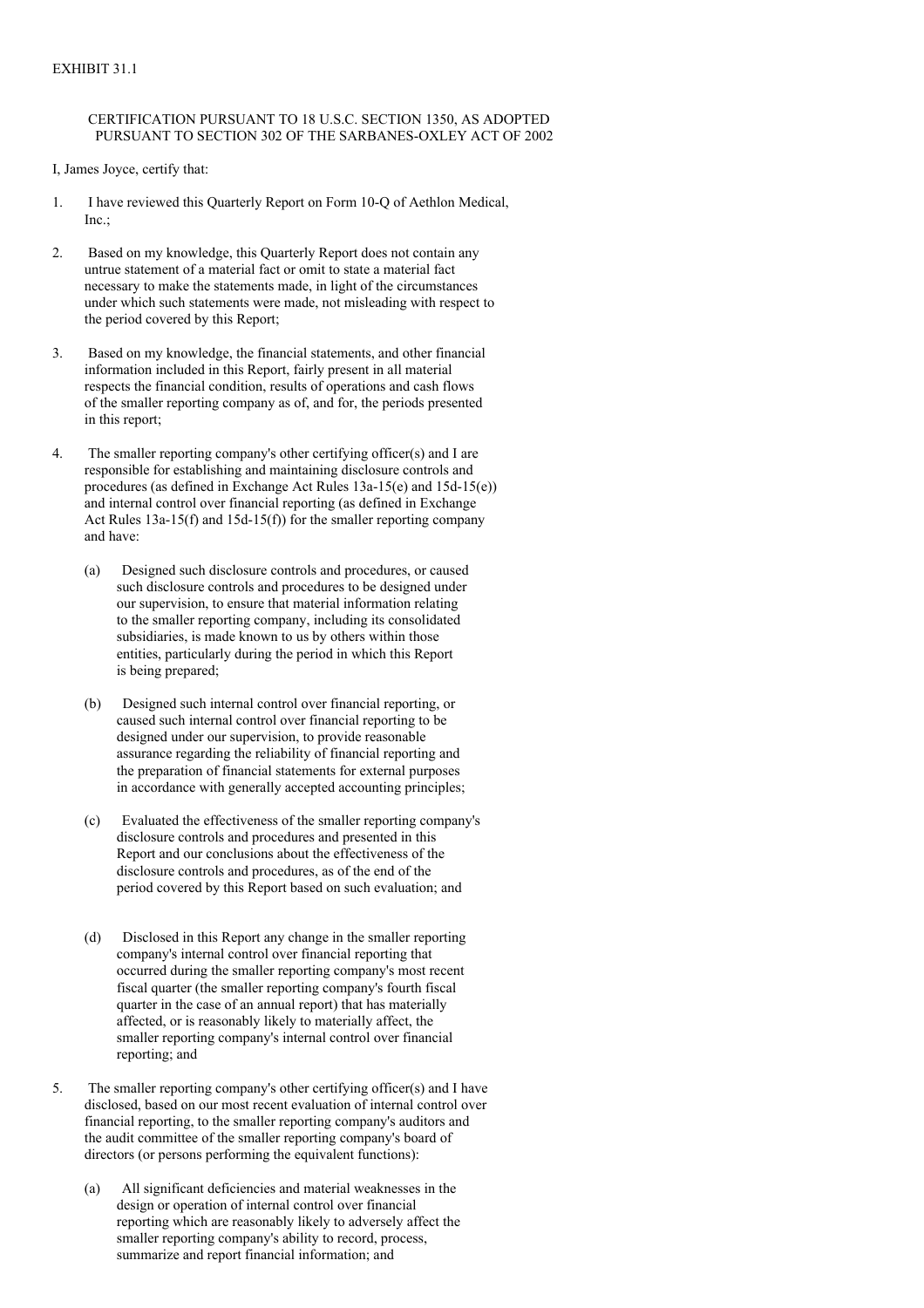(b) Any fraud, whether or not material, that involves management or other employees who have a significant role in the smaller reporting company's internal control over financial reporting.

Date: August 14, 2009

# /S/ JAMES A. JOYCE

----------------------------- JAMES A. JOYCE CHIEF EXECUTIVE OFFICER AND CHIEF ACCOUNTING OFFICER (PRINCIPAL EXECUTIVE OFFICER AND PRINCIPAL ACCOUNTING OFFICER)